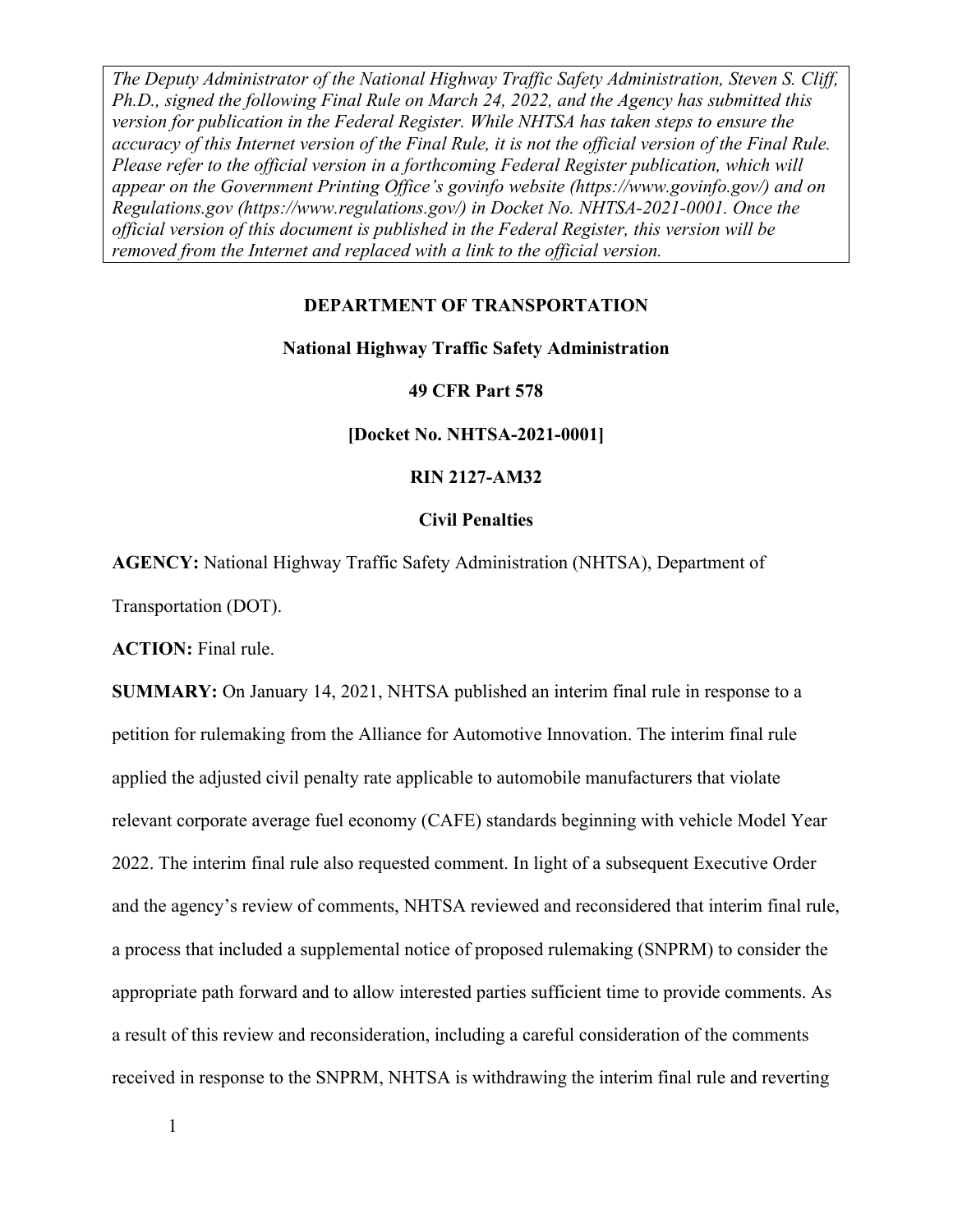to the December 2016 final rule that would apply the adjustment for the CAFE civil penalty rate beginning with Model Year 2019. In this rule, NHTSA is also applying the statutorily required annual adjustments through 2022. Going forward, NHTSA will continue to make the mandatory adjustments to the CAFE civil penalty rate, as required by law for all civil monetary penalties. **DATES:** *Effective date:* This rule is effective as **[INSERT DATE 60 DAYS AFTER DATE OF** 

## PUBLICATION IN THE FEDERAL REGISTER].

*Petitions for reconsideration:* Petitions for reconsideration of this final rule must be received not later than [INSERT DATE 45 DAYS AFTER DATE OF PUBLICATION IN THE FEDERAL REGISTER].

**ADDRESSES:** Any petitions for reconsideration should refer to the docket number of this document and be submitted to: Deputy Administrator, National Highway Traffic Safety Administration, 1200 New Jersey Avenue SE, West Building, Fourth Floor, Washington, DC 20590.

*Docket*: All documents in the docket are listed on the www.regulations.gov website. Although listed in the index, some information is not publicly available, *e.g.*, confidential business information or other information whose disclosure is restricted by statute. Certain other material, such as copyrighted material, is not placed on the Internet and will be publicly available only in hard copy form. Publicly available docket materials are available either electronically through www.regulations.gov or in hard copy at the following location: Docket Management Facility,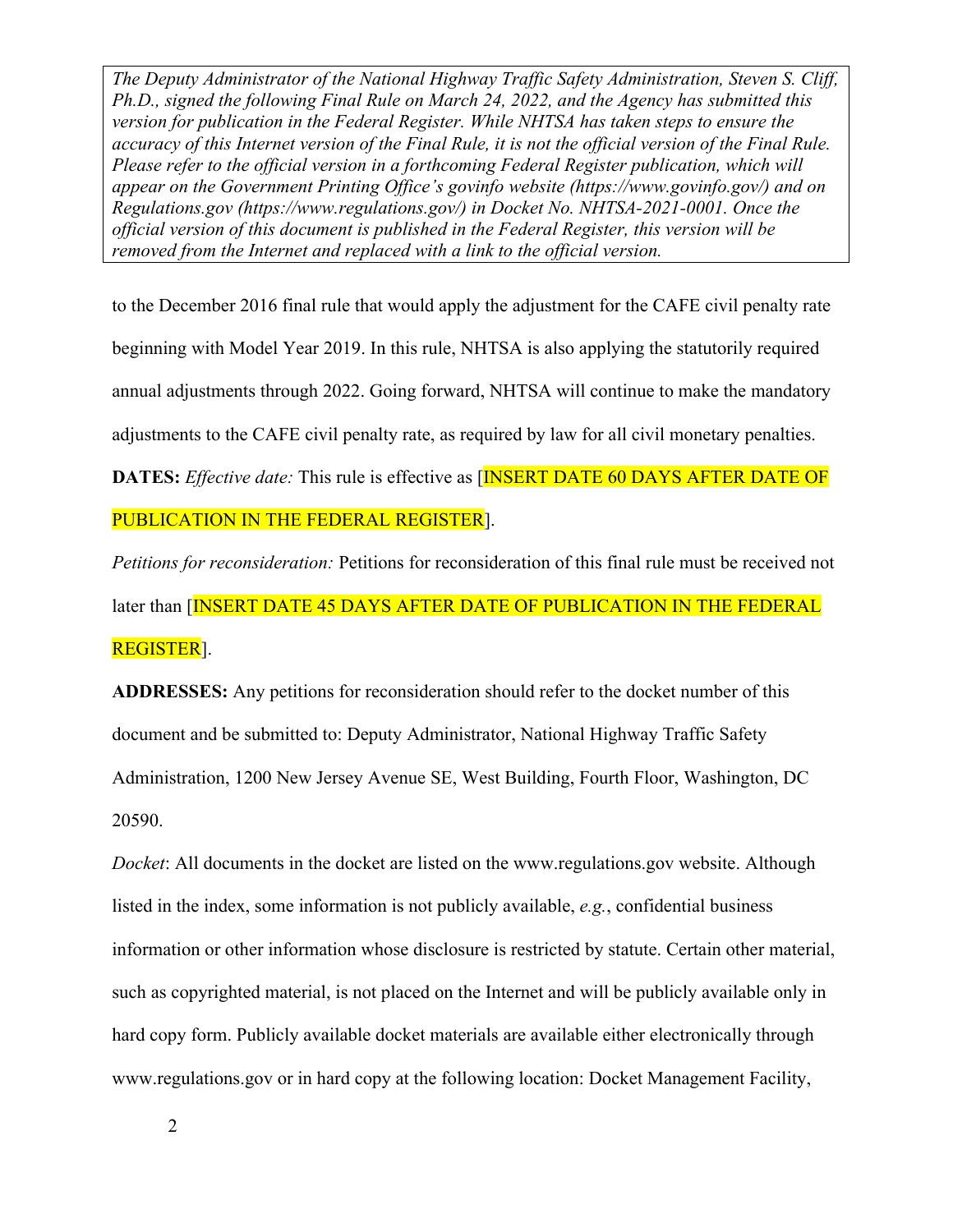M–30, U.S. Department of Transportation, West Building, Ground Floor, Rm. W12–140, 1200

New Jersey Avenue S.E., Washington, D.C. 20590. The telephone number for the docket

management facility is (202) 366-9324. The docket management facility is open between 9 a.m.

and 5 p.m. Eastern Time, Monday through Friday, except Federal holidays.

# **FOR FURTHER INFORMATION CONTACT:** Michael Kuppersmith, Office of Chief

Counsel, NHTSA, email michael.kuppersmith@dot.gov, telephone (202) 366-2992, facsimile

(202) 366-3820, 1200 New Jersey Ave, S.E., Washington, D.C. 20590.

# **SUPPLEMENTARY INFORMATION:**

Table of Contents

- A. CAFE Statutory and Regulatory Background
- B. Civil Penalties Inflation Adjustment Act Improvements Act of 2015
- C. NHTSA's Actions to Date Regarding CAFE Civil Penalties
	- 1. Initial Interim Final Rule
	- 2. Initial Petition for Reconsideration and Response
	- 3. NHTSA Reconsideration
	- 4. Subsequent Petitions and Interim Final Rule
	- 5. Supplemental Notice of Proposed Rulemaking
- D. Overview of the Comments Received
- E. Response to the Comments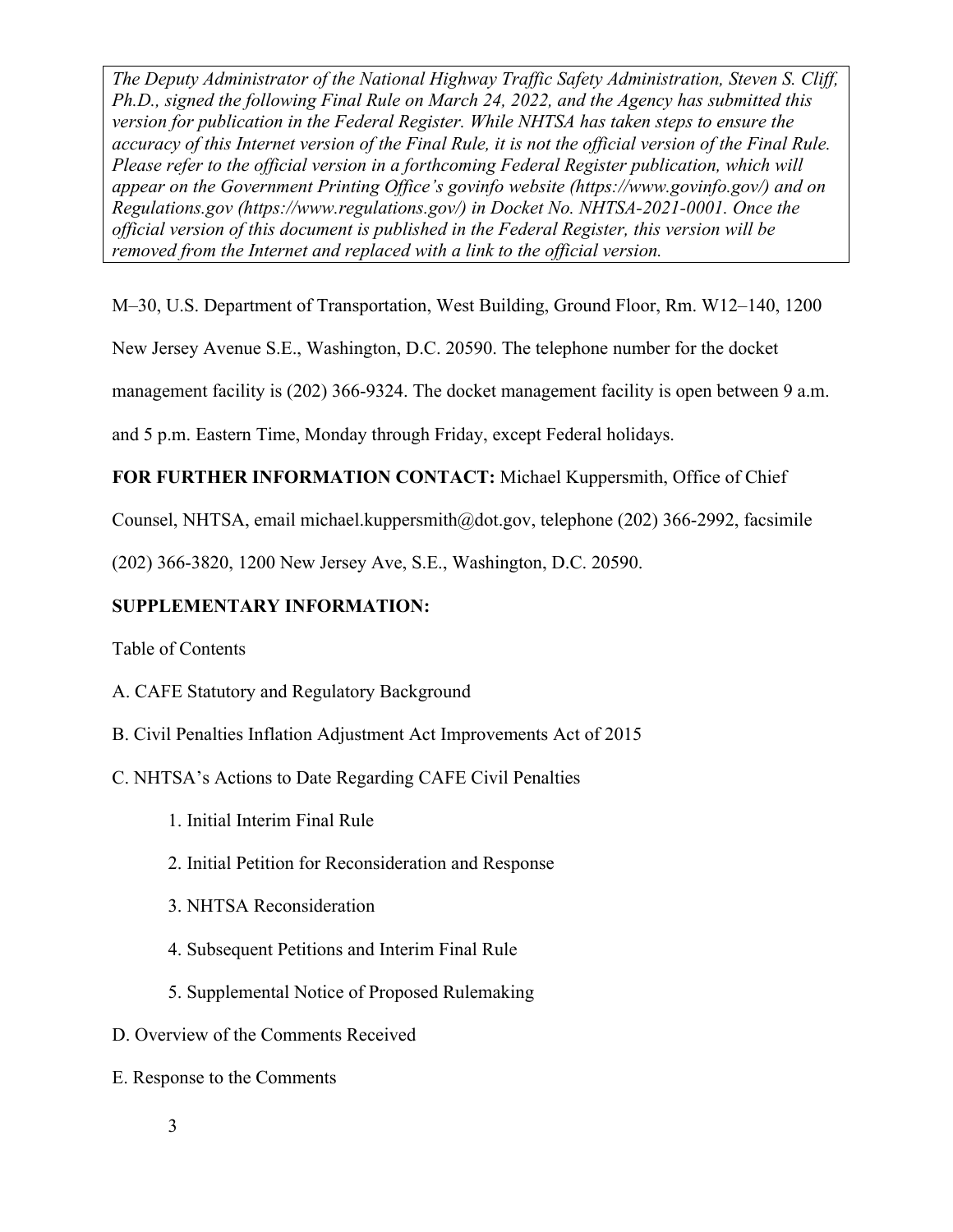- 1. Agency Reconsideration
- 2. Procedural Issues
- 3. Statutory Authorization
- 4. Retroactivity
- 5. Reliance Interests
- 6. Economic Impact of the COVID-19 Pandemic and Other Factors
- 7. Usage of Credits
- 8. Additional Adjustments Required by Law
- F. Rulemaking Analyses and Notices
	- 1. Executive Order 12866, Executive Order 13563, and DOT Regulatory Policies and

Procedures

- 2. Regulatory Flexibility Act
- 3. Executive Order 13132 (Federalism)
- 4. Unfunded Mandates Reform Act of 1995
- 5. National Environmental Policy Act
- 6. Executive Order 12778 (Civil Justice Reform)
- 7. Paperwork Reduction Act
- 8. Privacy Act

# **A. CAFE Statutory and Regulatory Background**

4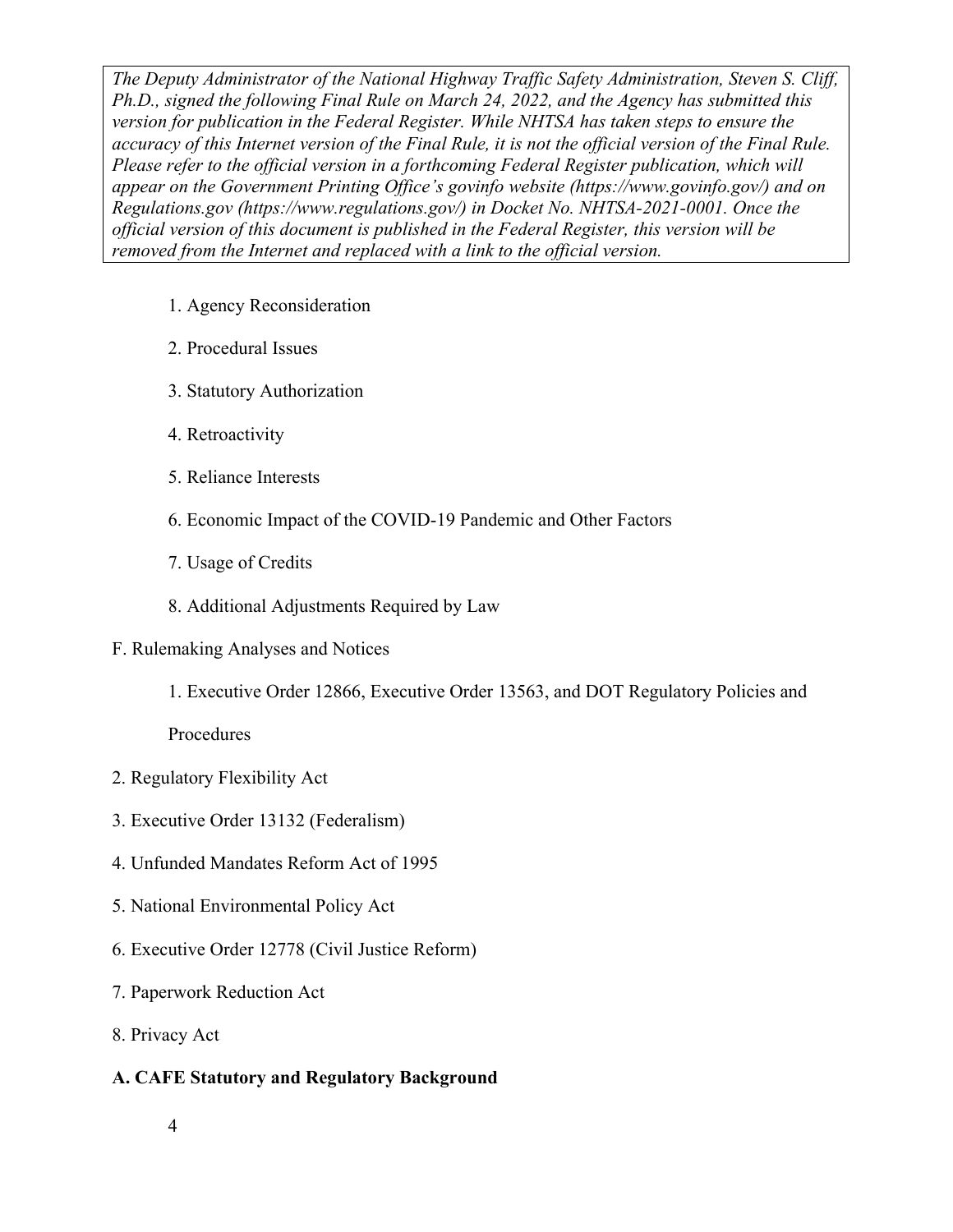NHTSA sets<sup>1</sup> and enforces<sup>2</sup> corporate average fuel economy (CAFE) standards for the United States light-duty automobile fleet, and in doing so, assesses civil penalties against manufacturers that violate applicable standards and are unable to make up the shortfall with credits.<sup>3</sup> The civil penalty amount for CAFE violations was originally set by statute in 1975, and beginning in 1997, included a rate of \$5.50 per each tenth of a mile per gallon (0.1) that a manufacturer's CAFE performance falls short of its compliance obligation. This shortfall amount is then multiplied by the number of vehicles in that manufacturer's fleet.<sup>4</sup> The basic equation for calculating a manufacturer's civil penalty amount, before accounting for credits, is as follows:

(penalty rate, in \$ per 0.1 mpg per vehicle) x (amount of shortfall, in tenths of an mpg) x

(# of vehicles in manufacturer's fleet).<sup>5</sup>

<sup>&</sup>lt;sup>1</sup> 49 U.S.C. 32902. The authorities vested in the Secretary under chapter 329 of Title 49, U.S.C., have been delegated to NHTSA. 49 CFR 1.95(a).

<sup>&</sup>lt;sup>2</sup> 49 U.S.C. 32911, 32912.

<sup>3</sup> Within statutory constraints, credits may be either *earned* (for over-compliance by a given manufacturer's fleet, in a given model year), *transferred* (from one fleet to another), or *purchased* (in which case, another manufacturer earned the credits by over-complying and chose to sell that surplus). 49 U.S.C. 32903.

<sup>4</sup> A manufacturer may have up to three fleets of vehicles, for CAFE compliance purposes, in any given model year – a domestic passenger car fleet, an imported passenger car fleet, and a light truck fleet. Each fleet belonging to each manufacturer has its own compliance obligation, with the potential for either over-compliance or under-compliance. There is no overarching CAFE requirement for a manufacturer's total production.

<sup>&</sup>lt;sup>5</sup> The process of determining civil penalties occurs after the end of a model year, following NHTSA's receipt of final reports from the Environmental Protection Agency (EPA). See 77 FR 62624, 63126 (Oct. 15, 2012). NHTSA uses the penalty rate from the calendar year that is the same as the model year to assess CAFE violations. For example, NHTSA will assess the civil penalties for Model Year 2022 vehicles using the 2022 calendar year rate even if NHTSA ultimately assesses the penalty in a later calendar year.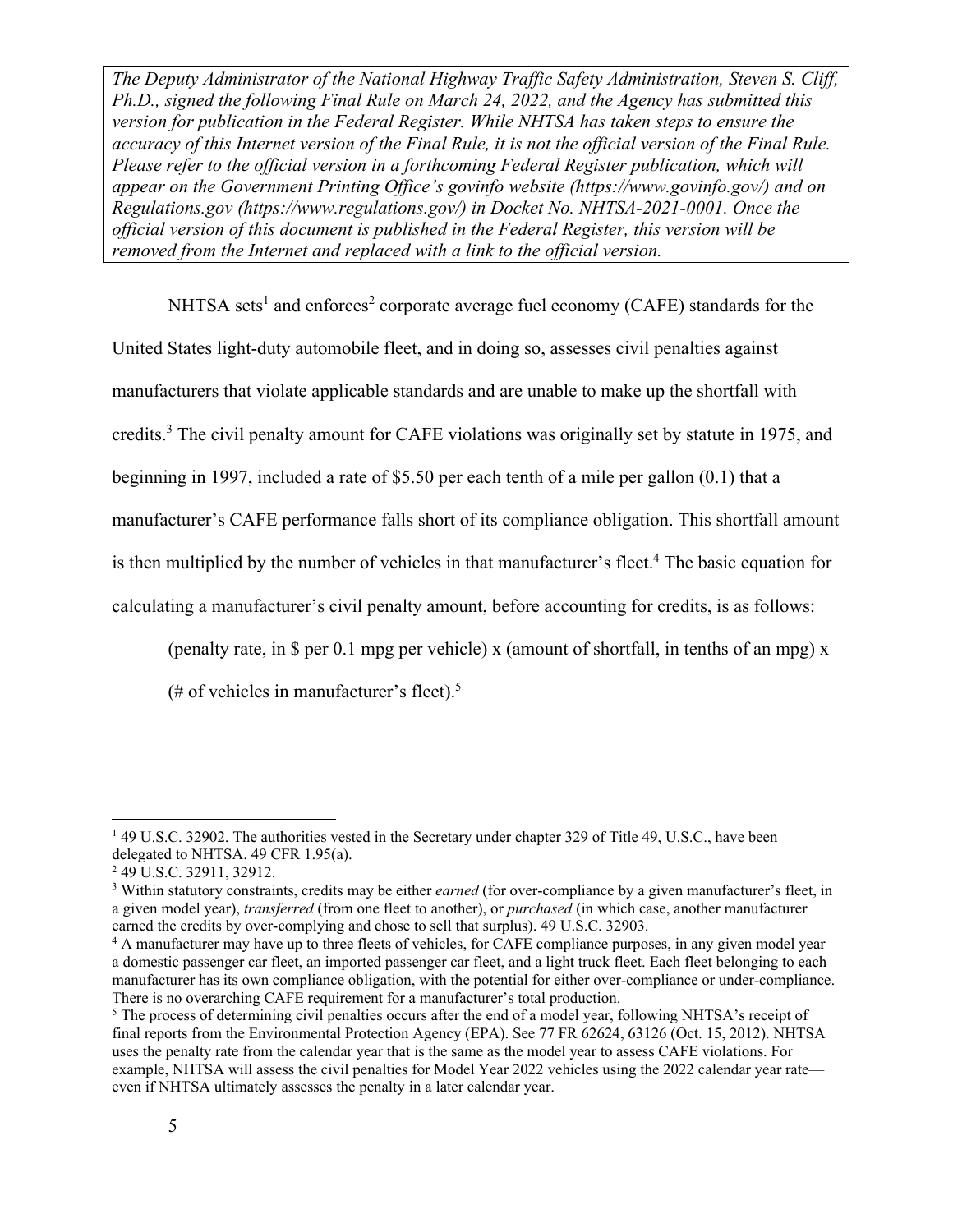Starting with Model Year 2011, the Energy Independence and Security Act of 2007 (EISA) provided for credit transfers among a manufacturer's various fleets.<sup>6</sup> The law also provided for trading between vehicle manufacturers, which has allowed vehicle manufacturers the opportunity to acquire credits from competitors rather than paying civil penalties for violations. Manufacturers can choose to carry back credits to apply to any of three model years before they are earned or carry them forward to apply to any of the five model years after they are earned.

In complement to NHTSA's regulation of fuel economy, the Environmental Protection Agency (EPA) regulates the emissions of light-duty vehicles. These regulations include standards to regulate greenhouse gas emissions from the light-duty fleet. The Clean Air Act requires EPA to set greenhouse gas (GHG) emissions standards from light-duty vehicles since EPA has made an "endangerment finding" that greenhouse gases "cause[s] or contribute[s] to air pollution which may reasonably be anticipated to endanger public health or welfare."<sup>7</sup> Although NHTSA and EPA have different roles and independent enforcement and compliance obligations, and operate under different statutory authority, the agencies work together to achieve the goals of their respective statutes, and their light-duty vehicle fuel economy rulemakings are harmonized

<sup>6</sup> Pub. L. 110-140, 104.

<sup>7</sup> 42 U.S.C. 7521, *see also* 74 FR 66495 (Dec. 15, 2009) ("Endangerment and Cause or Contribute Findings for Greenhouse Gases under Section 202(a) of the Clean Air Act").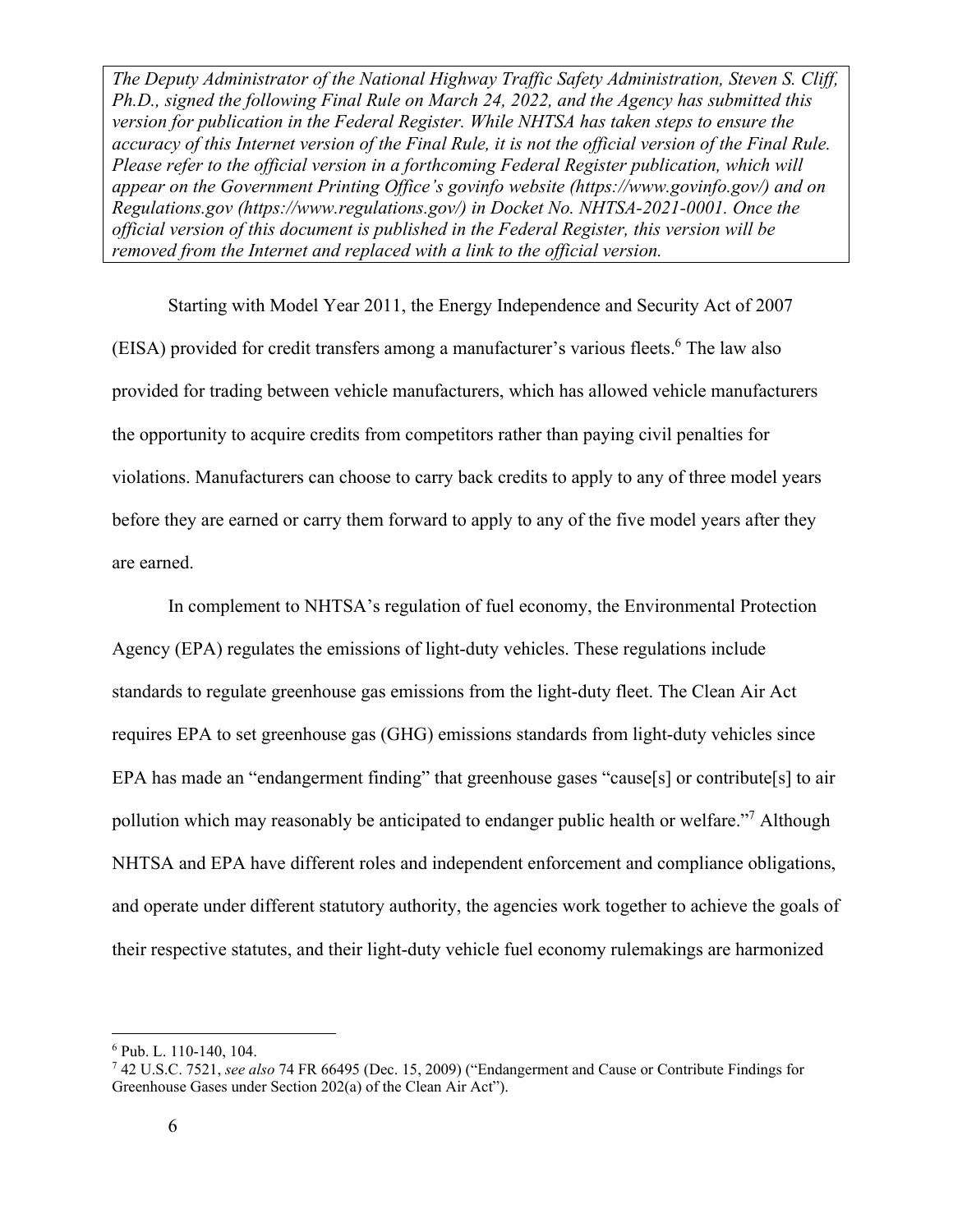to the extent possible to work in tandem. However, the CAFE program is subject to various statutory requirements not applicable to the EPA GHG program. One such requirement, for example, requires automakers to meet a separate average fleet requirement for automobiles that are manufactured domestically.<sup>8</sup> The Clean Air Act does not include a similar requirement for EPA's GHG standards.

## **B. Civil Penalties Inflation Adjustment Act Improvements Act of 2015**

On November 2, 2015, the Federal Civil Penalties Inflation Adjustment Act

Improvements Act (2015 Act), Pub. L. 114-74, Section 701, was signed into law. The 2015 Act required Federal agencies to promulgate an interim final rule to make an initial "catch-up" adjustment to the civil monetary penalties they administer, and then to make subsequent annual adjustments. The 2015 Act limited the initial adjustment to 150 percent of the then-current penalty.

In a February 24, 2016 memorandum, the Director of the Office of Management and Budget (OMB) provided initial guidance to all Federal agencies on how to calculate the initial adjustment required by the 2015 Act.<sup>9</sup> The initial "catch-up" adjustment was based on the change between the Consumer Price Index for all Urban Consumers (CPI-U) for the month of October in

 $849$  U.S.C. 32902(b)(4).

<sup>&</sup>lt;sup>9</sup> Memorandum from the Director of OMB to Heads of Executive Departments and Agencies, Implementation of the Federal Civil Penalties Inflation Adjustment Act Improvements Act of 2015 (Feb. 24, 2016)*,* available online at https://www.whitehouse.gov/sites/whitehouse.gov/files/omb/memoranda/2016/m-16-06.pdf.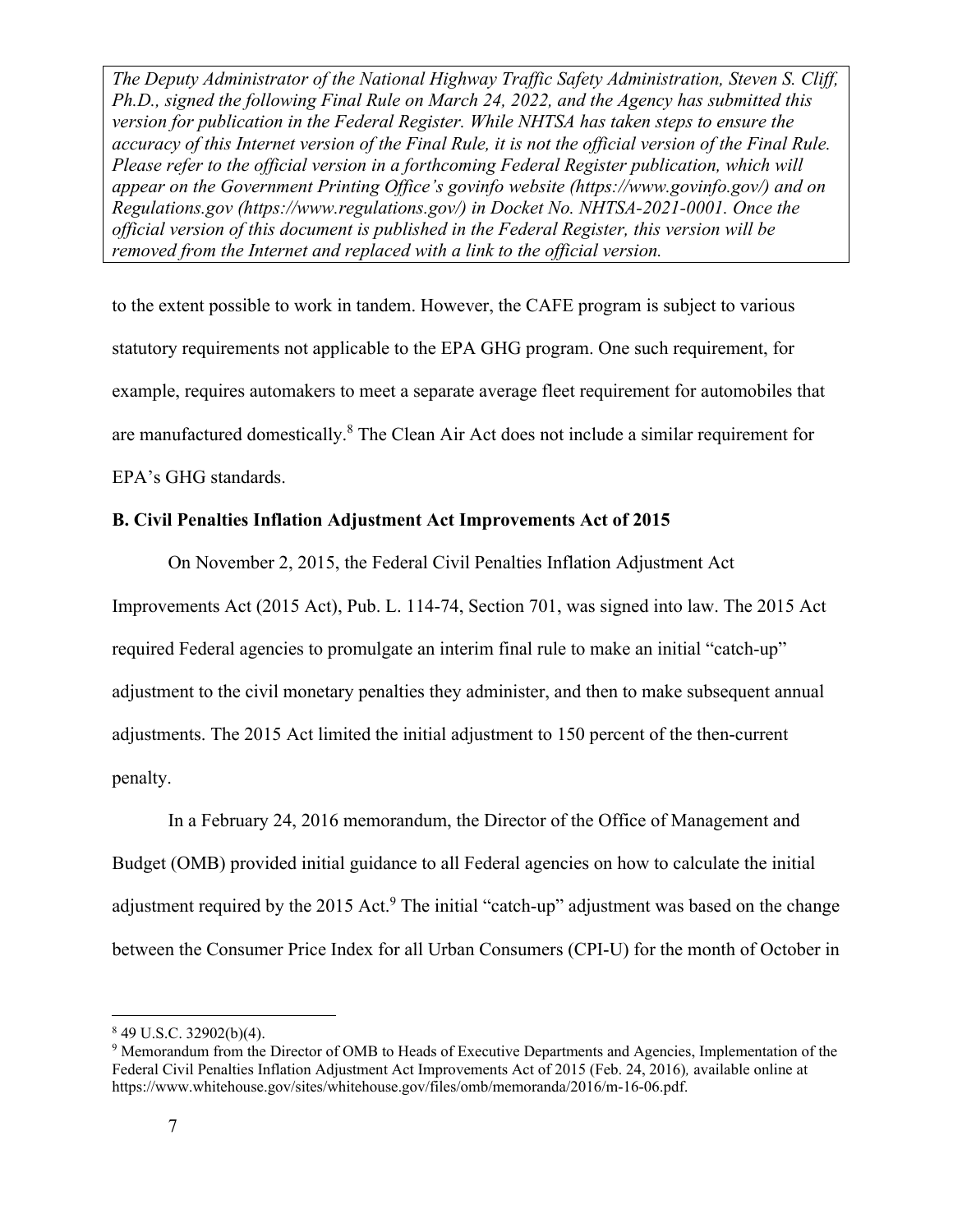the year the penalty amount was established or last adjusted by Congress and the October 2015

CPI-U. The February 24, 2016 memorandum contained a table with a multiplier for the change

in CPI-U from the year the penalty was established or last adjusted to 2015. To arrive at the

adjusted penalty, the agency multiplied the penalty amount when it was established or last

adjusted by Congress, excluding adjustments under a prior adjustment statute, by the multiplier

for the increase in CPI-U from the year the penalty was established or adjusted. Ensuing

guidance from OMB identifies the appropriate multiplier for agencies to use to calculate the

subsequent annual adjustments.<sup>10</sup>

# **C. NHTSA's Actions to Date Regarding CAFE Civil Penalties**

# **1. Initial Interim Final Rule**

https://www.whitehouse.gov/sites/whitehouse.gov/files/omb/memoranda/2017/m-17-11\_0.pdf; Memorandum from the Director of OMB to Heads of Executive Departments and Agencies, Implementation of Penalty Inflation Adjustments for 2018, Pursuant to the Federal Civil Penalties Inflation Adjustment Act Improvements Act of 2015 (Dec. 15, 2017), available online at https://www.whitehouse.gov/wp-content/uploads/2017/11/M-18-03.pdf; Memorandum from the Director of OMB to Heads of Executive Departments and Agencies, Implementation of Penalty Inflation Adjustments for 2019, Pursuant to the Federal Civil Penalties Inflation Adjustment Act Improvements Act of 2015 (Dec. 14, 2018), available online at https://www.whitehouse.gov/wpcontent/uploads/2017/11/m\_19\_04.pdf; Memorandum from the Acting Director of OMB to Heads of Executive Departments and Agencies, Implementation of Penalty Inflation Adjustments for 2020, Pursuant to the Federal Civil Penalties Inflation Adjustment Act Improvements Act of 2015 (Dec. 16, 2019), available online at https://www.whitehouse.gov/wp-content/uploads/2019/12/M-20-05.pdf; Memorandum from the Director of OMB to Heads of Executive Departments and Agencies, Implementation of Penalty Inflation Adjustments for 2021, Pursuant to the Federal Civil Penalties Inflation Adjustment Act Improvements Act of 2015 (Dec. 23, 2020), available online at https://www.whitehouse.gov/wp-content/uploads/2020/12/M-21-10.pdf.

 $10$  Memorandum from the Director of OMB to Heads of Executive Departments and Agencies, Implementation of the 2017 Annual Adjustment Pursuant to the Federal Civil Penalties Inflation Adjustment Act Improvements Act of 2015 (Dec. 16, 2016), available online at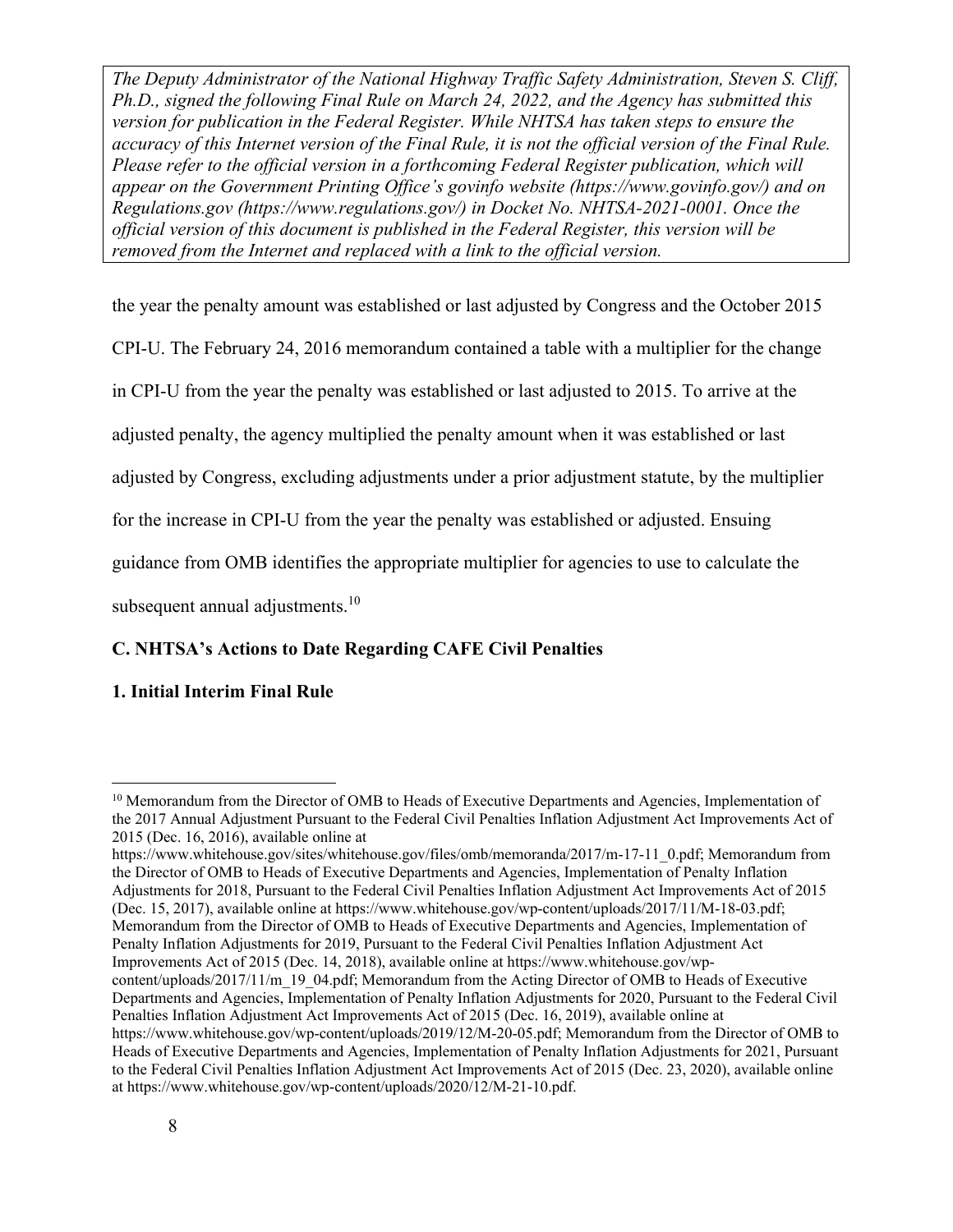On July 5, 2016, NHTSA published an interim final rule, adopting the adjustments required by the statute for all civil penalties under its administration, following the procedure and the formula in the 2015 Act. One of the adjustments NHTSA made at the time was raising the civil penalty rate for CAFE violations from \$5.50 to \$14.11 NHTSA also indicated in that interim final rule that the Secretary's statutory authority under the Energy Policy and Conservation Act (EPCA) to establish an additional increase for such violations would similarly need to be adjusted from the statutory cap of \$10 to \$25, but did not codify this change in the regulatory text. In the preamble discussion, NHTSA provided detailed discussion of the authority granted in Public Law 95–619, 402, 92 Stat. 3255 (Nov. 9, 1978), which allowed the Secretary of Transportation to establish a new civil penalty for each .1 of a mile a gallon by which the applicable average fuel economy standard under EPCA exceeds the average fuel economy for automobiles to which the standard applies manufactured by the manufacturer during the model year. NHTSA explained that these amendments, codified in 49 U.S.C. 32912(c), state that the new civil penalty cannot be more than \$10. NHTSA further explained that applying the multiplier for the increase in CPI–U for 1978 in Table A of the February 24, 2016 memorandum (3.54453) to the \$10 maximum penalty the Secretary is permitted to establish under 49 U.S.C. 32912(c) results in an adjusted civil penalty of \$35. NHTSA then explained that because this

 $11$  81 FR 43524 (July 5, 2016).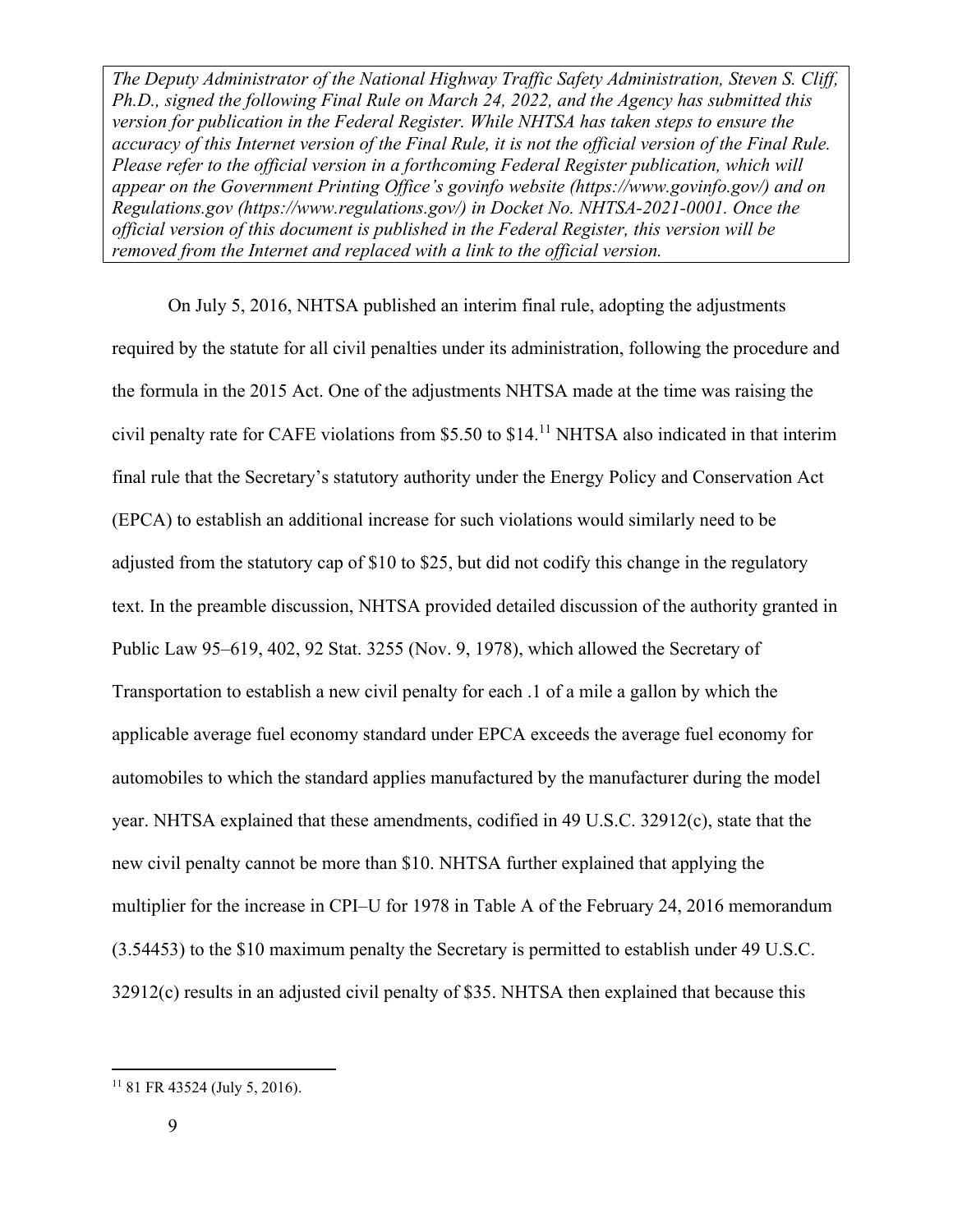calculation would result in an increase of greater than 150 percent, the adjusted maximum civil penalty that the Secretary is permitted to establish under 49 U.S.C. 32912(c) is \$25 (current maximum penalty  $$10 \times 2.5$ ). NHTSA concluded that because the new maximum penalty that the Secretary is permitted to establish under 49 U.S.C. 32912(c) is \$25, the new adjusted civil penalty in 49 CFR 578.6(h)(2) of \$14 does not exceed the maximum penalty that the Secretary is permitted to impose. NHTSA addresses the adjustments that occurred to the statutory cap since that time and codifies the adjusted cap in this final rule. That initial interim final rule became effective on August 4, 2016.

#### **2. Initial Petition for Reconsideration and Response**

On August 1, 2016, the then-Alliance of Automobile Manufacturers and the Association of Global Automakers (since combined to form the Alliance for Automotive Innovation) jointly petitioned NHTSA for reconsideration of the CAFE penalty provisions issued in the interim final rule.12 The Alliance and Global joint petition raised concerns with the impact that the increased penalty rate would have on CAFE compliance costs, which they estimated to be at least \$1 billion annually. Specifically, the petition identified several issues, including retroactivity. The petitioners were concerned that applying the penalty increase associated with model years that

 $12$  Jaguar Land Rover North America, LLC also filed a petition for reconsideration in response to the July 5, 2016 interim final rule raising the same concerns as those raised in the joint petition. Both petitions, along with a supplement to the joint petition, can be found in Docket No. NHTSA-2016-0075 at www.regulations.gov.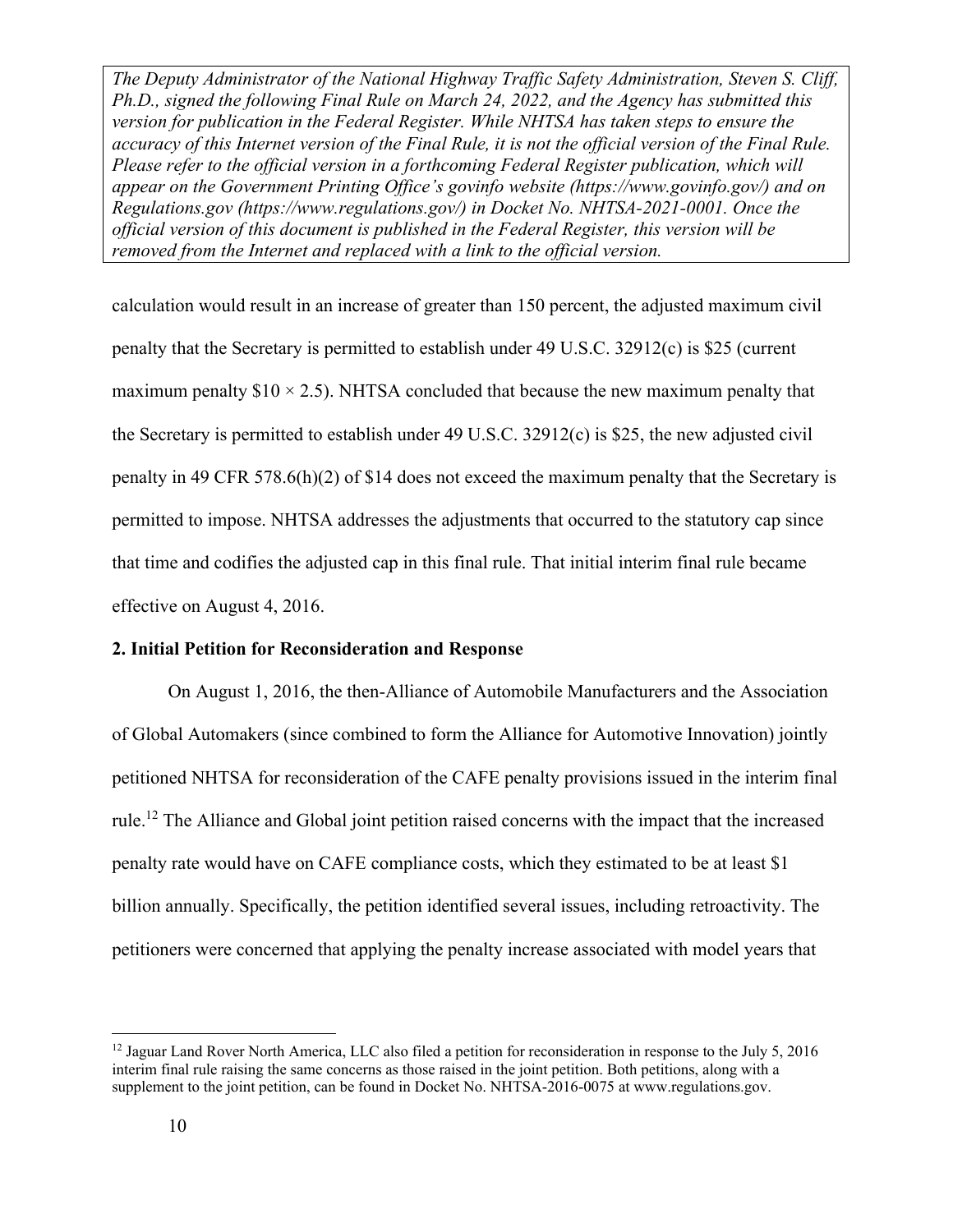had already been completed or for which a company's compliance plan had already been "set" was a retroactive application of the adjustment.

In response to the joint petition, NHTSA issued a final rule on December 28, 2016.<sup>13</sup> In that rule, NHTSA agreed that raising the penalty rate for model years already fully complete at the time the 2015 Act was enacted would be inappropriate, given that courts generally disfavor the retroactive application of statutes, and that applying penalties to model years that were already completed could not deter non-compliance, incentivize compliance, or lead to any improvements in fuel economy. NHTSA also agreed that raising the rate for model years for which product changes were infeasible due to lack of lead time from the enactment of the 2015 Act did not seem consistent with Congress's intent that the CAFE program be responsive to consumer demand. Accordingly, NHTSA stated that it would not apply the adjusted penalty rate of \$14 (plus any other required adjustments that occurred or may occur) until Model Year 2019, as the agency believed that 2019 would be the first year after the 2015 Act in which product changes could reasonably be made in response to the higher penalty rate. This final rule had an effective date of January 27, 2017.

**3. NHTSA Reconsideration** 

<sup>13 81</sup> FR 95489 (December 28, 2016).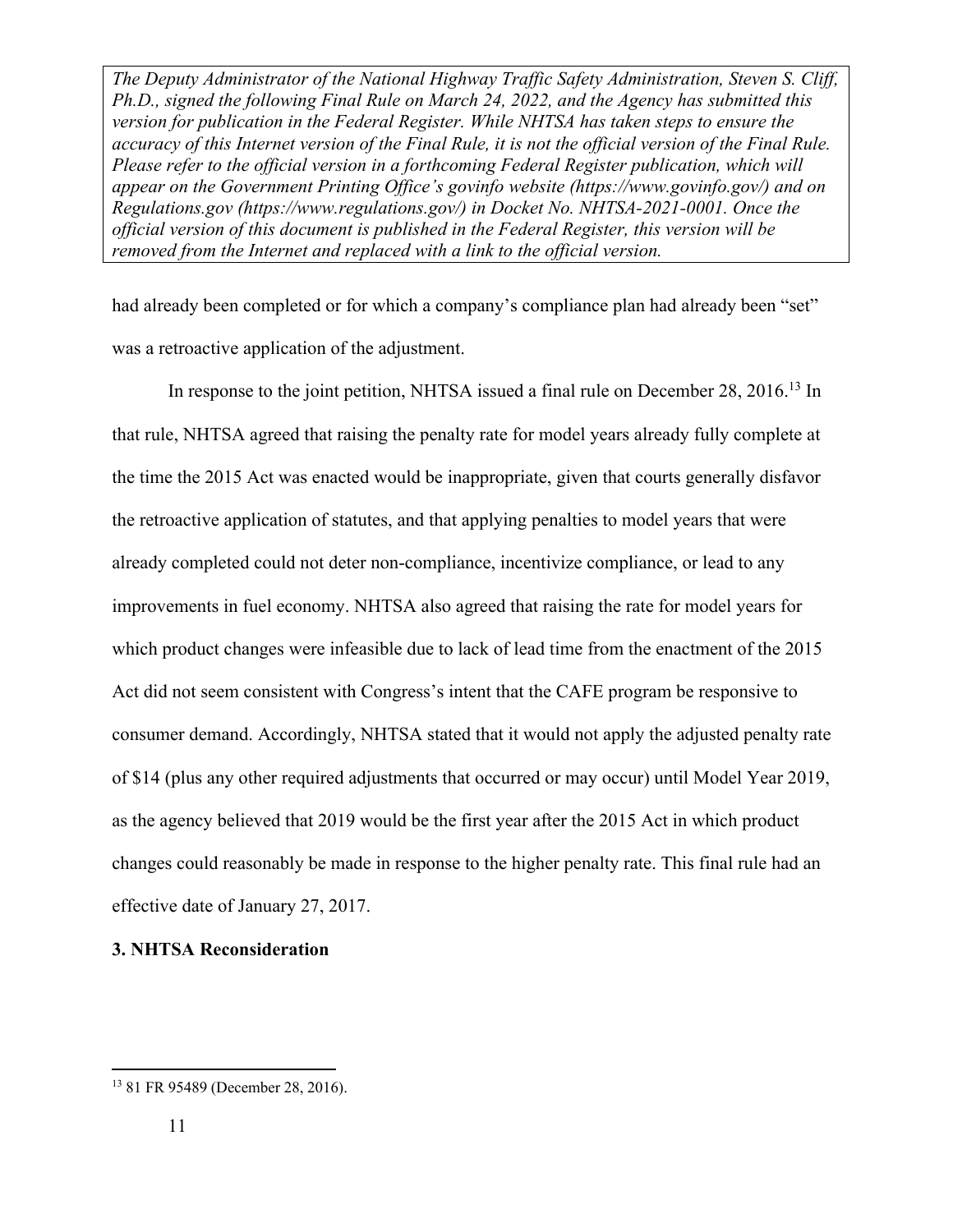Beginning in January 2017, NHTSA took a series of actions to delay the effective date of the December 2016 final rule, ultimately leading to a rule announcing that the effective date would be delayed indefinitely.<sup>14</sup> In April 2018, the United States Court of Appeals for the Second Circuit vacated NHTSA's indefinite delay of the rule's effective date, stating that the December 2016 rule was in force.<sup>15</sup>

In July 2019, NHTSA finalized a rule determining, in part, that the 2015 Act did not apply to the CAFE civil penalty rate. On September 9, 2019, the Institute for Policy Integrity at New York University School of Law (IPI) submitted a petition for reconsideration of NHTSA's July 2019 final rule. IPI argued that the rule was unreasonable and not in the public interest because it did not properly account for the associated costs and benefits. Additionally, IPI challenged NHTSA's statutory interpretations.

On August 31, 2020, the United States Court of Appeals for the Second Circuit vacated the July 2019 rule and ruled again that the December 2016 rule was in force.<sup>16</sup> The Second Circuit denied panel rehearing on November 2, 2020. NHTSA did not issue a decision on the IPI petition prior to the Second Circuit's decision vacating the rule.

<sup>14 82</sup> FR 8694 (January 30, 2017); 82 FR 15302 (March 28, 2017); 82 FR 29009 (June 27, 2017); 82 FR 32139 (July 12, 2017).

<sup>15</sup> Order, ECF No. 196, *Natural Res. Def. Council v. NHTSA*, Case No. 17-2780 (2d Cir. Apr. 24, 2018); *see also Natural Res. Def. Council v. NHTSA* (*NRDC*), 894 F.3d 95, 116 (2d Cir. 2018) ("The Civil Penalties Rule, 81 FR 95,489, 95,489-92 (December 28, 2016), no longer suspended, is now in force."). <sup>16</sup> *New York v. NHTSA*, 974 F.3d 87 (2d Cir. 2020).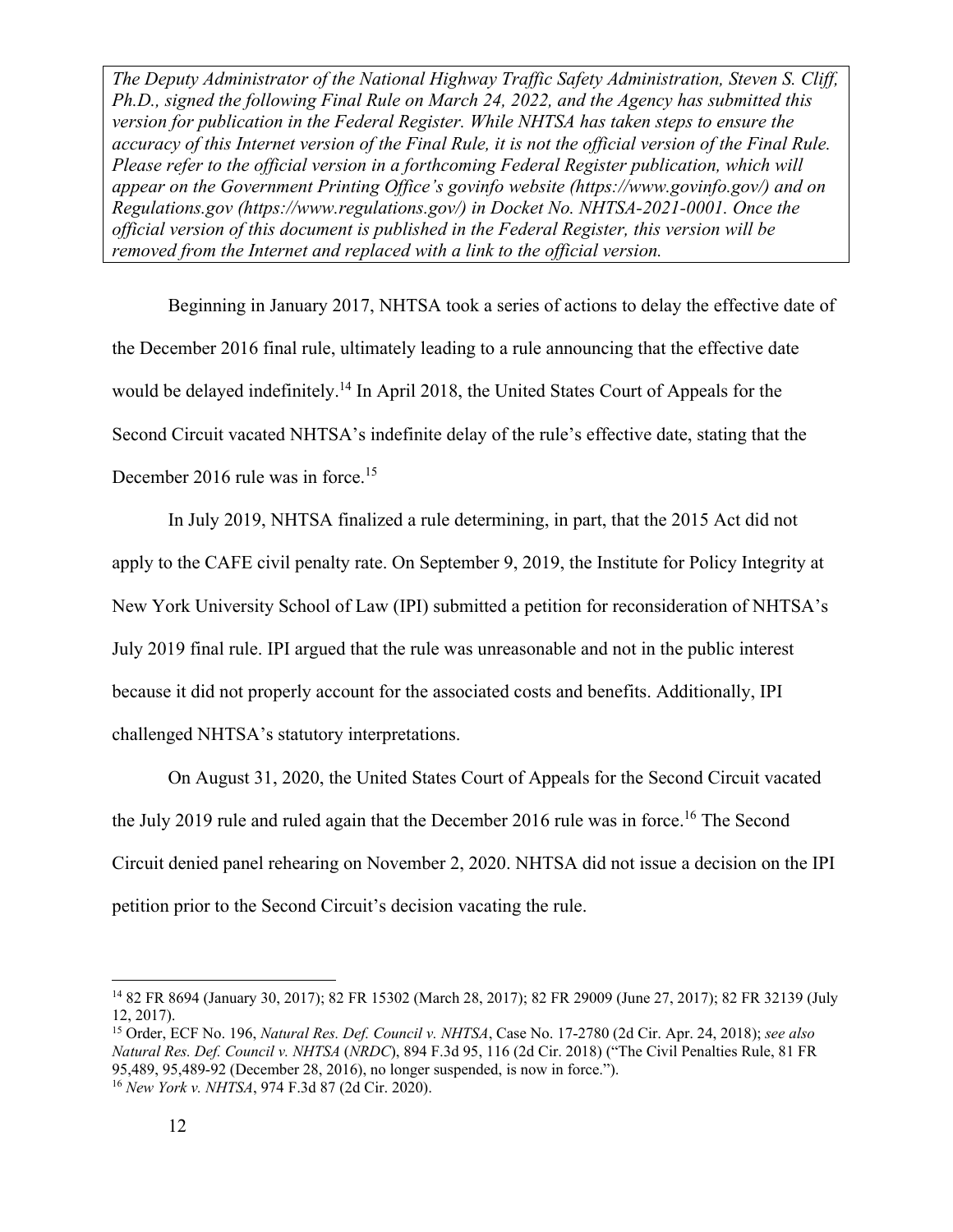#### **4. Subsequent Petitions and Interim Final Rule**

Following the Second Circuit's decision, on October 2, 2020, NHTSA received a petition for rulemaking from the Alliance for Automotive Innovation (Auto Innovators) requesting that the adjustment to \$14 not be applied until Model Year 2022.<sup>17</sup> According to the Auto Innovators' petition, "Model Years 2019 and 2020 are effectively lapsed now," and "[m]anufacturers are unable to change MY 2021 plans at this point." The Auto Innovators argued that, as in the December 2016 rule, applying the increased penalty to any violations that cannot practically be remedied does not serve the statutory purposes of deterring prohibited conduct or incentivizing favored conduct. According to the Auto Innovators, doing so would effectively be punishing violators retroactively.

In addition to relying on the reasoning of the December 2016 rule as it applied to the increase based on the timing of the enactment of the 2015 Act, the Auto Innovators' petition noted, but did not provide detailed evidence of, the significant economic impact suffered by the industry due to COVID-19. Accordingly, the Auto Innovators' petition also cited the nowrevoked Executive Order 13924,<sup>18</sup> requiring Federal agencies to take appropriate action consistent with applicable law—to combat the economic emergency caused by COVID-19.

<sup>&</sup>lt;sup>17</sup> The Auto Innovators also submitted a supplement to its petition on October 22, 2020. The petition, the supplement, and other supporting materials were posted with the interim final rule and can be found in Docket No. NHTSA-2021-0001 at www.regulations.gov.

<sup>&</sup>lt;sup>18</sup> See Executive Order 14018, 86 FR 11855, "Revocation of Certain Presidential Actions" (Feb. 24, 2021).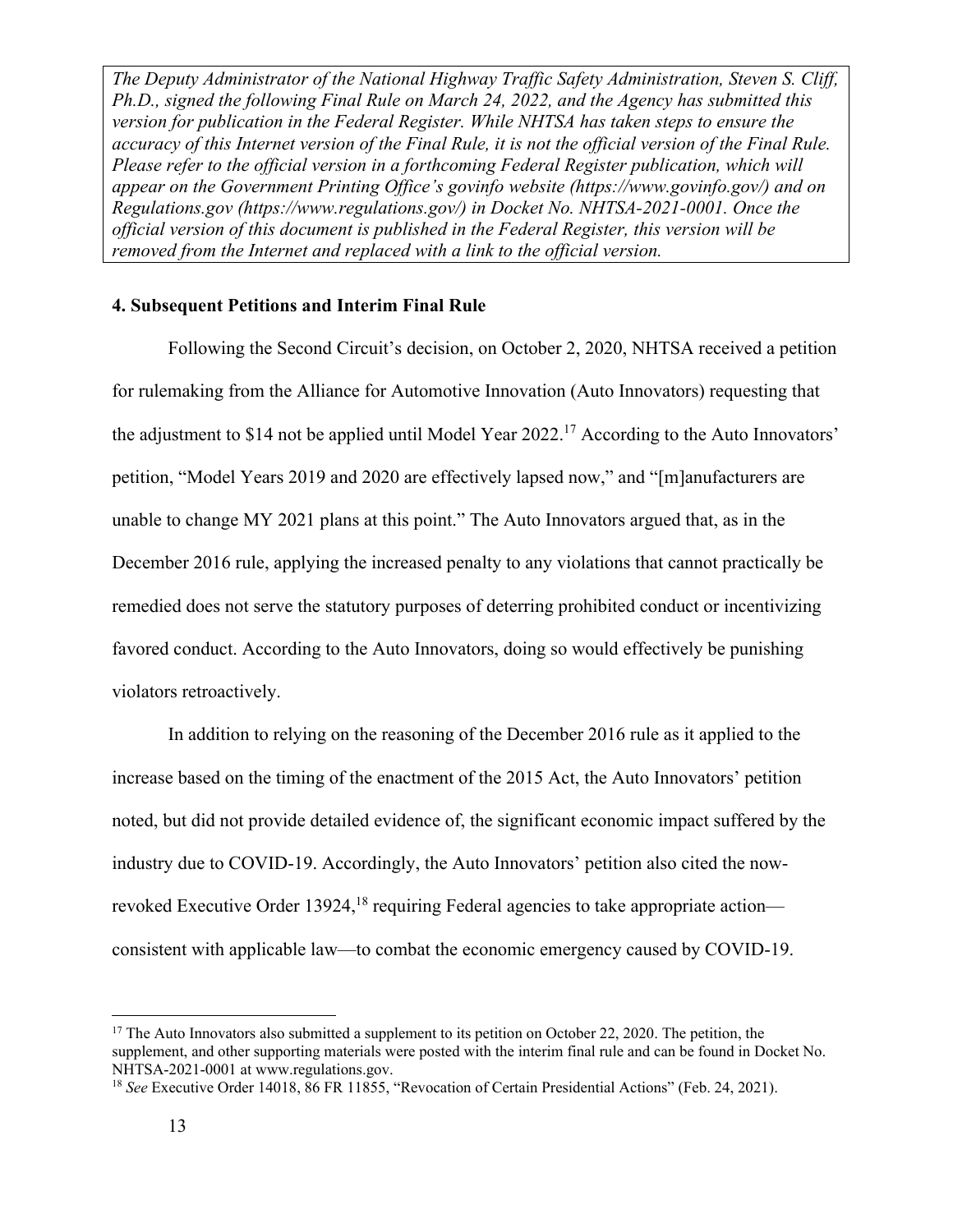Several individual vehicle manufacturers submitted supplemental information to NHTSA further articulating the negative economic position they were in due to the COVID-19 public health emergency and the potential and significant adverse economic consequences of the increased civil penalty rate.

After considering the issues raised, NHTSA granted the Auto Innovators' petition and promulgated an interim final rule providing that the increase<sup>19</sup> will apply beginning with Model Year 2022. The interim final rule stated that applying the increased civil penalty rate to vehicles in Model Years 2019, 2020, and 2021 would not result in additional fuel savings and would impose higher penalties retroactively because those model years were already completed, or, for Model Year 2021, production plans were set prior to the Second Circuit's decision striking down the 2019 rule. The interim final rule relied in large part on the reasoning in the December 2016 final rule, though it did not discuss the extent to which the four years between the two rules should affect that reasoning. Additionally, the interim final rule addressed the negative economic impact on the automotive sector caused by the global outbreak of COVID-19.20 That interim final rule amended the relevant regulatory text accordingly—effective immediately and without having afforded prior notice or the ability to comment in advance—and requested comment

<sup>&</sup>lt;sup>19</sup> The rate is increasing to \$14, plus any required adjustments that occurred or may occur. 49 CFR 578.6(h)(2).

<sup>&</sup>lt;sup>20</sup> The reasoning for the interim final rule is set forth more fully in the January 14, 2021 notice published at 86 FR 3016.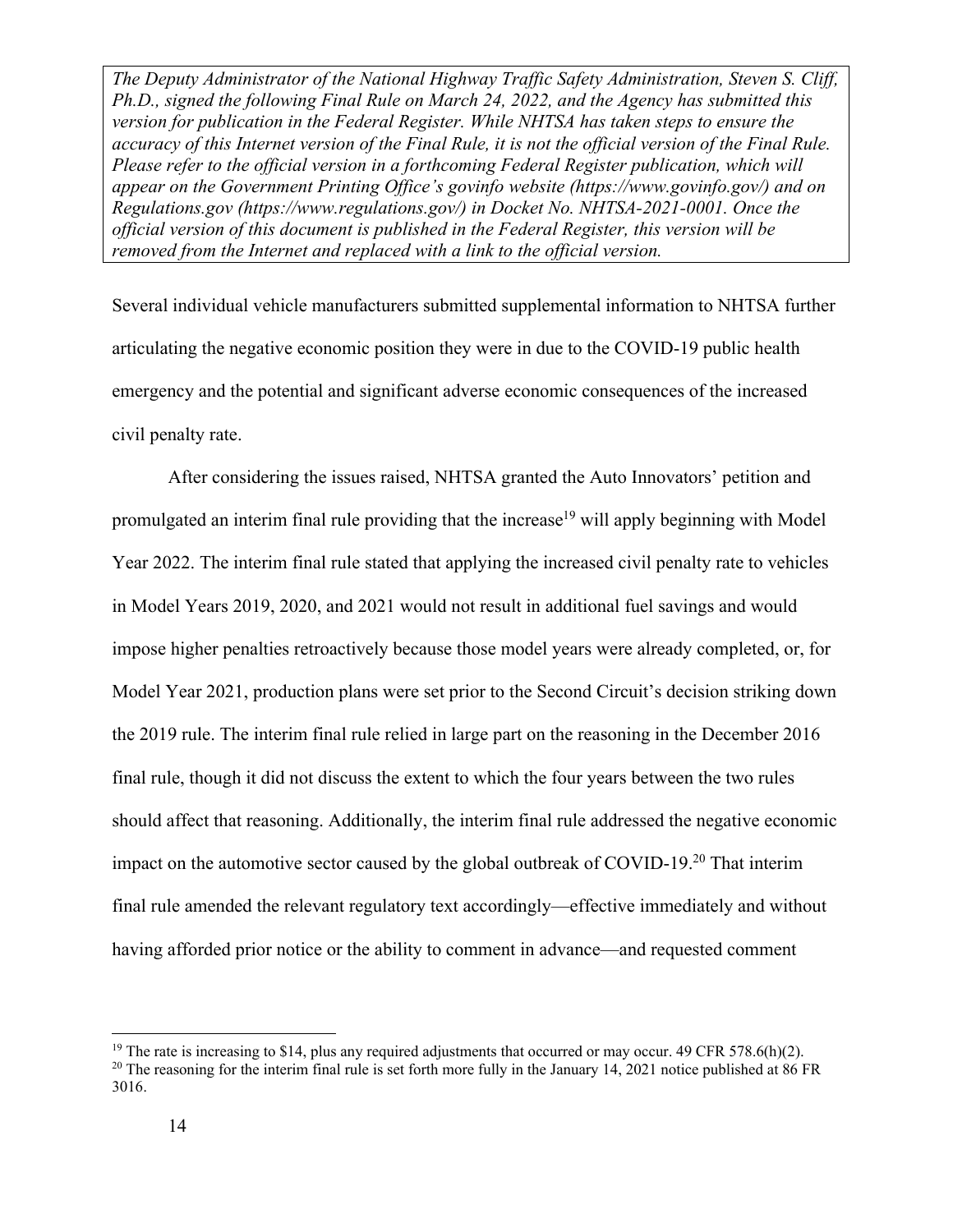within ten days. The interim final rule also noted that IPI's petition was moot, and, to the extent it was not moot, NHTSA denied it.

 The interim final rule is currently the subject of legal challenges that have been consolidated in the Second Circuit.<sup>21</sup>

#### **5. Supplemental Notice of Proposed Rulemaking**

 Before NHTSA's interim final rule was published but after the agency had announced, through the publication of the Fall 2020 Unified Agenda of Regulatory and Deregulatory Actions, that it had initiated a rulemaking in response to the Auto Innovators' petition, NHTSA received two letters regarding the rulemaking: one jointly from the State of New York, the Natural Resources Defense Council, and the Sierra Club, and one from Tesla.<sup>22</sup> These letters raised concerns with NHTSA's rulemaking, particularly with the entities' inability to review or comment on the Auto Innovators' petition for rulemaking in advance. NHTSA did not respond to these letters prior to the publication of the interim final rule, but NHTSA included both letters in the docket when the interim final rule was published and noted that they would "be treated as comments for appropriate consideration."23

<sup>21</sup> *Natural Res. Def. Council v. NHTSA*, No. 21-139 (2d Cir.) (consolidated with *New York v. NHTSA*, No. 21-339 (2d Cir.) and *Tesla, Inc. v. NHTSA*, No. 21-593, transferred from No. 21-70367 (9th Cir.)). This litigation is currently being held in abeyance pending NHTSA's reconsideration of the interim final rule. 22 NHTSA-2021-0001-0001; NHTSA-2021-0001-0009.

<sup>23 86</sup> FR 3016, 3023 n.74 (Jan. 14, 2021).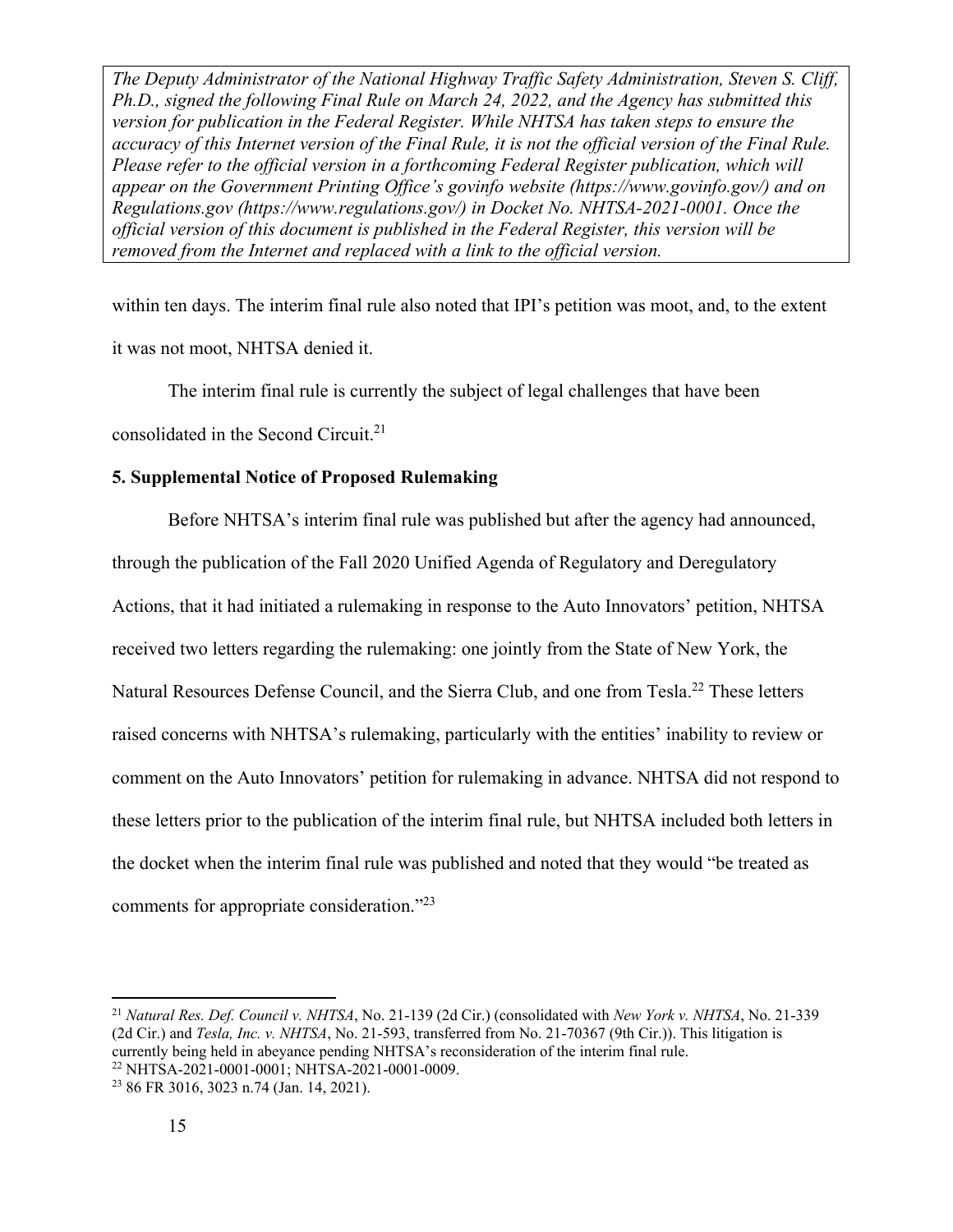After the interim final rule was published, NHTSA received eight more substantive comments.24 NHTSA received comments from:

- The Attorneys General of California, New York, Connecticut, Delaware, Illinois, Iowa, Maine, Maryland, Massachusetts, Minnesota, New Jersey, Oregon, Pennsylvania, Rhode Island, Washington, and Vermont;25
- American Council for an Energy-Efficient Economy, Center for Auto Safety, Center for

Biological Diversity, Consumer Federation of America, Consumer Reports, The Ecology

Center (Michigan), Environmental Law and Policy Center, Interfaith Power & Light,

Sierra Club, Union of Concerned Scientists;26

- Natural Resources Defense Council and Sierra Club;<sup>27</sup>
- The Institute for Policy Integrity at New York University School of Law;<sup>28</sup>
- Tesla:<sup>29</sup>
- The Alliance for Automotive Innovation; $30$

<sup>&</sup>lt;sup>24</sup> NHTSA received a ninth comment that simply said, "Help." NHTSA-2021-0001-0018. Without any additional information, NHTSA cannot reasonably address or respond to this commenter's concern. After the close of the comment period, NHTSA also received a letter from two U.S. Representatives regarding the economic harms of applying the adjustment before Model Year 2022. NHTSA-2021-0001-0046. NHTSA is treating this letter as a comment for this rulemaking and addressing the issue it raises in this final rule. *See* 49 CFR 553.23. 25 NHTSA-2021-0001-0017.

<sup>26</sup> NHTSA-2021-0001-0015.

<sup>27</sup> NHTSA-2021-0001-0013.

<sup>28</sup> NHTSA-2021-0001-0011.

<sup>29</sup> NHTSA-2021-0001-0012.

<sup>30</sup> NHTSA-2021-0001-0014.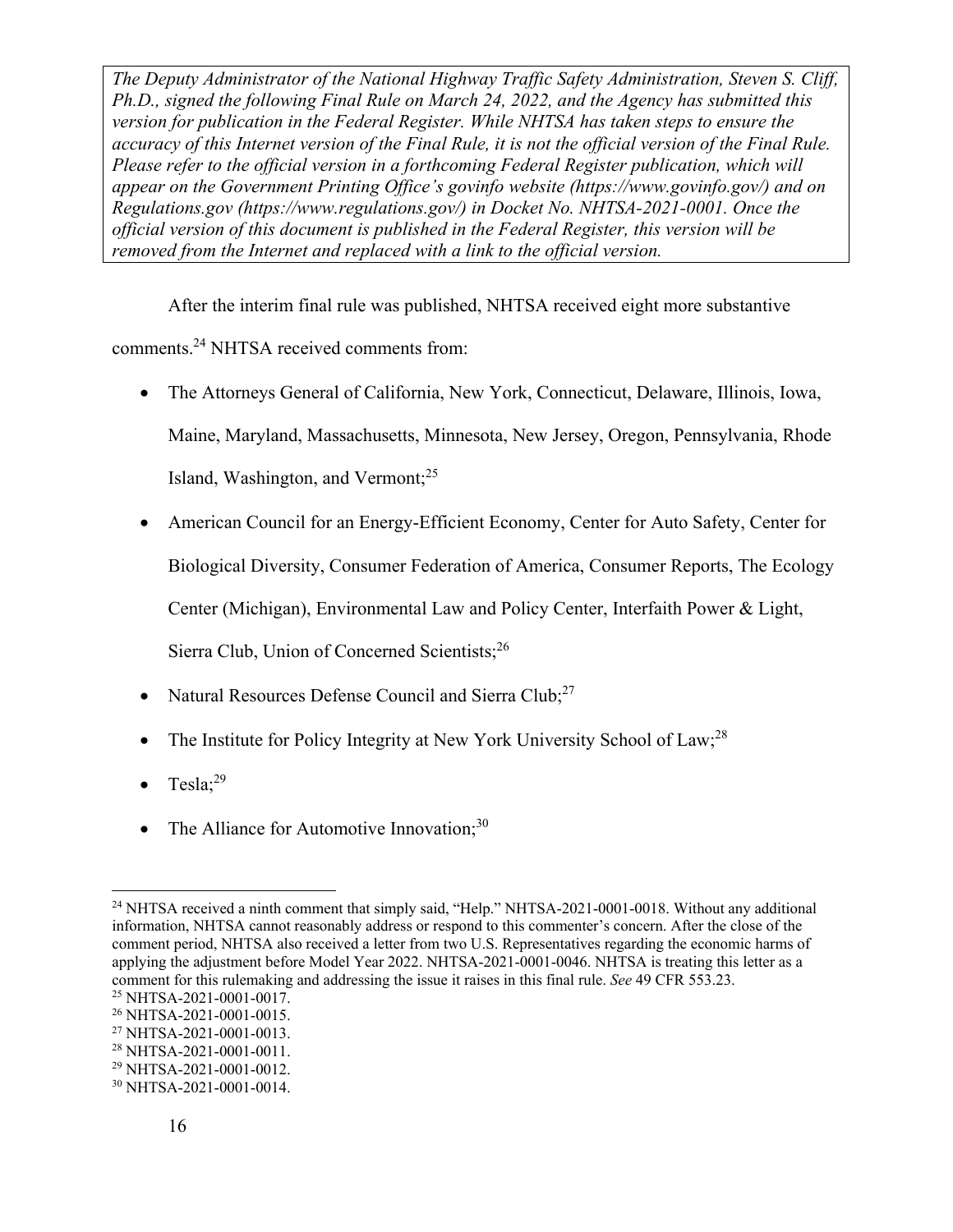- The National Automobile Dealers Association  $(NADA)$ <sup>31</sup>, and
- An anonymous individual.<sup>32</sup>

Most of the comments opposed the interim final rule, raising serious procedural, legal, and substantive concerns. In general, these comments argued that NHTSA did not have the authority to delay the application of the adjusted rate beyond Model Year 2019 and that, regardless, NHTSA would have to do so through notice-and-comment, not by an interim final rule that was effective immediately without prior notice and without the opportunity to comment in advance. In supporting these arguments, the commenters relied, in part, upon the two earlier decisions by the Second Circuit.

Most of these comments also challenged the interim final rule as arbitrary and capricious on multiple grounds. For example, the comments discussed that applying the increased rate before Model Year 2022 would not be retroactive because the increased rate was originally applied in 2016 when it was still prospective—both in the initial interim final rule in July 2016 and in the rule in response to the initial petition for reconsideration in December 2016—and NHTSA's subsequent actions that were invalidated by the Second Circuit did not change that fact. In these commenters' view, manufacturers have been on notice of the increase since well before Model Year 2019, and any reliance to the contrary was undue. These comments argued

<sup>31</sup> NHTSA-2021-0001-0016.

<sup>32</sup> NHTSA-2021-0001-0019.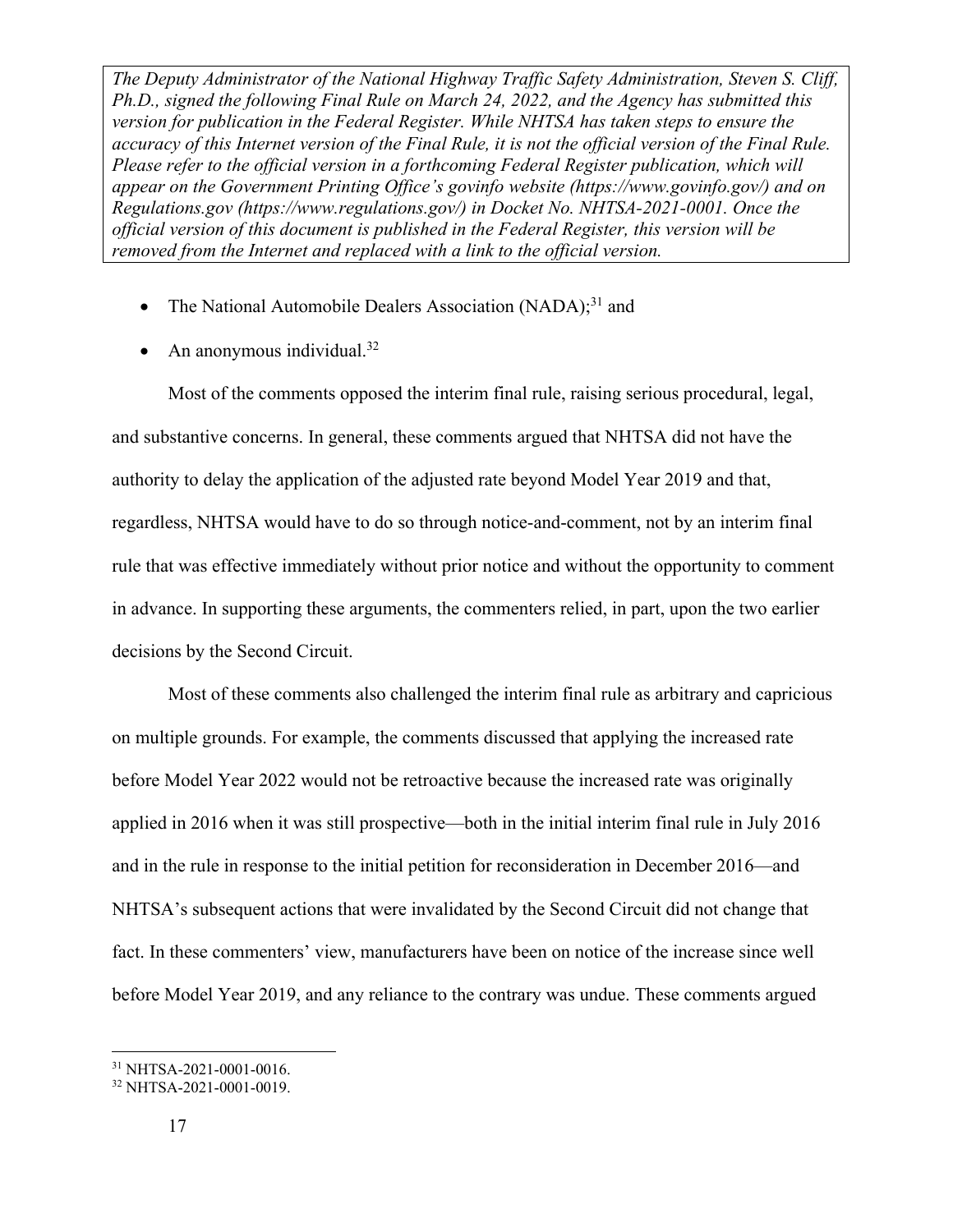that this was particularly true given the rulings from the Second Circuit litigation, in which many of these commenters and the Auto Innovators were involved, with the predecessor organizations having intervened and participated in this litigation. The comments further argued that delaying the application of the increased rate would affect future compliance because manufacturers may be incentivized to hold credits for model years when the higher rate will apply. That is, a credit earned at the \$5.50 rate is likely to be more valuable—either for the manufacturer's own use or to sell to another manufacturer—in a model year when the rate increases to at least \$14 (although credits must be used within a limited number of years before they expire). The comments also argued that the interim final rule improperly analyzed the economic effects of the COVID-19 pandemic, for example, by not accounting for any positive economic data and disregarding that some of the relevant conduct occurred before the pandemic.

These comments also argued that the interim final rule violated the National Environmental Policy Act of 1969 (NEPA), by, for example, not taking a hard look at the environmental consequences of the action and ignoring the environmental harms that may result from delaying the penalty increase. Lastly, in response to NHTSA's request for comment about whether the adjustment should be delayed further until Model Year 2023, these comments opposed any additional delay. Some of these comments also expressed concern with the short ten-day comment period provided by the interim final rule—and only after the rule was already effective without any opportunity to comment beforehand.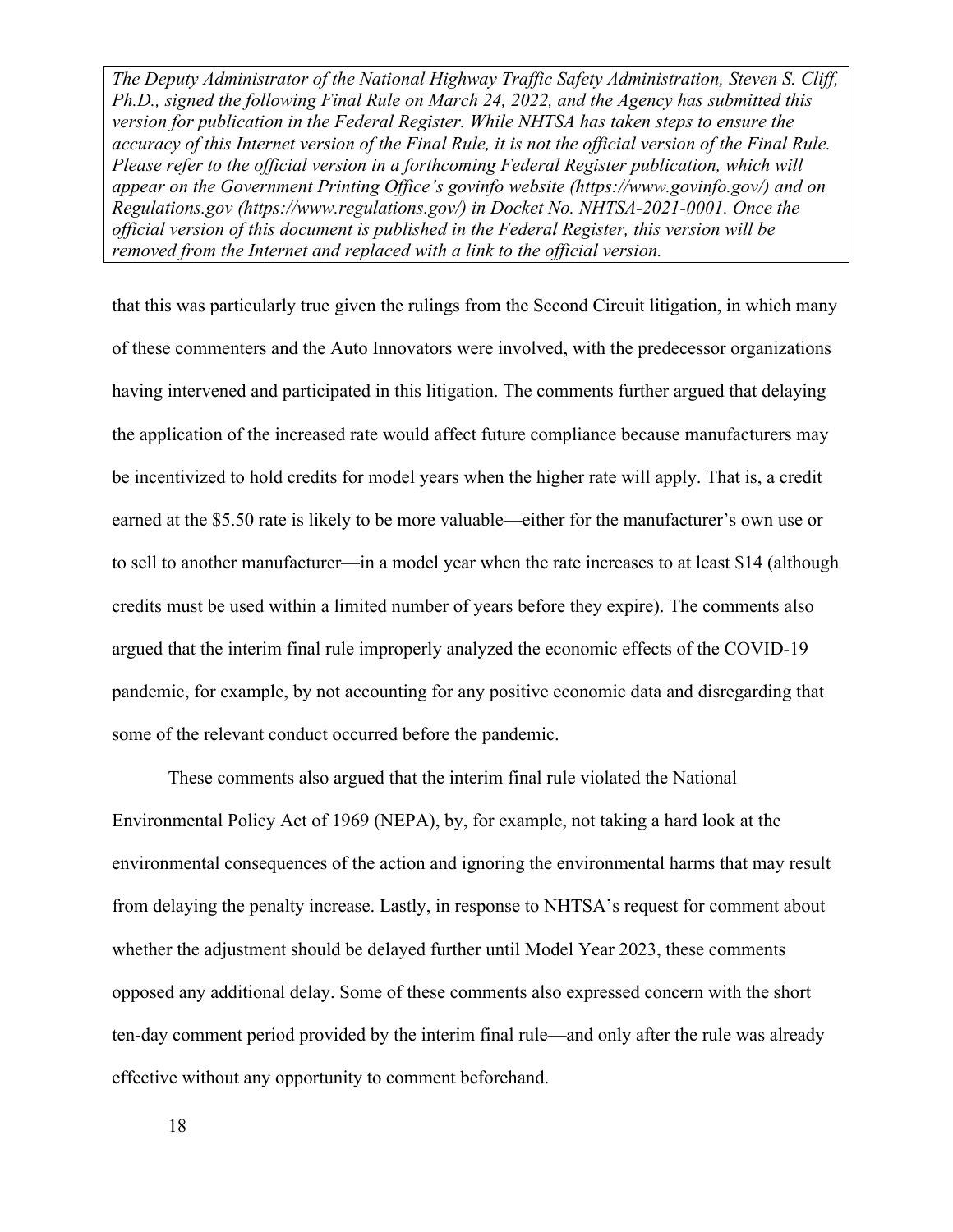Two of the comments supported the interim final rule. The Auto Innovators reiterated the reasoning set forth in its petition, which NHTSA granted in the interim final rule. According to the Auto Innovators, the interim final rule was consistent with NHTSA's December 2016 rule; appropriately accounted for the industry's production and design processes, including the unforeseen challenges of the COVID-19 public health emergency; and fairly implemented the Second Circuit's decision. The Auto Innovators also noted that Model Year 2022 vehicles could have begun being produced as early as January 2, 2021—about two weeks before the interim final rule was published—but it believes NHTSA was reasonable to make the adjustment applicable beginning in Model Year 2022, declining to request a further delay in the adjustment to Model Year 2023. NADA supported the Auto Innovators' comment, adding that increased CAFE civil penalties before Model Year 2022 would lead to higher vehicle prices for consumers or manufacturer shifts in available offerings, without any associated environmental or safety benefits.

On January 20, 2021—while the post-promulgation comment period for the interim final rule was still open—the President issued Executive Order 13990, entitled "Protecting Public Health and the Environment and Restoring Science to Tackle the Climate Crisis." E.O. 13990 directs the heads of all agencies to immediately review all existing regulations, orders, guidance documents, policies, and any other similar agency actions promulgated, issued, or adopted between January 20, 2017 and January 20, 2021 that are, or may be inconsistent with, or present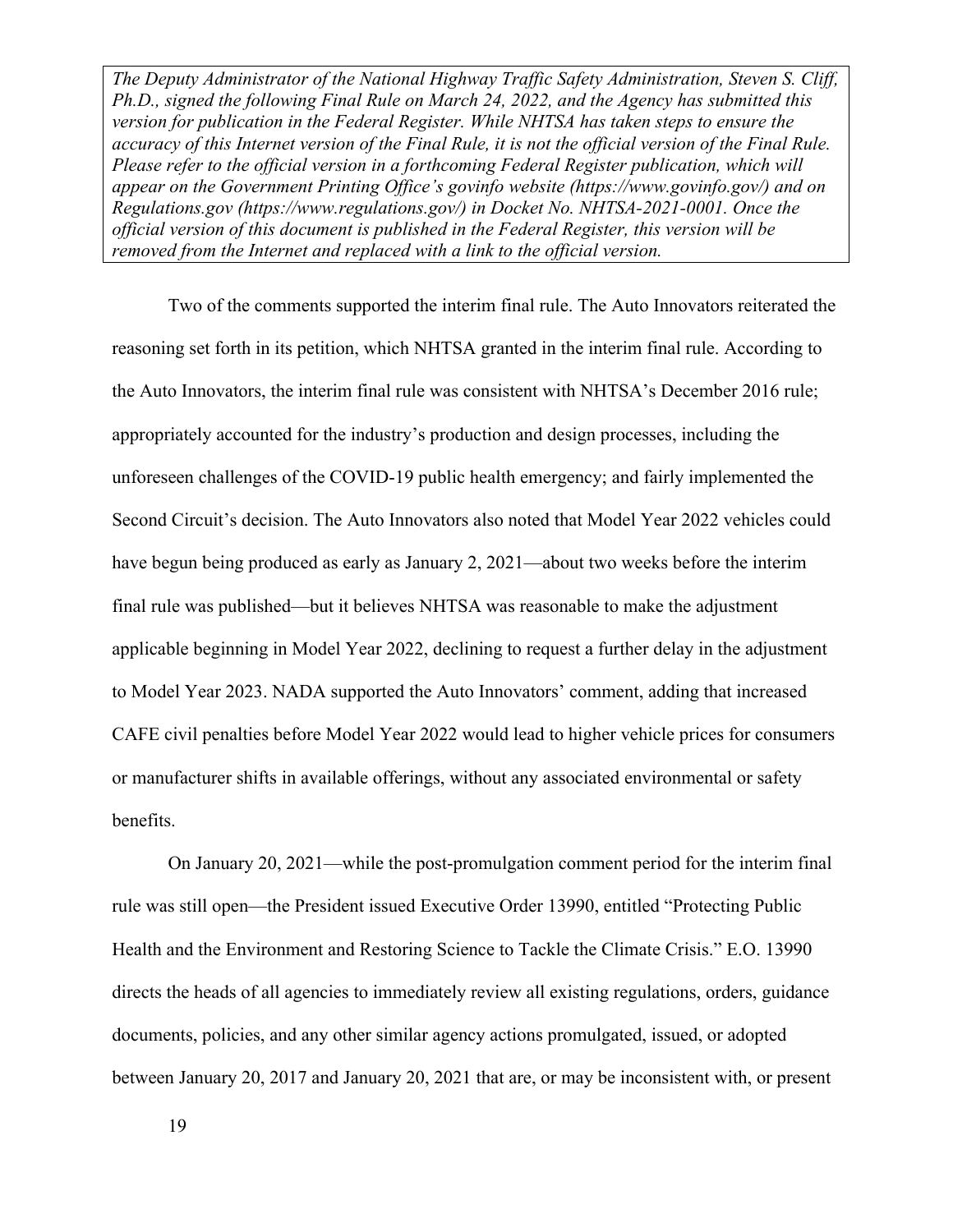obstacles to, the policy set forth in E.O. 13990: a policy "to listen to the science; to improve public health and protect our environment; to ensure access to clean air and water; to limit exposure to dangerous chemicals and pesticides; to hold polluters accountable, including those who disproportionately harm communities of color and low-income communities; to reduce greenhouse gas emissions; to bolster resilience to the impacts of climate change; to restore and expand our national treasures and monuments; and to prioritize both environmental justice and the creation of the well-paying union jobs necessary to deliver on these goals."<sup>33</sup> The Secretary of Transportation expressly identified the January 14, 2021 CAFE civil penalties interim final rule as subject to E.O. 13990.<sup>34</sup>

In accord with E.O. 13990 and the Secretary's determination, and in light of the significant concerns raised by the commenters after the interim final rule was issued, NHTSA began reviewing and reconsidering the January 14, 2021 interim final rule. Specifically, NHTSA considered withdrawing the interim final rule and reverting to the December 2016 final rule that would apply the adjusted rate beginning with Model Year 2019—the rule that the Second Circuit has said twice is "now in force."<sup>35</sup>

<sup>33 86</sup> FR 7037, 7037 (Jan. 25, 2021).

<sup>&</sup>lt;sup>34</sup> Memorandum from the Acting General Counsel of DOT to the Chief Counsel and Acting Deputy Administrator of NHTSA and Special Advisor, "Implementation of Executive Order 13990, entitled 'Protecting Public Health and the Environment and Restoring Science to Tackle the Climate Crisis'" (Feb. 22, 2021).

https://www.transportation.gov/sites/dot.gov/files/2021-02/Memo-to-NHTSA.pdf. 35 *Nat. Res. Def. Council v. Nat'l Highway Traffic Safety Admin.*, 894 F.3d 95, 116 (2d Cir. 2018); *New York v. Nat'l Highway Traffic Safety Admin.*, 974 F.3d 87, 101 (2d Cir. 2020).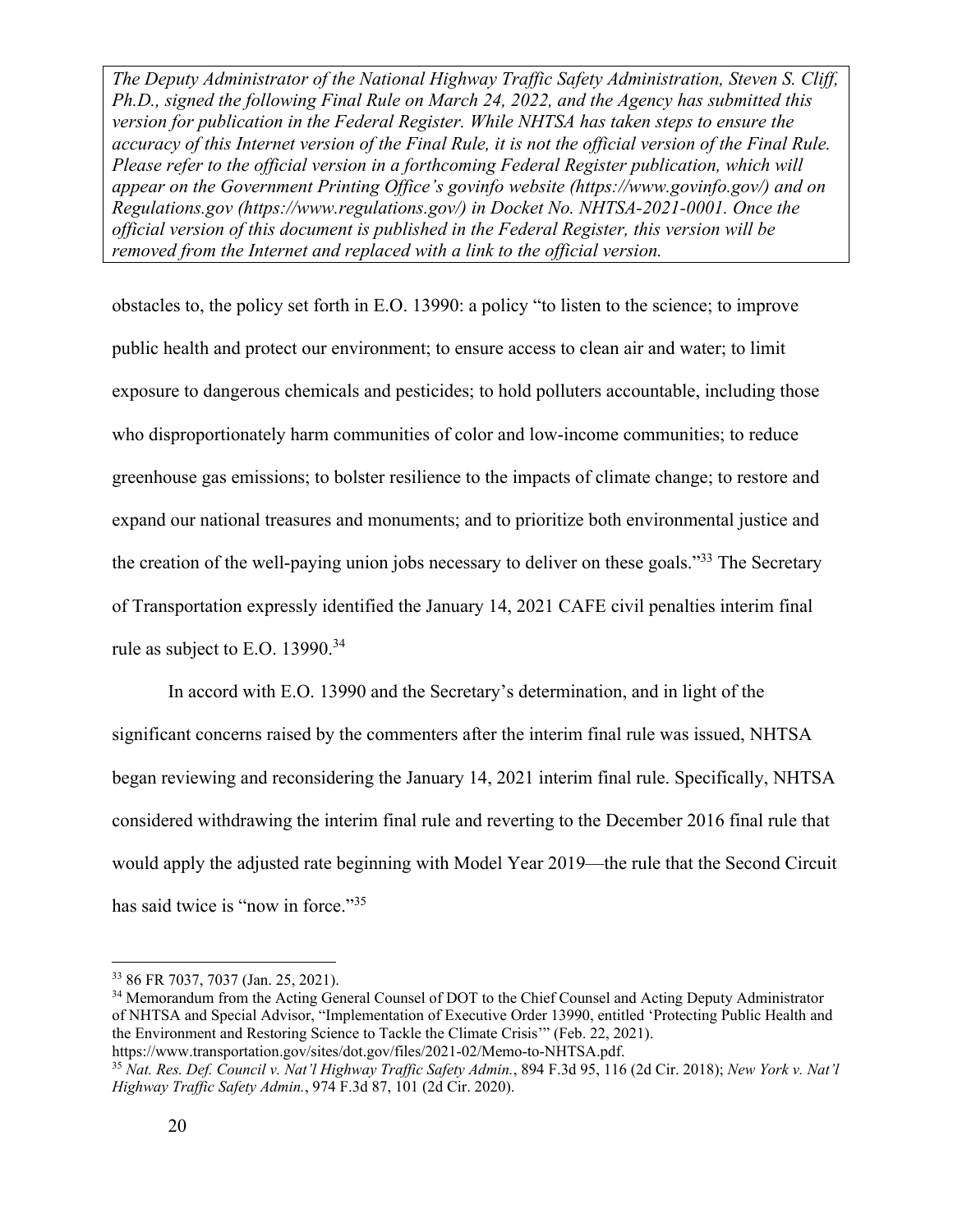NHTSA believed that an additional period of public comment would aid the agency in its reexamination of the issues involved in the interim final rule. Considering the importance of this rulemaking and the short comment period—ten days—previously provided to interested parties, NHTSA published a supplemental notice of proposed rulemaking (SNPRM) on August 20, 2021 to provide the public with an appropriate amount of time to comment and to enable NHTSA to more fully review and consider the issues.<sup>36</sup> In doing so, NHTSA expressly requested comment on whether it should proceed to a final rule that withdraws the interim final rule and reverts to the December 2016 final rule, restoring the application of the increased CAFE civil penalty rate beginning with Model Year 2019. NHTSA also accepted comments on whether the adjustment should apply beginning with a model year later than Model Year 2019, with commenters arguing for such a position asked to explain how it is consistent with the 2015 Act and the Second Circuit's decisions. NHTSA also noted it would consider comments already submitted in response to the interim final rule as part of its review and the anticipated promulgation of a final rule following the comment period. The comment period for the SNPRM closed on September 20, 2021.

#### **D. Overview of the Comments Received**

<sup>36 86</sup> FR 46811 (Aug. 20, 2021).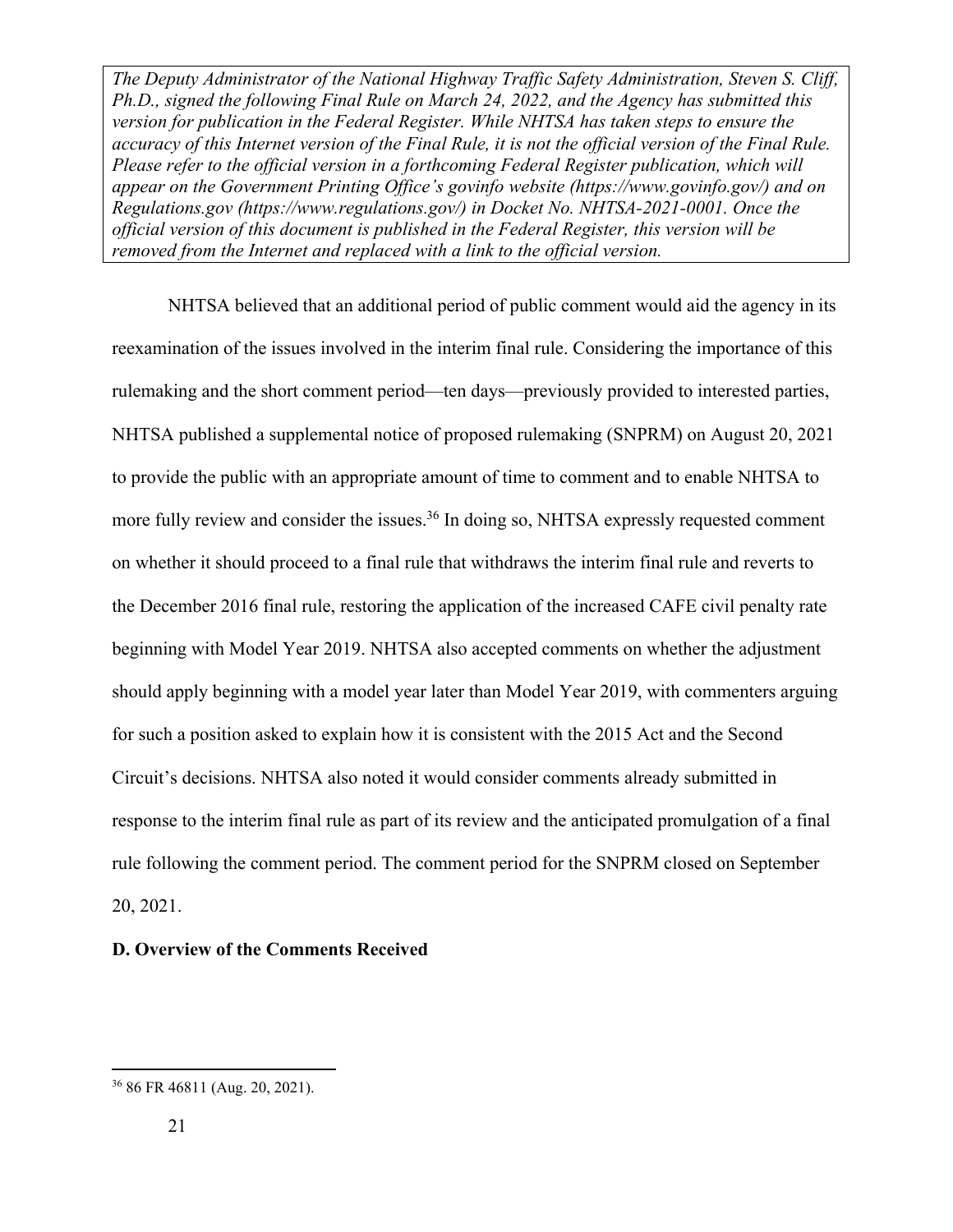In addition to the comments received in response to the interim final rule,<sup>37</sup> NHTSA

received seventeen substantive comments in response to the SNPRM.38 NHTSA received

comments from:

- The Attorneys General of California, New York, Connecticut, Delaware, Illinois, Iowa, Maryland, Massachusetts, New Jersey, Oregon, Pennsylvania, Washington, and Vermont:<sup>39</sup>
- Natural Resources Defense Council and Sierra Club;<sup>40</sup>
- $Tes1a:^{41}$
- The Institute for Policy Integrity at New York University School of Law;<sup>42</sup>
- The Alliance for Automotive Innovation; $43$

39 NHTSA 2021-0001-0039. After the close of the comment period, the Attorneys General of New York, Connecticut, Delaware, Illinois, Iowa, Maine, Maryland, Massachusetts, Minnesota, New Jersey, Oregon, Pennsylvania, Rhode Island, Vermont, and Washington jointly submitted an additional letter regarding the need to

<sup>&</sup>lt;sup>37</sup> Shortly prior to publication of the interim final rule, NHTSA received two letters regarding the rulemaking. Both letters are included in the docket for this matter and were treated as comments for appropriate conside

<sup>&</sup>lt;sup>38</sup> An eighteenth comment only expressed a desire to have the sides of the freeways in the Los Angeles area cleaned. NHTSA-2021-0001-0030. As NHTSA is required to consider only relevant matter in finalizing a rule, this comment is outside the scope of this rulemaking.

adjust the CAFE civil penalty rate for 2022. NHTSA-2021-0001-0047. NHTSA is treating this letter as a comment for this rulemaking and addressing the issue it raises in this final rule. *See* 49 CFR 553.23. 40 NHTSA 2021-0001-0037.

<sup>41</sup> NHTSA-2021-0001-0036.

<sup>42</sup> NHTSA 2021-0001-0038.

<sup>43</sup> NHTSA 2021-0001-0043.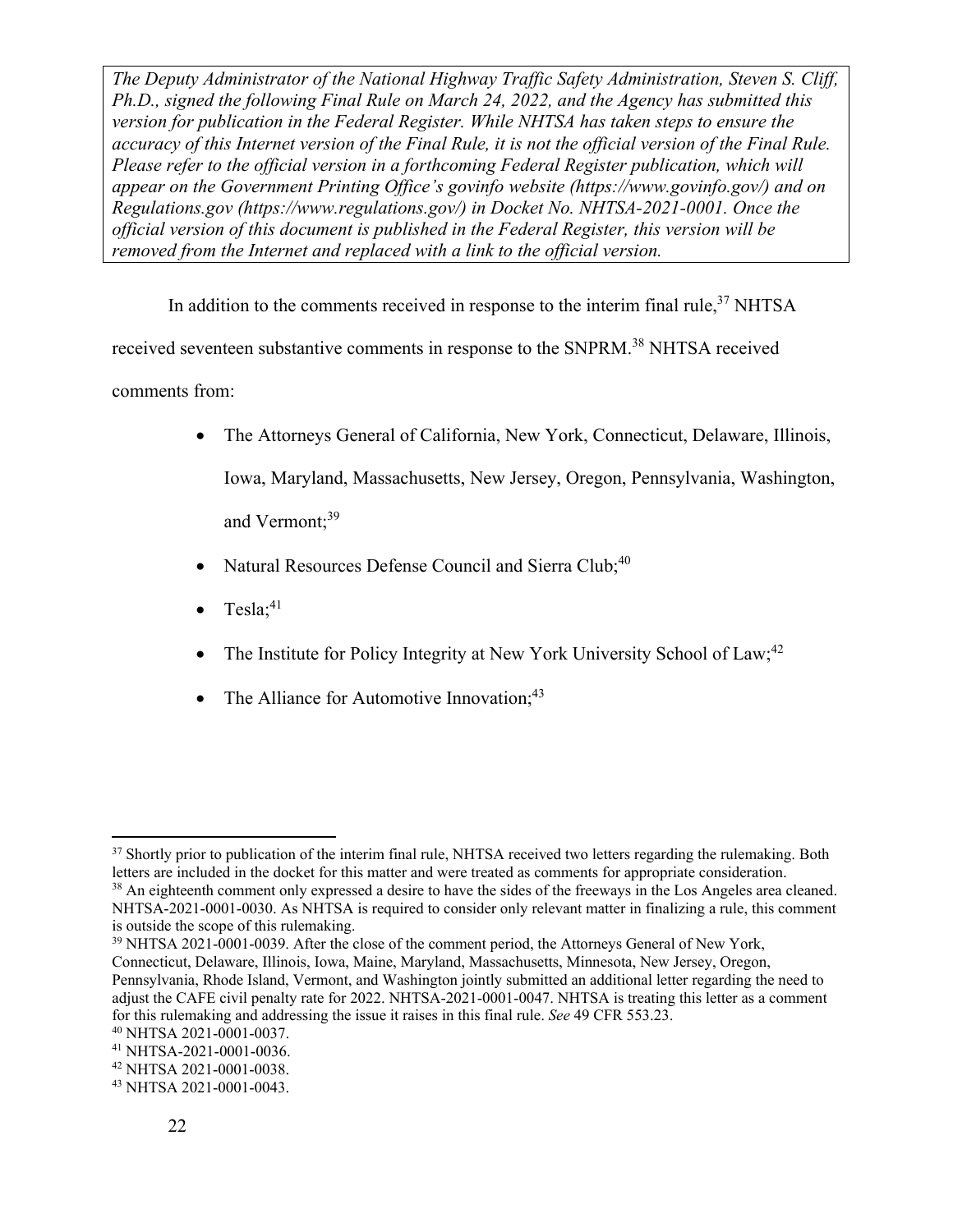- $\bullet$  Stellantis (FCA US LLC);<sup>44</sup>
- Jaguar Land Rover North America LLC;<sup>45</sup>
- $\bullet$  Ferrari;<sup>46</sup>
- The National Automobile Dealers Association (NADA); $47$  and
- $\bullet$  Private citizens and anonymous individuals.<sup>48</sup>

The majority of comments submitted in response to the interim final rule and to the

supplemental notice of proposed rulemaking support returning to the December 2016 final rule.

These comments primarily argue that NHTSA lacked the statutory authority to issue the January

2021 interim final rule. These comments also generally argue that retroactivity was not an issue:

automakers were already aware as of December 2016 that the adjustment would apply in Model

Year 2019 and beyond. It was not until Model Year 2019 was already nearly complete that

NHTSA issued a final rule changing that, which the Second Circuit subsequently determined was

legally invalid. The predecessor organizations of Auto Innovators participated in that litigation as

<sup>44</sup> NHTSA 2021-0001-0042. Stellantis requested confidential treatment for the business information included in its comment, pursuant to 49 CFR part 512. As with the companies that requested confidential treatment for some of the business information included in each of their individual submissions supplementing the Auto Innovators' petition that resulted in the interim final rule, the public version of Stellantis' submission can be found in the docket for this action at www.regulations.gov.

<sup>45</sup> NHTSA 2021-0001-0040.

<sup>46</sup> NHTSA-2021-0001-0044. NHTSA received this comment after the comment period closed, but still considered it in promulgating this final rule. Under NHTSA's regulations, "[l]ate filed comments will be considered to the extent practicable." 49 CFR 553.23.

<sup>&</sup>lt;sup>47</sup> NHTSA 2021-0001-0041.

<sup>48</sup> NHTSA-2021-0001-0028; NHTSA 2021-0001-0029; NHTSA 2021-0001-0032; NHTSA 2021-0001-0033; NHTSA 2021-0001-0034; NHTSA 2021-0001-0035; NHTSA 2021-0001-0045.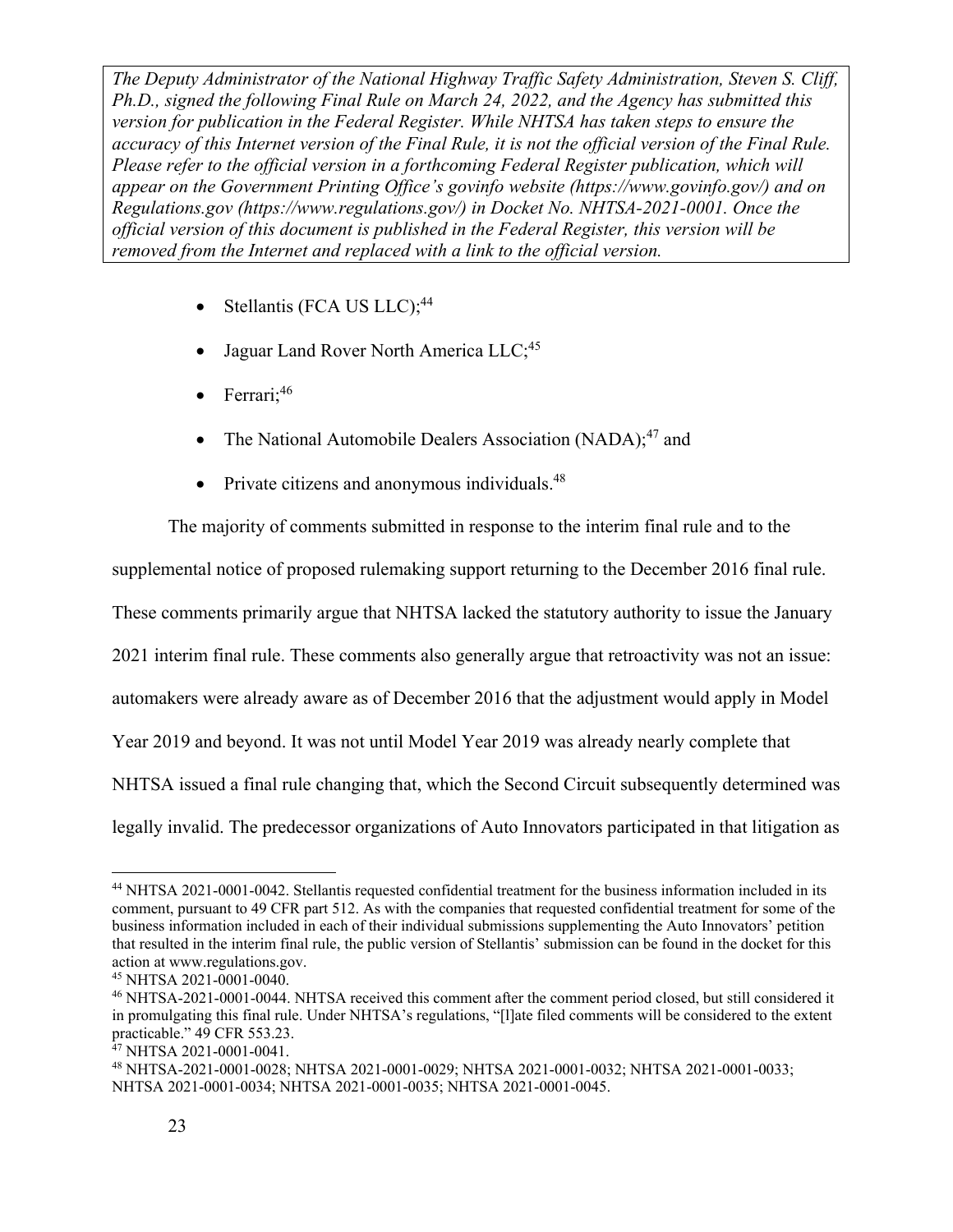intervenors and were well aware of the possibility that the Second Circuit would restore the applicability of the adjusted rate beginning with Model Year 2019. In fact, the Second Circuit decision expressly stated that the court understood the effect of its decisions to be that the increased penalty amount was in effect. Accordingly, these commenters argue that it would be appropriate for NHTSA to revisit the interim final rule's characterization of the application of the adjustment beginning with Model Year 2019 as "retroactive." Moreover, these commenters raised concerns regarding the procedures that the agency used in issuing the interim final rule, which did not proceed through a more typical notice-and-comment process and which made the rule effective immediately upon publication. In addition, these commenters urged NHTSA to further review and consider the Second Circuit's prior decisions and, in light of the ongoing litigation, assess the legal risk of leaving the interim final rule in place, as the interim final rule was based on an assertion of discretion that is in conflict with the 2015 Act and the Second Circuit's decisions.

The comments in favor of retaining the interim final rule largely re-raised the reasoning of the December 2016 final rule, noting that the affected model years have already lapsed or largely lapsed, and design and production cycles for the affected model years were already locked in based on the unadjusted CAFE civil penalty rate. These comments also described the economic harm that applying the adjusted rate would have on the industry, which is already

24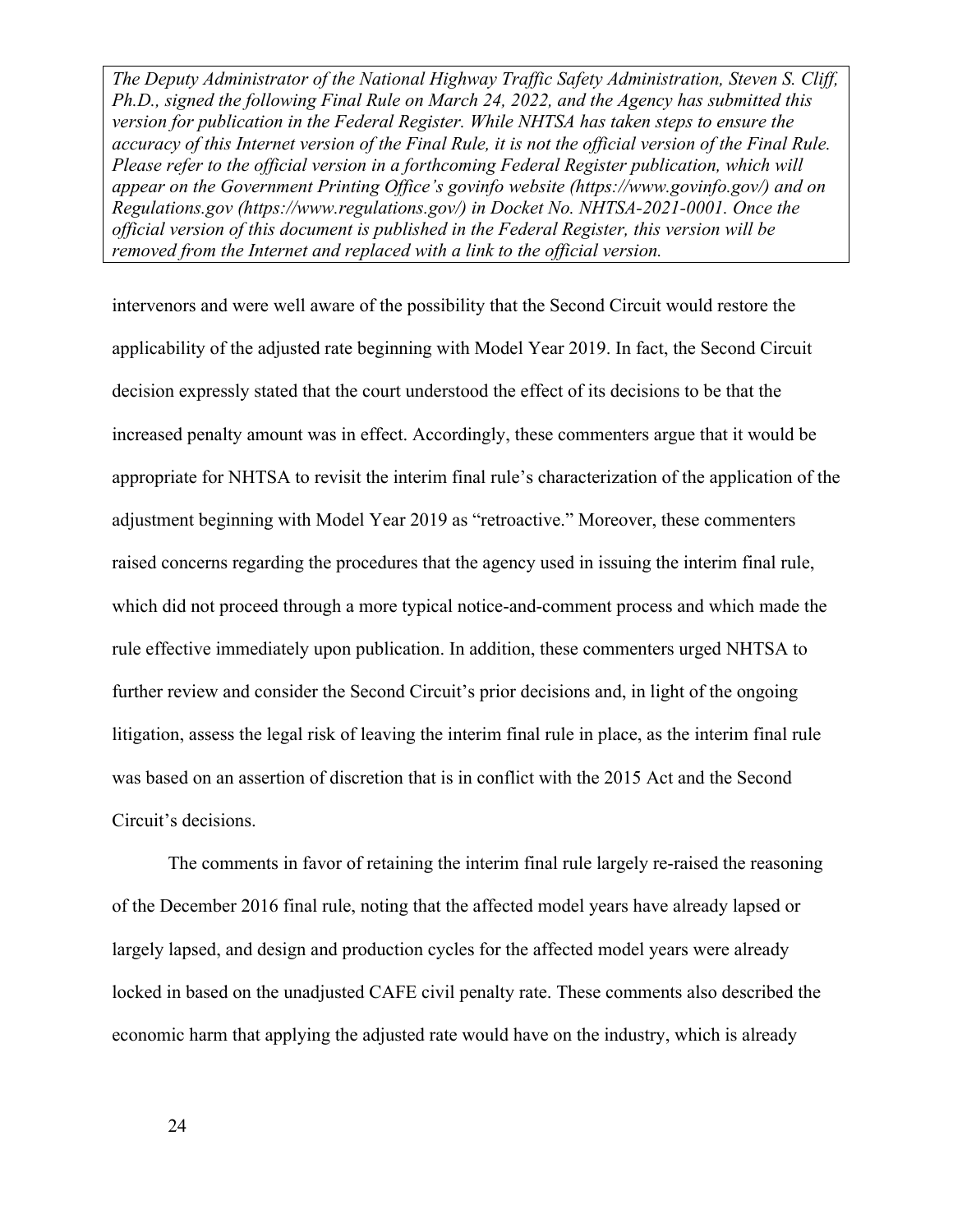facing difficult economic conditions due to the effects of COVID-19, microchip shortages, and other supply chain issues.

#### **E. Response to the Comments**

#### **1. Agency Reconsideration**

As a threshold matter and as NHTSA has explained before, NHTSA, like all agencies, must continually consider a range of possible statutory interpretations and reassess their validity, including in response to changed circumstances or when questions arise regarding the legality of the prior action—particularly when a federal court already has ruled twice on related issues. Not only is it an agency's responsibility to reevaluate its interpretations to ensure they are legally sound, an agency is allowed to change its interpretations, within reason, based on evolving notions about the appropriate balance of varying policy considerations. NHTSA is permitted to change its views based upon its experience and expertise, provided that the requirements of the APA and other governing statutes are met. To do so, an agency must show that it is aware it is changing its position and must provide a reasoned explanation for the change.<sup>49</sup>

In the SNPRM, NHTSA expressly acknowledged that it was reconsidering the January 2021 interim final rule as a result of E.O. 13990, the Secretary's related determination, the significant concerns raised by commenters in the earlier rulemakings on this issue, further review

<sup>49</sup> *Encino Motorcars, LLC v. Navarro*, 579 U.S. 211, 221 (2016); *FCC v. Fox Television Stations, Inc.*, 556 U.S. 502, 515-16 (2009).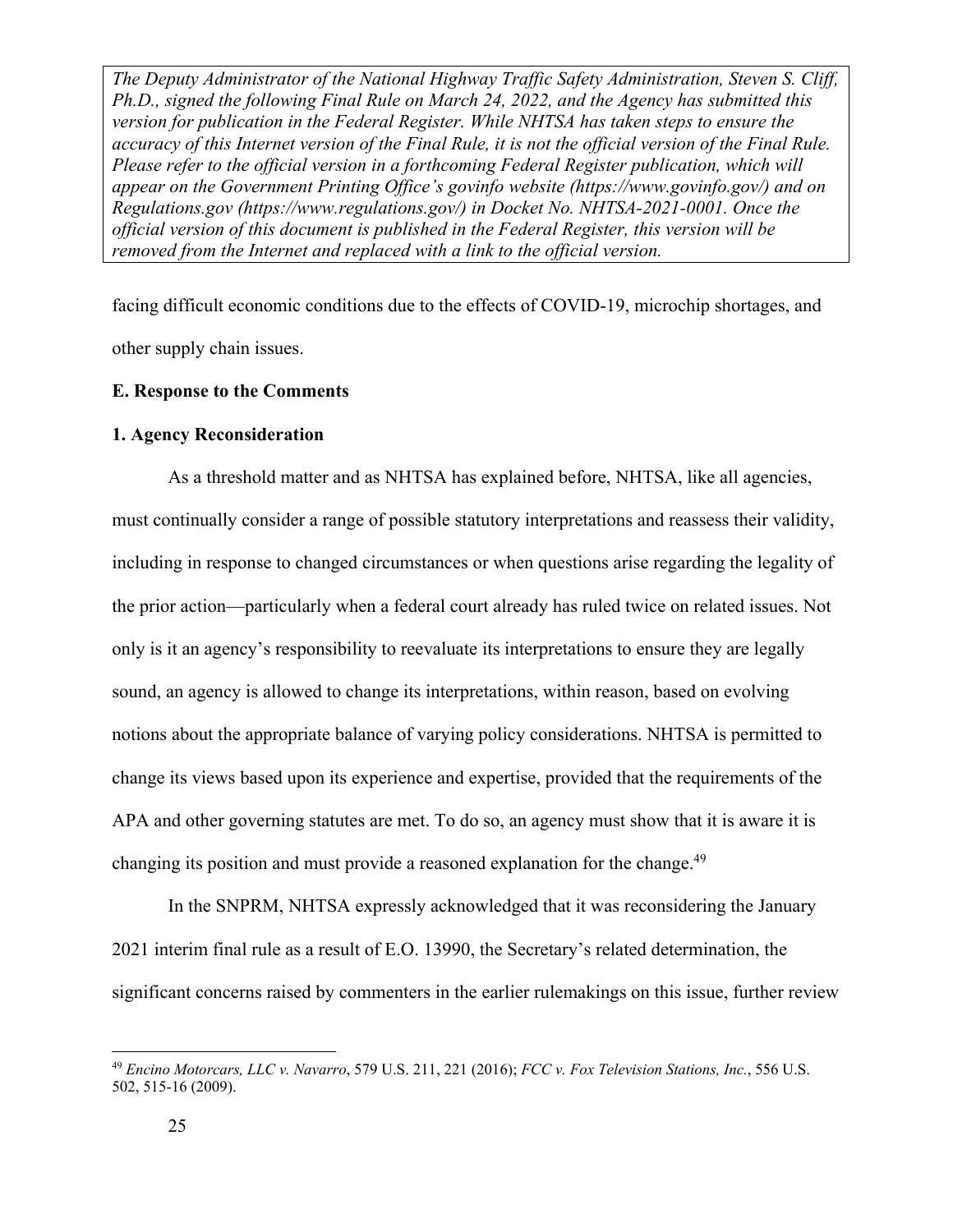and consideration of the Second Circuit's prior decisions, and in light of the pending litigation. NHTSA provided a reasoned explanation for its tentative decision in the SNPRM that it does not have discretion over when the required adjustment should begin to take effect, and after careful consideration of the relevant information, finalizes and elaborates on that decision here. In particular, NHTSA concludes that the interim final rule was procedurally flawed and did not appropriately carry out the clear command from the Second Circuit's decision that struck down the 2019 final rule.

As explained further below, NHTSA does not believe that "its prior policy has engendered serious reliance interests that must be taken into account," which may require the agency to "provide a more detailed justification than what would suffice for a new policy created on a blank slate."50 Nonetheless, NHTSA has provided "a more detailed justification" in the following discussion. Moreover, the administrative and public process leading to this rule has been more thorough than the process leading to the interim final rule. NHTSA undertook extensive agency review, issued an SNPRM, gave the public an opportunity to comment in advance, and responded to those comments in detail here. By contrast, NHTSA promulgated the interim final rule without notice, with only a brief window for public comments, and without the opportunity to comment in advance.

<sup>50</sup> *FCC v. Fox Television Stations, Inc.*, 556 U.S. 502, 515 (2009).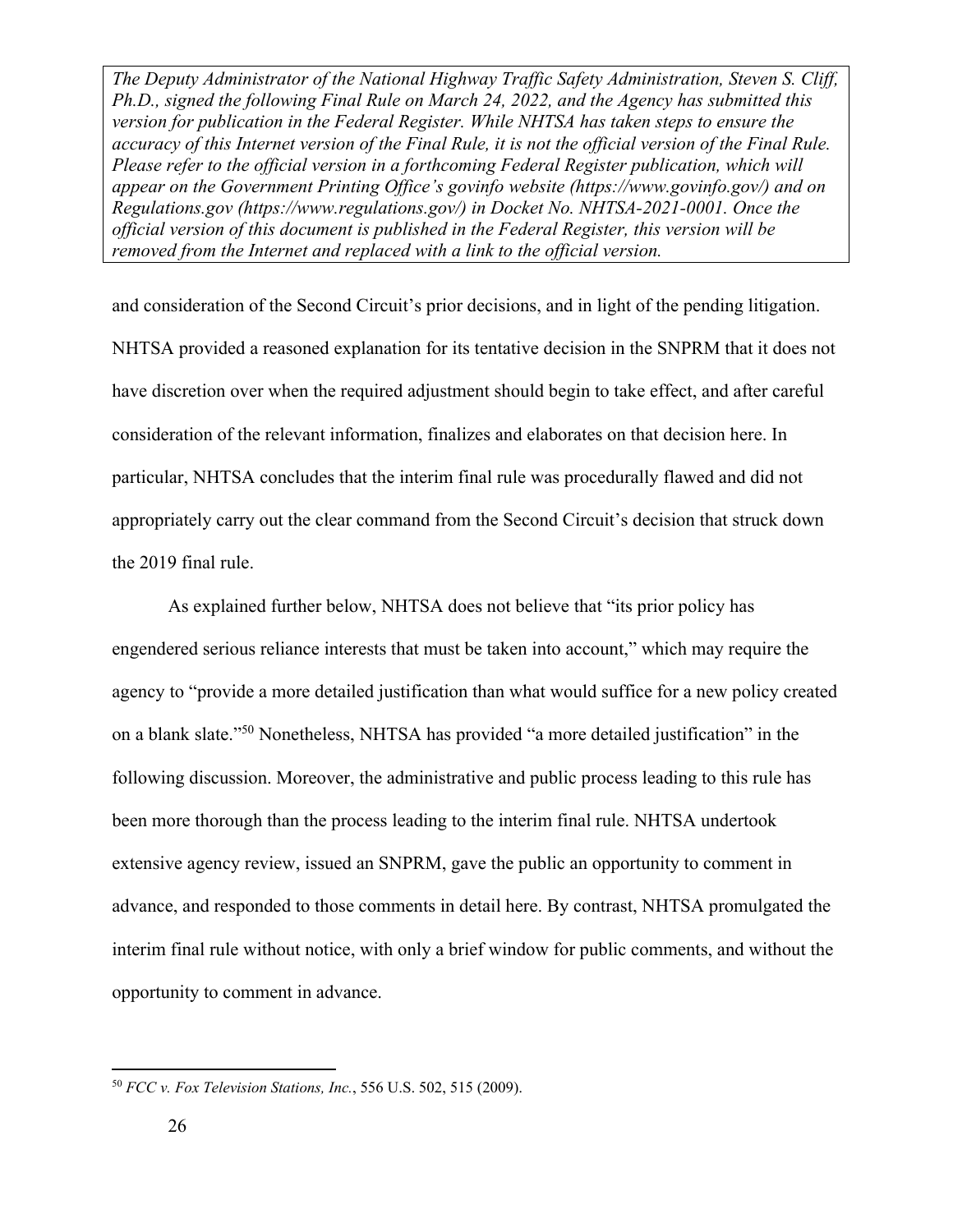#### **2. Procedural Issues**

 NHTSA promulgated the January 2021 interim final rule without providing notice and without providing the opportunity to comment in advance. NHTSA also made the interim final rule effective immediately and only provided ten days after publication for comments. The interim final rule did not explain why the post-promulgation comment period was so short, even though NHTSA could have provided more time for comments given that the rule was already in effect.

 Upon review, NHTSA agrees with the commenters that argue that these procedural issues alone merit withdrawal of the interim final rule. The Second Circuit previously held that changing the effective date of the rule that was in force at the time would generally require notice-and-comment.<sup>51</sup> For the January 2021 interim final rule, NHTSA concluded that good cause existed for immediate implementation of the rule without prior notice and comment on the grounds that it was impracticable to delay publication of the interim final rule for notice and comment, public comment was unnecessary, and the agency's action was in the public interest. However, as many of the affected manufacturers and their trade association have noted for other purposes, the affected model years were either completed or already underway at the time of the

<sup>51</sup> *Natural Res. Def. Council v. NHTSA*, 894 F.3d 95, 113 (2d Cir. 2018).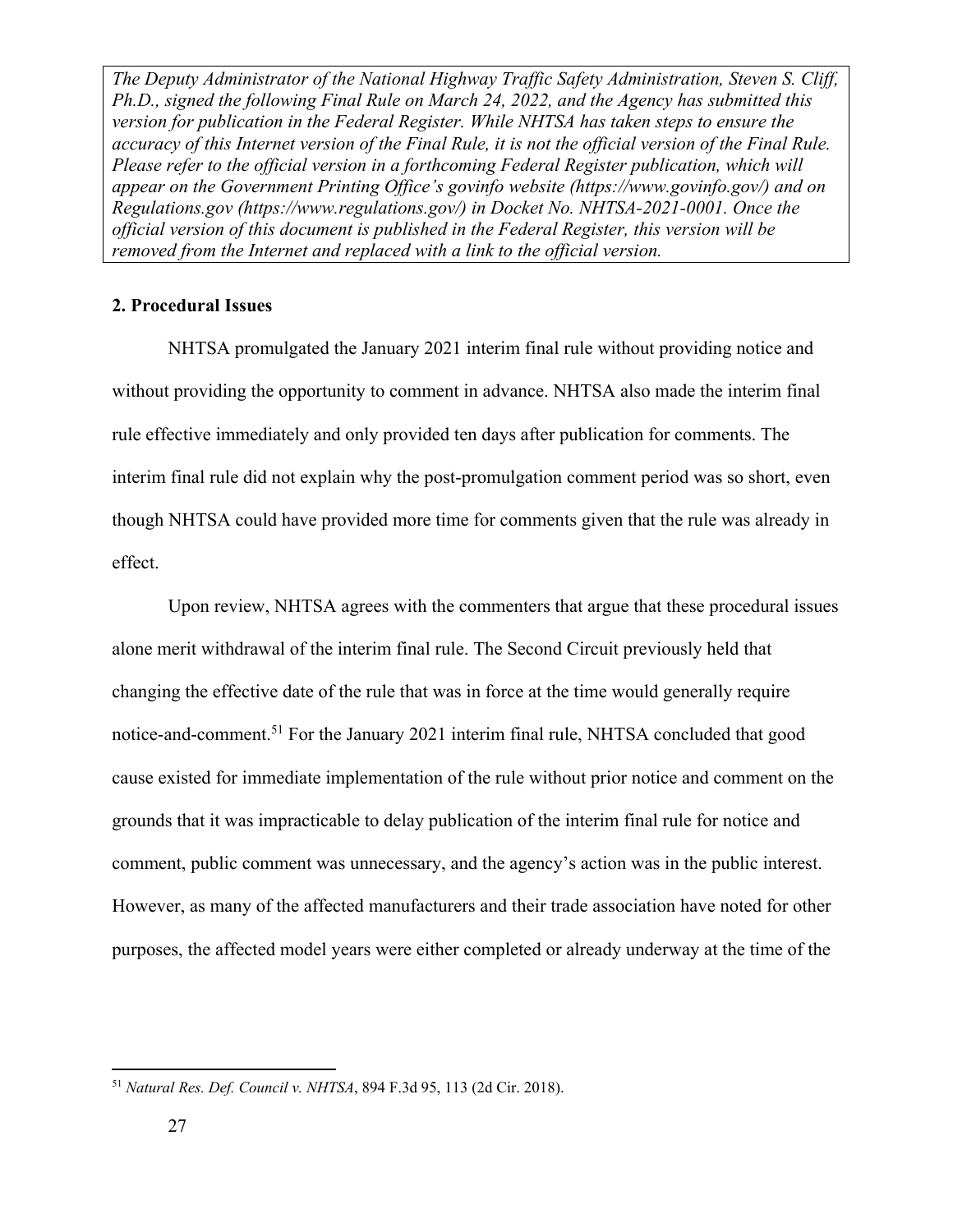interim final rule. There was no pressing emergency that would have made it impracticable to provide notice and request comment in advance.

 Public comment was also necessary. While the 2015 Act provides that the first adjustment shall be made through an interim final rulemaking without public comment, NHTSA's first adjustment was made in an interim final rule in July 2016 with a subsequent final rule issued in December 2016. The January 2021 interim final rule was issued years later—after multiple rounds of requests for comments in other notices on this same issue.

 Moreover, NHTSA should have sought comment given the public interest. NHTSA was aware of the public interest in this issue, having received multiple rounds of comments from a variety of entities and having proceeded through two rounds of litigation. While the automotive industry argued in its petition that it has faced unprecedented economic challenges arising from the COVID-19 national emergency, NHTSA did not consider any countervailing evidence, discussed further below. Additionally, any economic harm—which would only be caused by manufacturers' failures to comply with the applicable CAFE standards—does not outweigh the public interest in commenting on the change in advance. Indeed, affording the public the opportunity to comment on the petition in advance would have given NHTSA additional insight into the impact of the COVID-19 national emergency on the industry.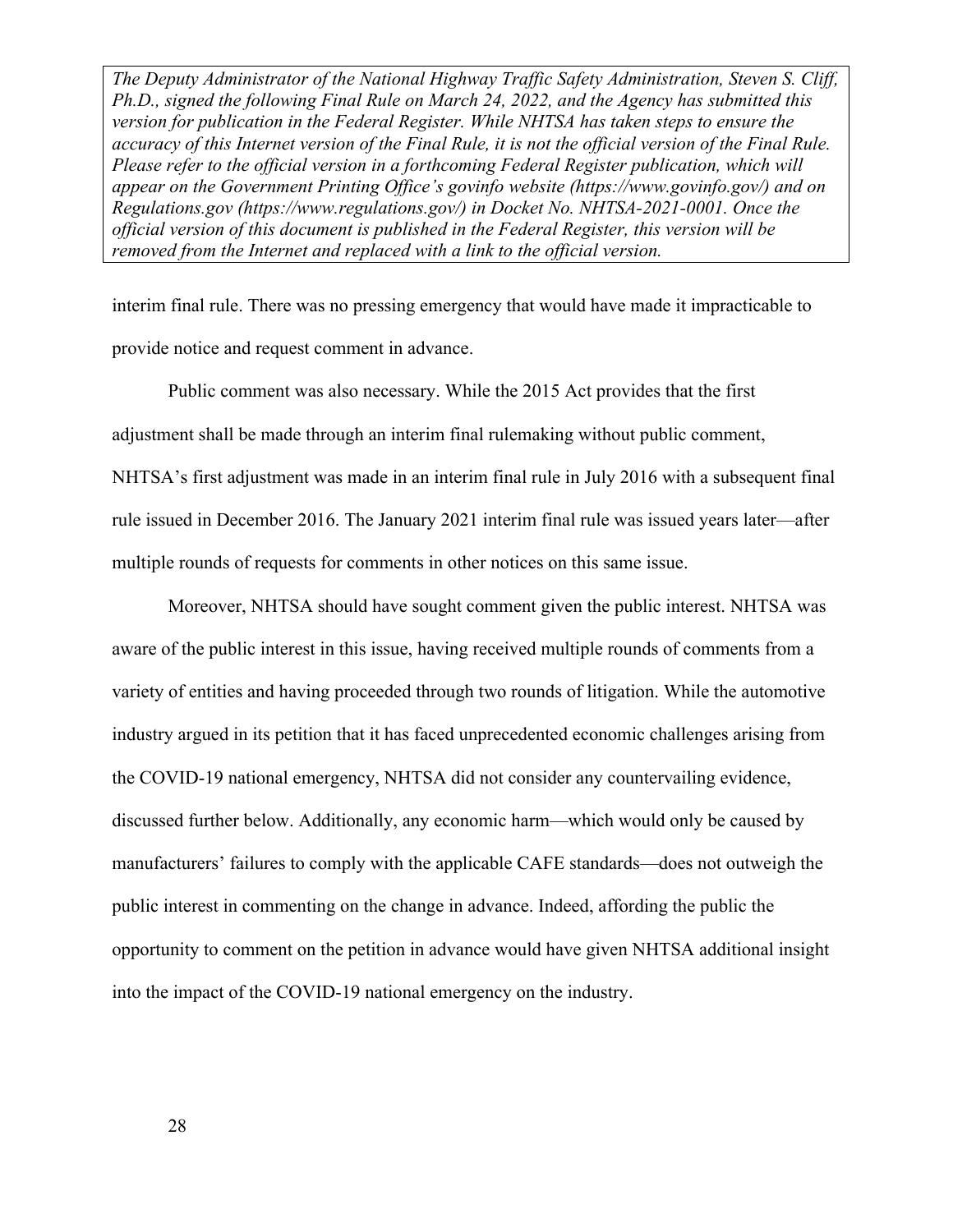Because NHTSA lacked good cause, the interim final rule also should not have gone into effect immediately upon publication in the Federal Register under 5 U.S.C.  $553(d)(3)$  and 5 U.S.C.  $808(2).$ <sup>52</sup>

#### **3. Statutory Authorization**

In the interim final rule, NHTSA described its authority to issue the rule as based on its specific statutory authority to administer the CAFE program and its general statutory authority to do so efficiently and in the public interest.53 NHTSA also explained that the procedure established in the Energy Policy and Conservation Act  $(EPCA)^{54}$  to increase the CAFE civil penalty rate implies that NHTSA has the broader authority to oversee the administration and enforcement of the rate more generally.<sup>55</sup> NHTSA also noted that for the CAFE civil penalty to be covered by the 2015 Act, NHTSA must have the authority to assess or enforce it, and thus oversee and administer it as appropriate.<sup>56</sup>

 $52$  The interim final rule also stated that a delayed effective date was not required because, under 5 U.S.C 553(d)(2), it "relieve[d] a restriction" by allowing additional time before the higher penalty rate would have begun to apply. Regardless of whether NHTSA continues to believe that delaying the application of a higher penalty rate counts as relieving a restriction, the lack of good issue and other procedural issues would still merit withdrawal of the interim final rule.

<sup>53 86</sup> FR 3016, 3019-20 (Jan. 14, 2021).

<sup>54</sup> Pub. L. No. 94-163, 89 Stat. 871 (1975). EPCA created a comprehensive approach to federal energy policy, including establishing the CAFE program.

<sup>55 86</sup> FR 3016, 3020 (Jan. 14, 2021).

<sup>56 86</sup> FR 3016, 3020 (Jan. 14, 2021).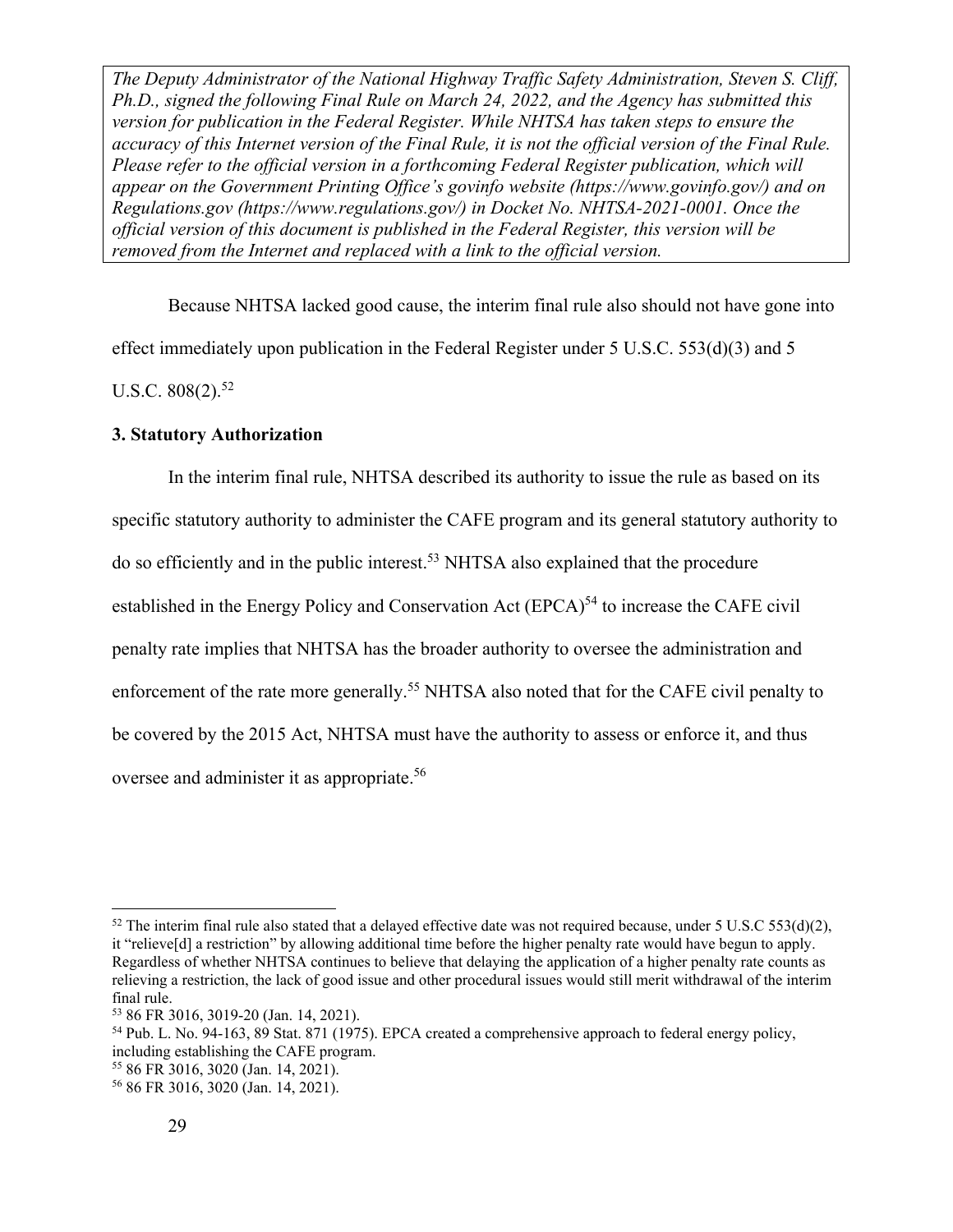For the reasons explained by the Second Circuit and the comments, NHTSA did not have statutory authority to promulgate the interim final rule.<sup>57</sup> As the Second Circuit noted, "an agency may only act within the authority granted to it by statute."<sup>58</sup> Neither the 2015 Act, which applied to all federal agencies, nor EPCA authorized NHTSA to issue an interim final rule delaying the application of the previously-issued adjustment.<sup>59</sup> To the contrary, the Second Circuit has concluded that the 2015 Act contains a "highly circumscribed schedule for penalty increases" that confers "no discretion to the agencies regarding the timing of the adjustments."<sup>60</sup>

Further, as the Second Circuit made clear, the procedure in EPCA that allows NHTSA to increase the CAFE civil penalty rate does not conflict with the agency's duty to comply with the 2015 Act, $61$  which includes the timing of when the adjustment will apply. To the contrary, the limited nature of the specific statutory procedure in EPCA for increasing the CAFE penalty rate (apart from the 2015 Act) suggests that Congress was restricting the scope of NHTSA's power, authorizing it to increase the CAFE civil penalty rate only under certain circumstances. Note that, as NHTSA has previously explained, EPCA acts as a "one-way ratchet" with no means for

<sup>&</sup>lt;sup>57</sup> To the extent that the interpretation of NHTSA's statutory authority in the interim final rule was reasonable, NHTSA nonetheless concludes that a different interpretation is appropriate now, for the reasons described throughout this rule.

<sup>58</sup> *NRDC*, 894 F.3d at 108. Agencies do possess some inherent powers, but issuing an interim final rule to delay the application of a previously-issued rule is not one of them.

<sup>&</sup>lt;sup>59</sup> See id. at 112 (noting that EPCA provides no authority "to delay the penalty as part of" NHTSA's "responsibility for administering the fuel economy portions of that statute").

<sup>60</sup> *New York v. NHTSA*, 974 F.3d 87, 100 (2d Cir. 2020); *Natural Res. Def. Council v. NHTSA*, 894 F.3d 95, 109, 113 n.12 (2d Cir. 2018).

<sup>61</sup> *See New York*, 974 F.3d at 99-100.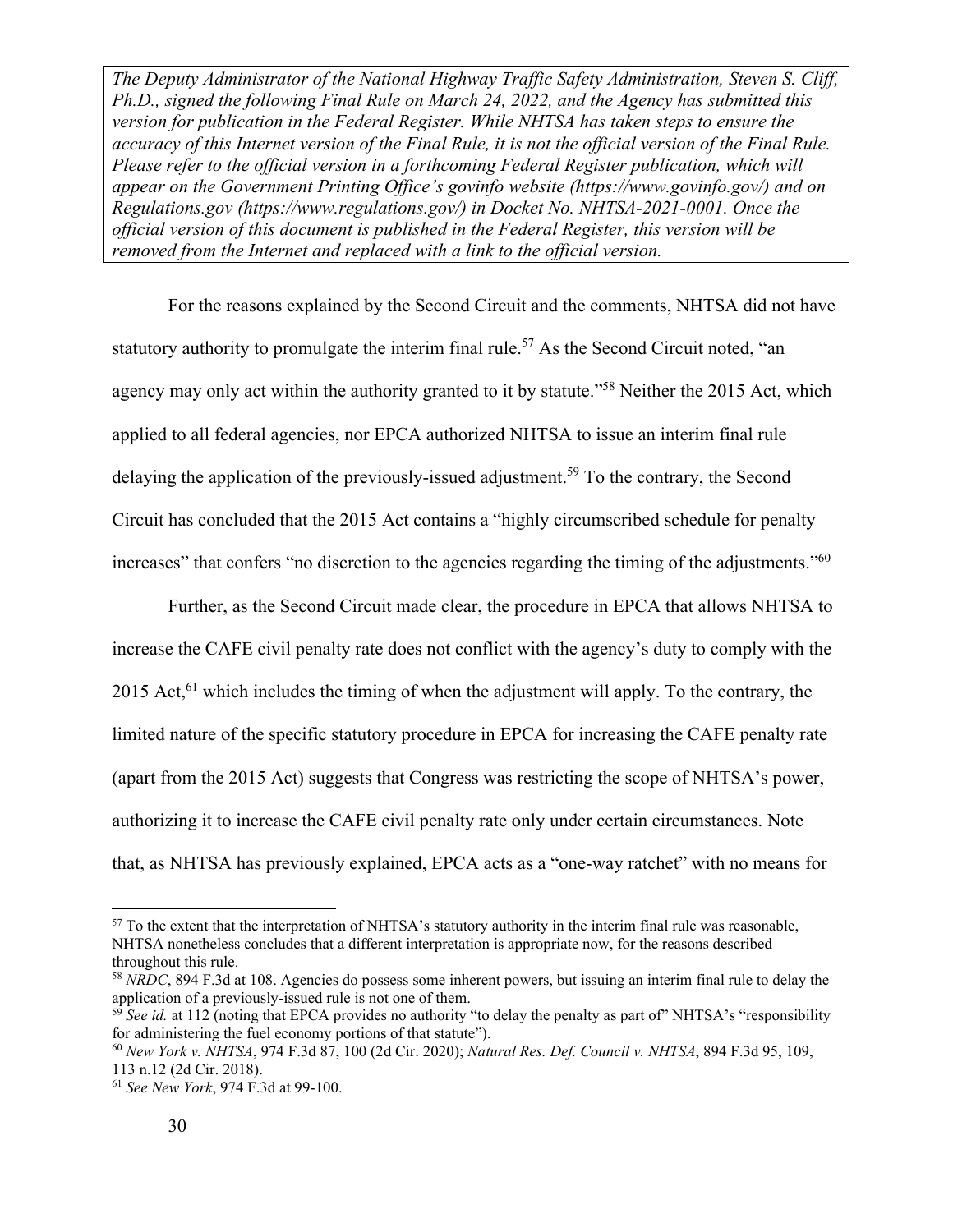lowering the CAFE civil penalty rate<sup> $62$ </sup> or conferring NHTSA any discretion over when penalties ought to be assessed. The 2015 Act and its procedures for adjustments are consistent with EPCA.

To the extent that the 2015 Act affords NHTSA any discretion to act, NHTSA concludes that its discretion would be limited. For example, the 2015 Act provides express procedures and deadlines for agencies to apply the adjustments. It also provides narrow exceptions for the amount of the adjustment and only for the initial "catch-up" adjustment. The purposes of the 2015 Act, as Congress stated in the Act itself, include "allow[ing] for regular adjustment for inflation of civil monetary penalties" and "maintain[ing] the deterrent effect of civil monetary penalties and promote compliance with the law."63 NHTSA notes that the CAFE civil penalty rate was established as \$5 in 1975 and held constant at \$5.50 since 1997 and that making the required adjustment aligns with the legislative purpose of catching up the rate for the lack of adjustments. Accordingly, NHTSA would decline to delay the adjustment further, even if it had the discretion to do so.

#### **4. Retroactivity**

In the January 2021 interim final rule being withdrawn by this action, NHTSA accepted the industry petition's argument that applying the increased civil penalty rate to completed or

<sup>62 84</sup> FR 36007, 36021 (July 26, 2019).

 $63$  28 U.S.C. 2461 note, sec. 2(b)(1)-(2).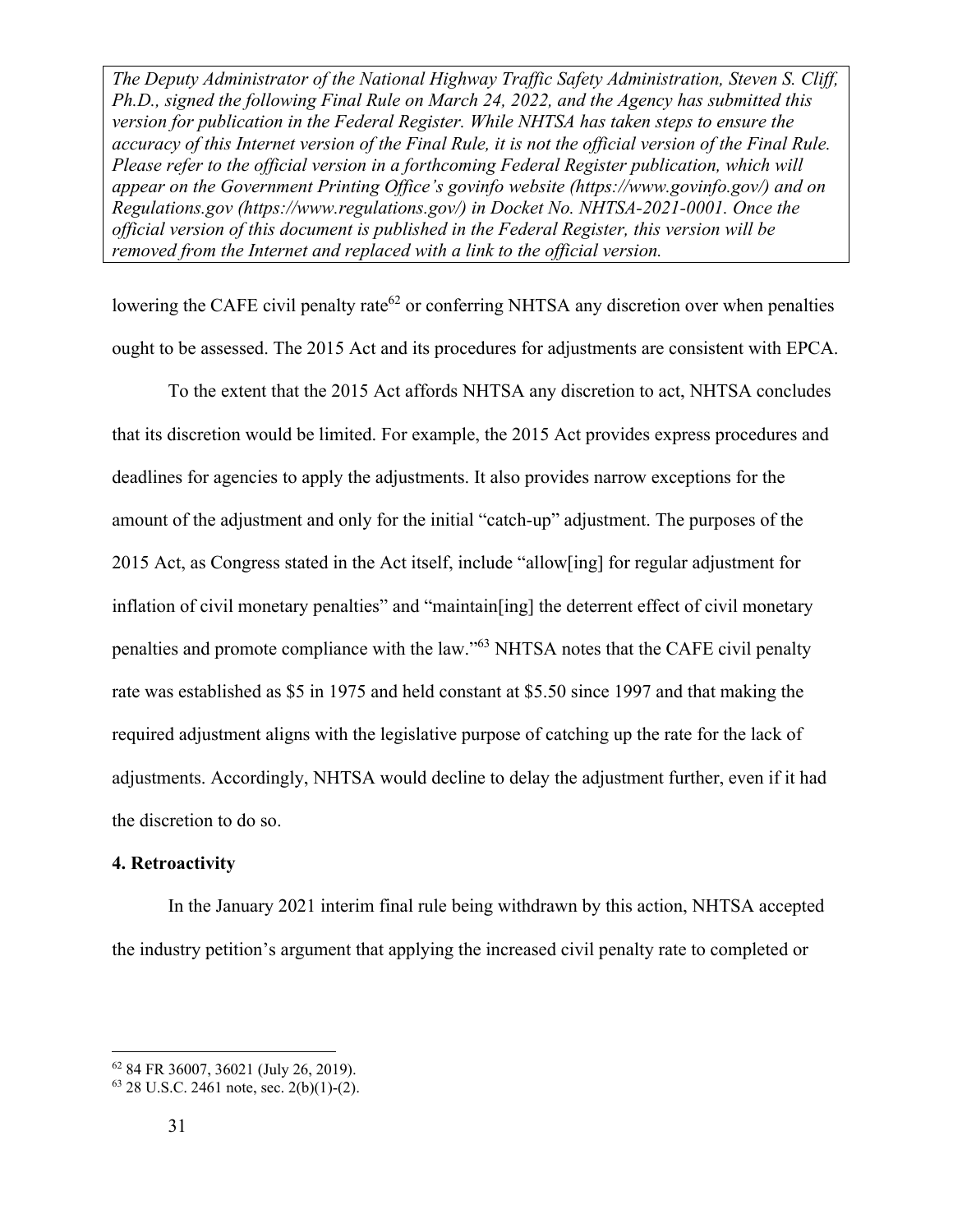largely completed model years would raise serious retroactivity concerns.<sup>64</sup> NHTSA acknowledged that retroactivity generally is not favored in the law and concluded that imposing a higher civil penalty rate for model years already completed or nearly so would not have incentivized improvements to fuel economy, given the industry timelines for the design, development, and production of new vehicles.<sup>65</sup>

While retroactivity generally is not favored in the law, there is no rule that Congress cannot legislate retroactively. The 2015 Act expressly recognizes that it may have a partially retroactive effect; that is part of the statute's design and Congress's intent. The statute provides that "[a]ny increase under this Act in a civil monetary penalty shall apply only to civil monetary penalties, *including those whose associated violation predated such increase*, which are assessed after the date the increase takes effect."66

Nonetheless, NHTSA now concludes that the effect of the adjustment here applying beginning in Model Year 2019 is not retroactive. As NHTSA mentioned in the SNPRM, automakers were aware, as of December 2016, that the adjustment would apply beginning with Model Year 2019. The Second Circuit confirmed that an immediate adjustment was compelled by the 2015 Act, which long preceded Model Year 2019.<sup>67</sup> Indeed, the Auto Innovators

<sup>64 86</sup> FR 3016, 3020-21 (Jan. 14, 2021).

<sup>65 86</sup> FR 3016, 3020-21 (Jan. 14, 2021).

<sup>66 28</sup> U.S.C. 2461 note, sec. 6 (emphasis added).

<sup>67</sup> *Natural Res. Def. Council v. NHTSA*, 894 F.3d 95, 109 (2d Cir. 2018).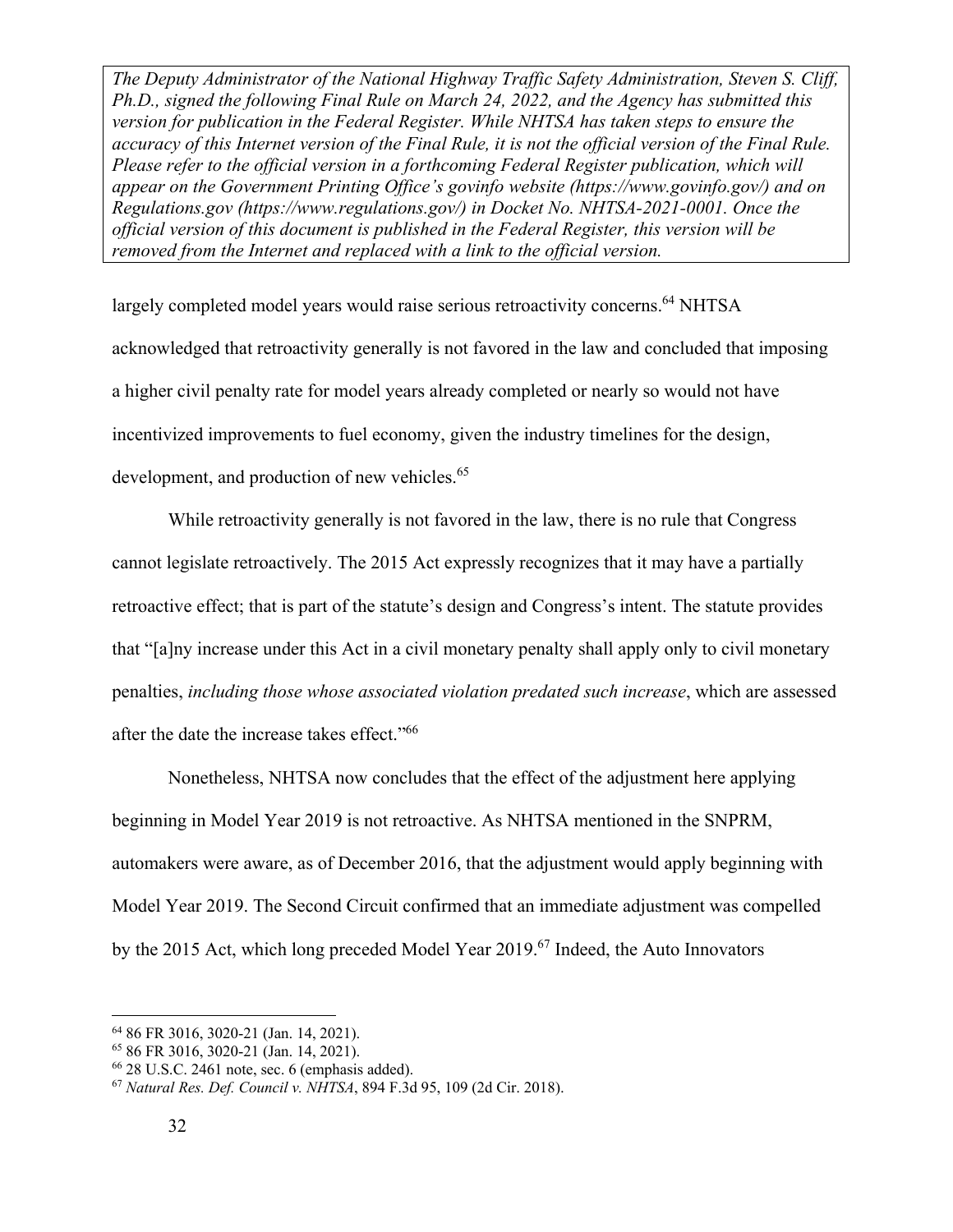acknowledge that "manufacturers knew there was a possibility that the \$14 civil penalty rate might be applied to MYs 2019 to 2021 vehicles."68 It was not until Model Year 2019 was already nearly complete that the agency issued a final rule changing that—a rule that the Second Circuit subsequently determined was legally invalid. Auto Innovators (through its predecessor entities) participated in that litigation as an intervenor and was well aware of the possibility that the Second Circuit would—and indeed, did—restore the applicability of the adjustment beginning with Model Year 2019. Accordingly, NHTSA has reconsidered and rejected its previous characterization of the application of the adjustment beginning with Model Year 2019 as "retroactive."

Any violation of the CAFE standards for Model Years 2019 through 2021 occurred or will occur well after NHTSA confirmed in December 2016 that it would apply penalties beginning with Model Year 2019—in response to a petition from industry to delay the effective application of the penalty increase precisely *to* Model Year 2019. Indeed, industry had reason to believe from the enactment of the 2015 Act and NHTSA's July 2016 adjustments that the adjustments could have applied immediately, or in any event, well before Model Year 2019. To the extent that manufacturers did not have notice by the 2015 Act itself, they unquestionably had notice by NHTSA's 2016 rules. The industry previously argued that vehicle designs are often

<sup>68</sup> Auto Innovators Comment, at 6.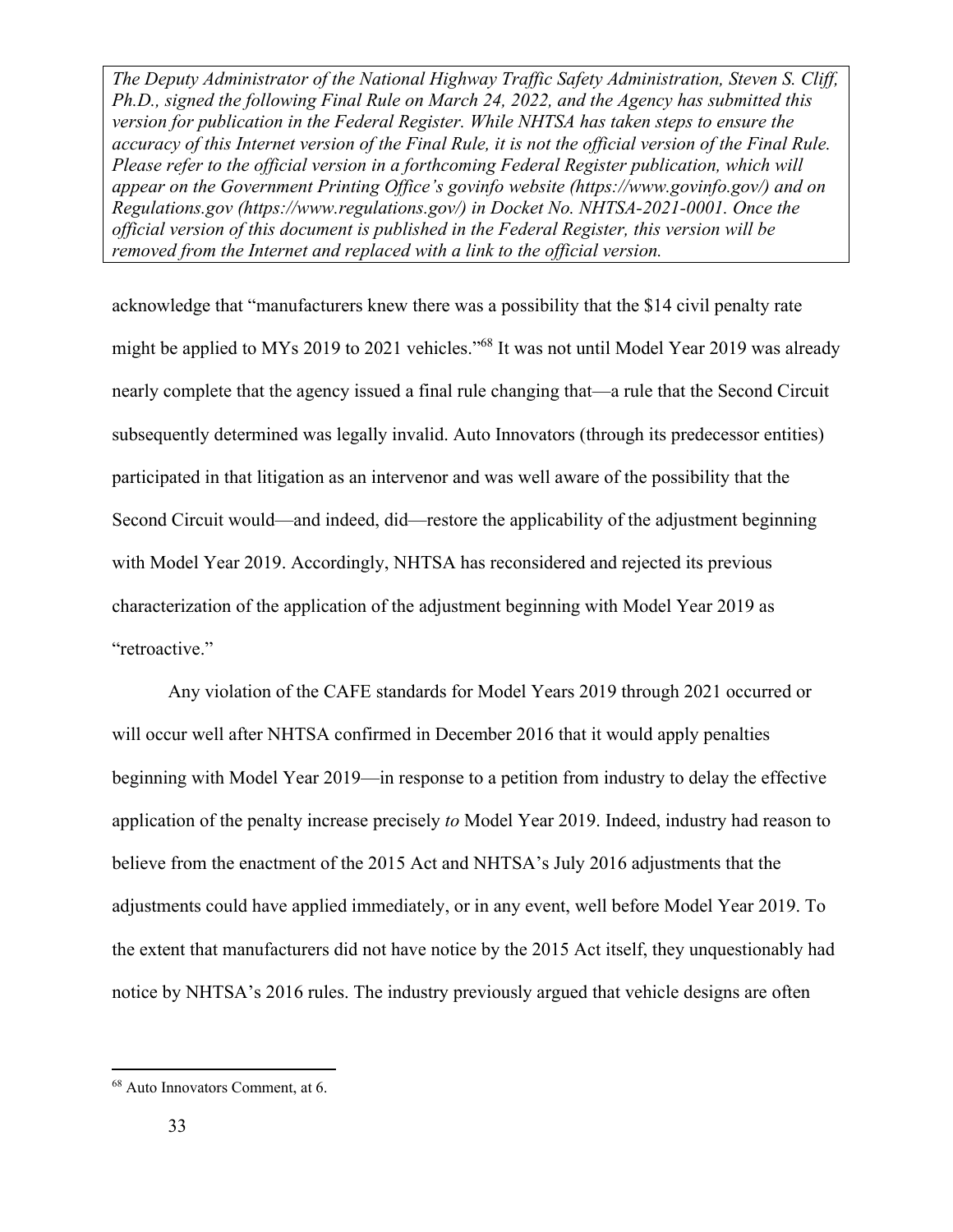fixed years in advance. Thus, by the time NHTSA promulgated its July 2019 final rule (that was promptly challenged in litigation and was subsequently vacated by the Second Circuit), automakers' designs for Model Years 2019 through 2021 were likely largely set already. At that time, NHTSA's regulations stated that the CAFE civil penalty adjustment to \$14 (plus any other adjustments that needed to be made) would go into effect beginning with Model Year 2019. There was no guarantee at that time that NHTSA would have issued a rule reversing course and blocking the adjustment, and any attempt to do so would have been legally vulnerable. Any automakers that made their plans for Model Years 2019 through 2021 thinking that penalties would not increase did so at their own risk and in defiance of the Second Circuit's decisions.

The Second Circuit ruled that NHTSA's previous actions to delay or avoid the adjustment were unlawful, ultimately determining—twice—that the adjustment was "now in force."<sup>69</sup> And the Auto Innovators concede that the Court's determinations that the adjustment is "now in force" is currently "having effects on manufacturers' decisions with regard to future model-year fuel economy decisions," even though the interim final rule remained on the books until the effective date of this final rule.<sup>70</sup> That some manufacturers may have chosen to base their compliance decisions and production plans on the chance that NHTSA may take additional action to attempt to delay or avoid the adjustment despite legal vulnerability is a risk they took

<sup>69</sup> *New York*, 974 F.3d at 101; *NRDC*, 894 F.3d at 116. 70 Auto Innovators Comment, at 7.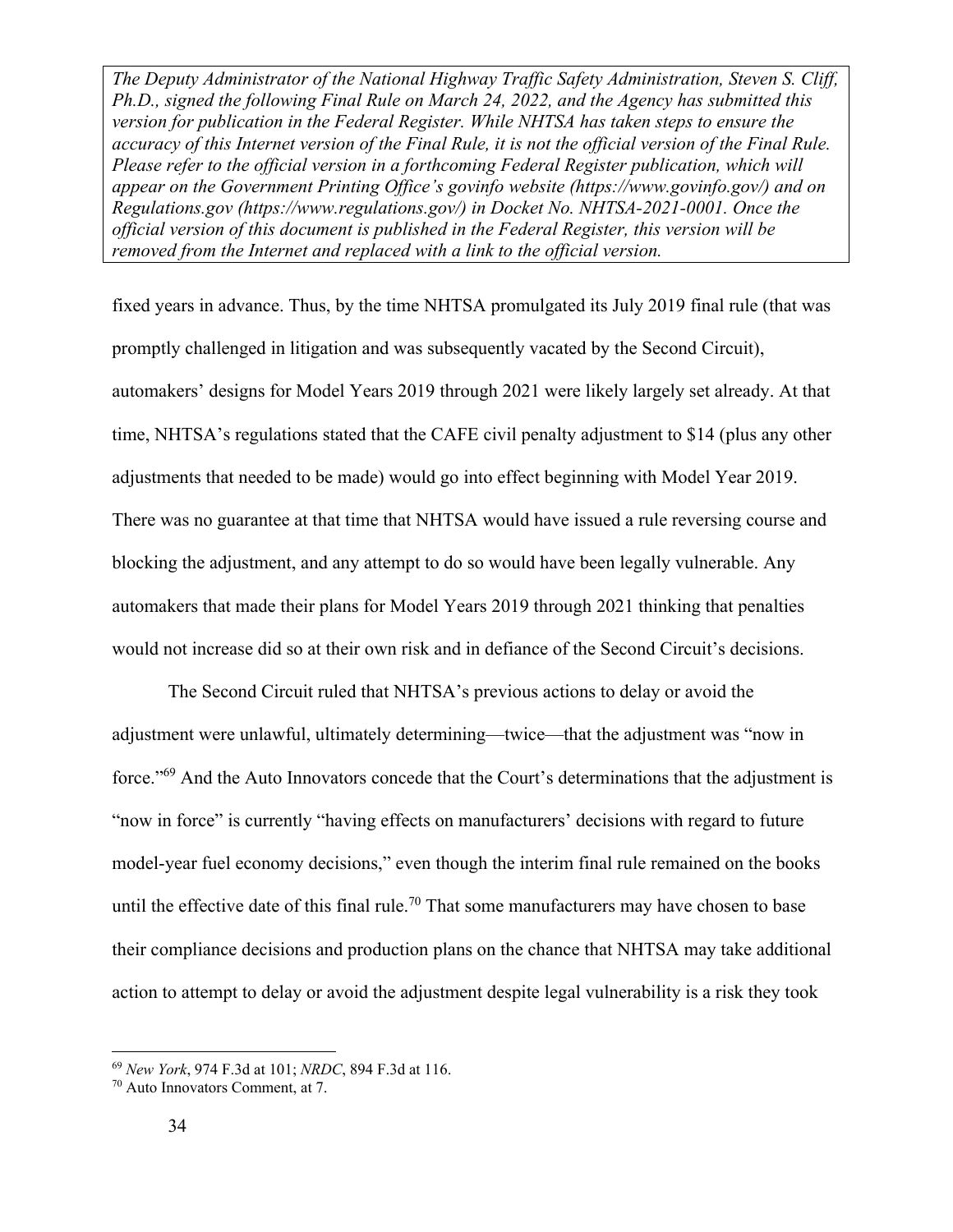on their own, aware of the circumstances. The Auto Innovators' argument is expressly based on *assumptions* manufacturers made about how the Administration was "likely" to act.<sup>71</sup> These manufacturers—particularly those, as noted by the Auto Innovators, that participated in the court proceedings through their trade associations—were aware (or at least should have been aware) of the possibility that their predictions regarding NHTSA's actions would ultimately prove incorrect.72 That possibility is not enough to create retroactivity concerns.

The Auto Innovators did argue that the statutory purposes of an adjustment are "primarily deterrent," as stated in the 2015 Act and acknowledged by the Second Circuit.<sup>73</sup> However, the first purpose listed in the statute—and also recognized by the Second Circuit as "a primary purpose" of the statute<sup>74</sup>—is to "allow for regular adjustment for inflation of civil monetary penalties."75 Making the initial "catch-up" adjustment will allow NHTSA to conduct the required subsequent annual adjustments in line with the agency's other civil penalties that have already been adjusted on a regular basis. Furthermore, establishing the increased rate may have a

<sup>71</sup> Auto Innovators Comment, at 7 ("[Manufacturers] had every reason to *assume* that, if the rule under review in the New York case were vacated, NHTSA would have the authority to undertake the same non-retroactivity analysis that the Obama Administration Department of Transportation undertook in the December 2016 Final Rule. They also had every reason to *assume* that NHTSA was *likely* to opt for a first model year later than MY 2019 for the application of the \$14 civil penalty rate and was *not precluded* by either Second Circuit decision from doing so." (emphasis added)).

 $72$  At least one manufacturer had been budgeting for the possibility of paying civil penalties with the adjustment in effect before the July 2019 final rule was enacted. *See* IPI Comment, at 7.<br><sup>73</sup> *See* 28 U.S.C. 2461 note, sec. 2(b)(2); *see also id.*, sec. 2(a)(2); *NRDC*, 894 F.3d at 109.<br><sup>74</sup> *NRDC*, 894 F.3d at 109.<br><sup>75</sup> 28 U.S.C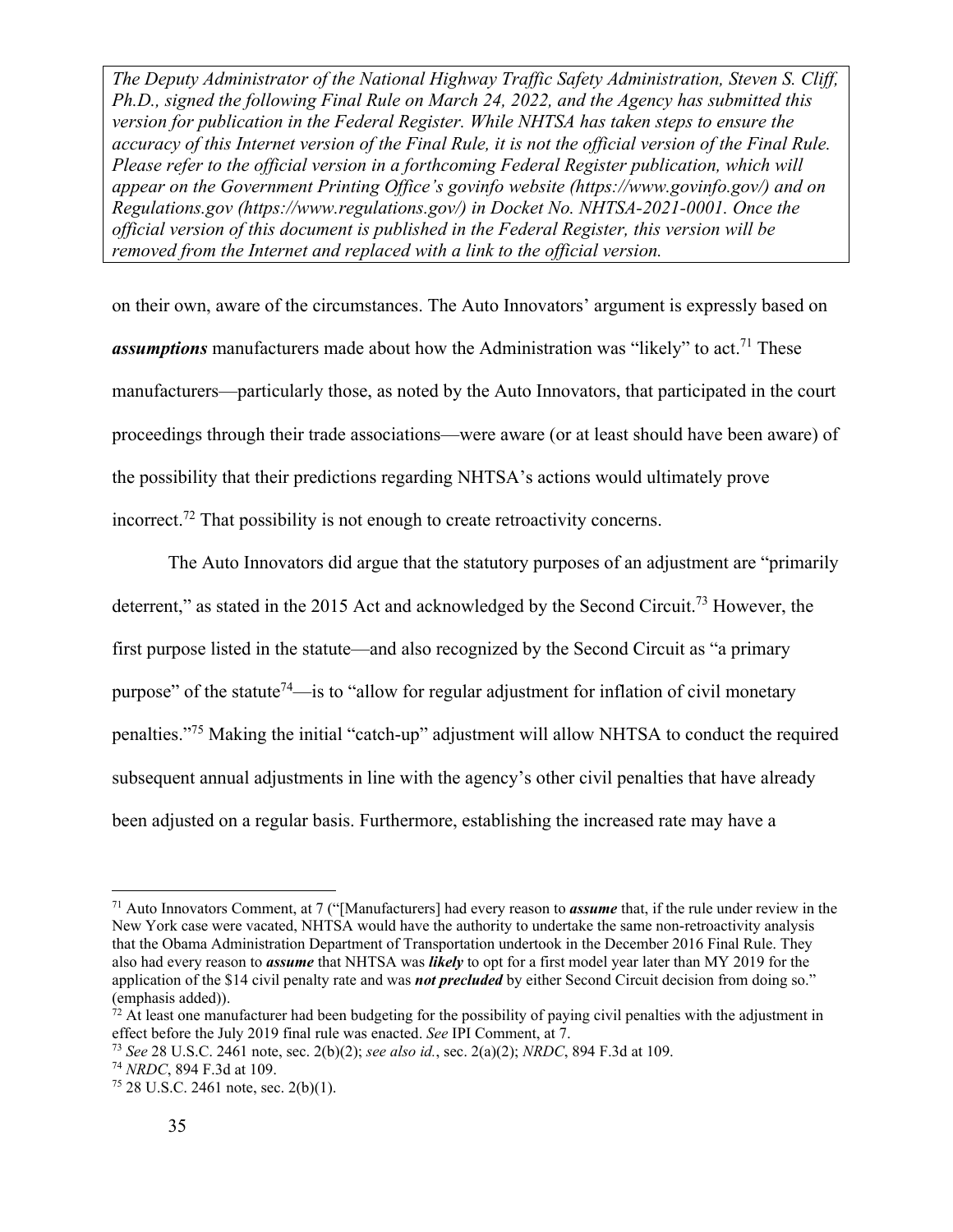deterrent effect in future model years as the rate continues to increase. And, indeed, the fact that automakers knew that an adjustment under the statute was likely at the time of the statute's passage, as well as upon the adoption of the 2016 rule—as the Auto Innovators acknowledged very likely served as a deterrent for those manufacturers who opted to meet fuel economy standards rather than pay penalties.

Moreover, the Auto Innovators note elsewhere that imposing an appropriately adjusted rate to vehicles in Model Years 2019 to 2021 could still have future environmental impacts.<sup>76</sup> In any event, these purpose-based policy concerns, even if correct, are insufficient to override the language and structure of the governing statute, as the Second Circuit has plainly interpreted it.

The Auto Innovators also noted that "in the December 2016 Final Rule, NHTSA recognized the need for lead time (and in fact used the 18-month CAFE statutory lead time as a proxy) when initially delaying applicability of the \$14 civil penalty rate to MY 2019."77 NHTSA does acknowledge the importance of lead time for manufacturers, but concludes here that manufacturers did receive appropriate lead time for Model Years 2019 through 2021 when the

<sup>&</sup>lt;sup>76</sup> Auto Innovators Comment, at 10. The Auto Innovators argue that "the imposition of the \$14 civil penalty rate to MYs 2019 to 2021 vehicles actually could have deleterious environmental impacts: penalties that lead to increases in the prices of newer vehicles could discourage consumers from purchasing more efficient, cleaner vehicles." *Id.* While NHTSA agrees that applying the adjusted rate to Model Year 2019 to Model Year 2021 vehicles could have environmental effects, NHTSA believes it is likely that manufacturers have already priced in the potential of having to pay increased penalties—if not during the earlier rounds of litigation and rulemaking, then very likely when the SNPRM was made public.

<sup>77</sup> Auto Innovators Comment, at 7.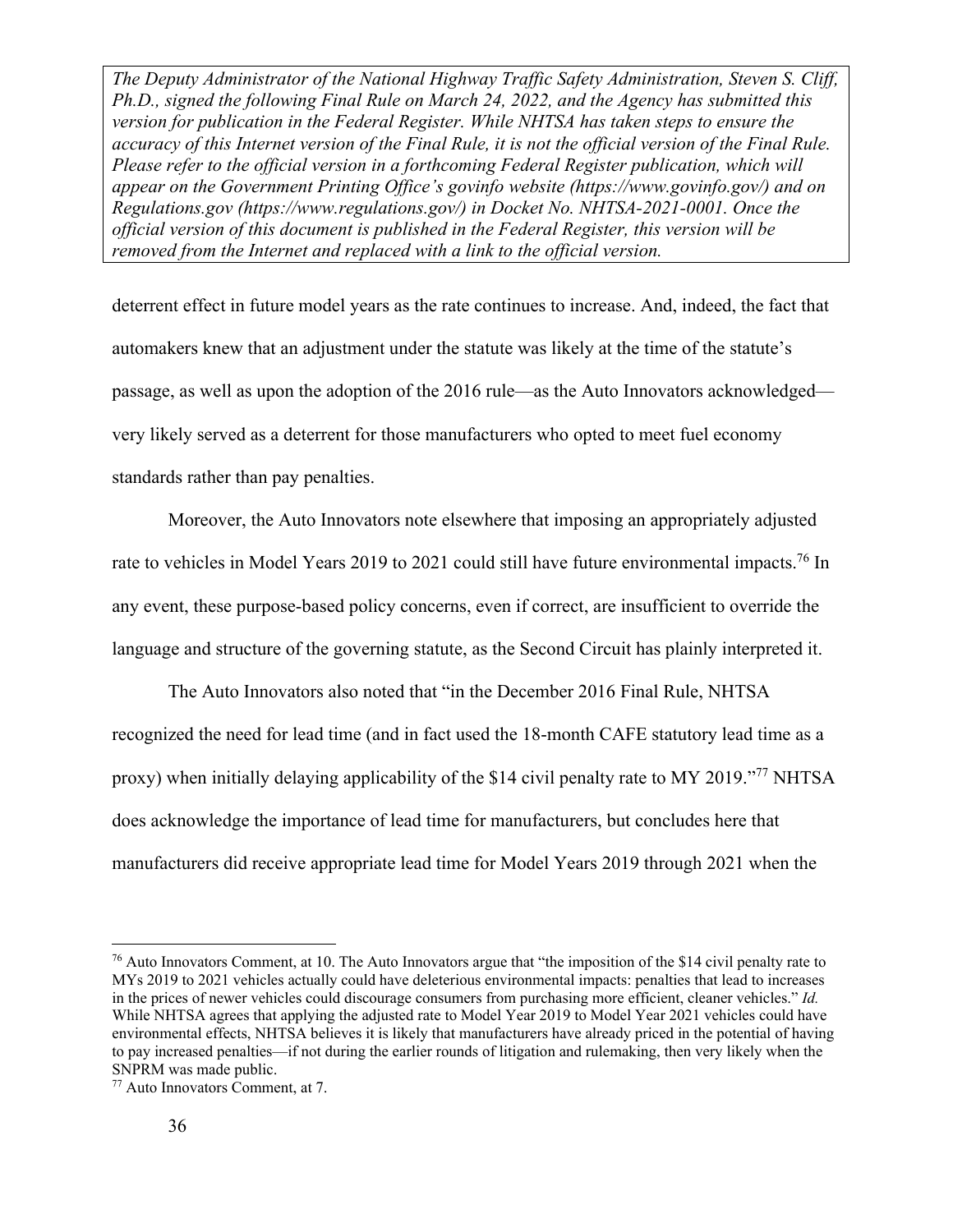timing of the adjustment was established in December 2016—established at that time in response to a request from industry for delay. Under the interim final rule, the mandatory adjustment would not be applied until Model Year 2022, *i.e.*, to vehicles sold *more than five years* after the statutory deadline for agencies to make their initial adjustments.

NHTSA also notes that it does not need to give 18 months' lead time before this adjustment becomes effective. The statutory lead time provision in EPCA for increasing the CAFE civil penalty rate expressly refers to the specific process described in that paragraph for increasing the penalty rate, not to adjustments required to be made pursuant to a separate statute.<sup>78</sup> The 2015 Act established the timing NHTSA and all other federal agencies were required to follow for the initial catch-up adjustment and the process for doing so through an interim final rulemaking without notice-and-comment.

NHTSA will make the mandatory adjustments to the CAFE civil penalty rate going forward, as required by law for all civil monetary penalties.

#### **5. Reliance Interests**

For similar reasons, to the extent that industry relied on the CAFE civil penalty rate not being adjusted as required by the statute, any such reliance was unreasonable and was at those

 $78$  "A higher amount prescribed under subparagraph (A) of this paragraph is effective for the model year beginning at least 18 months after the regulation stating the higher amount becomes final." 49 U.S.C. 32912(c)(1)(D).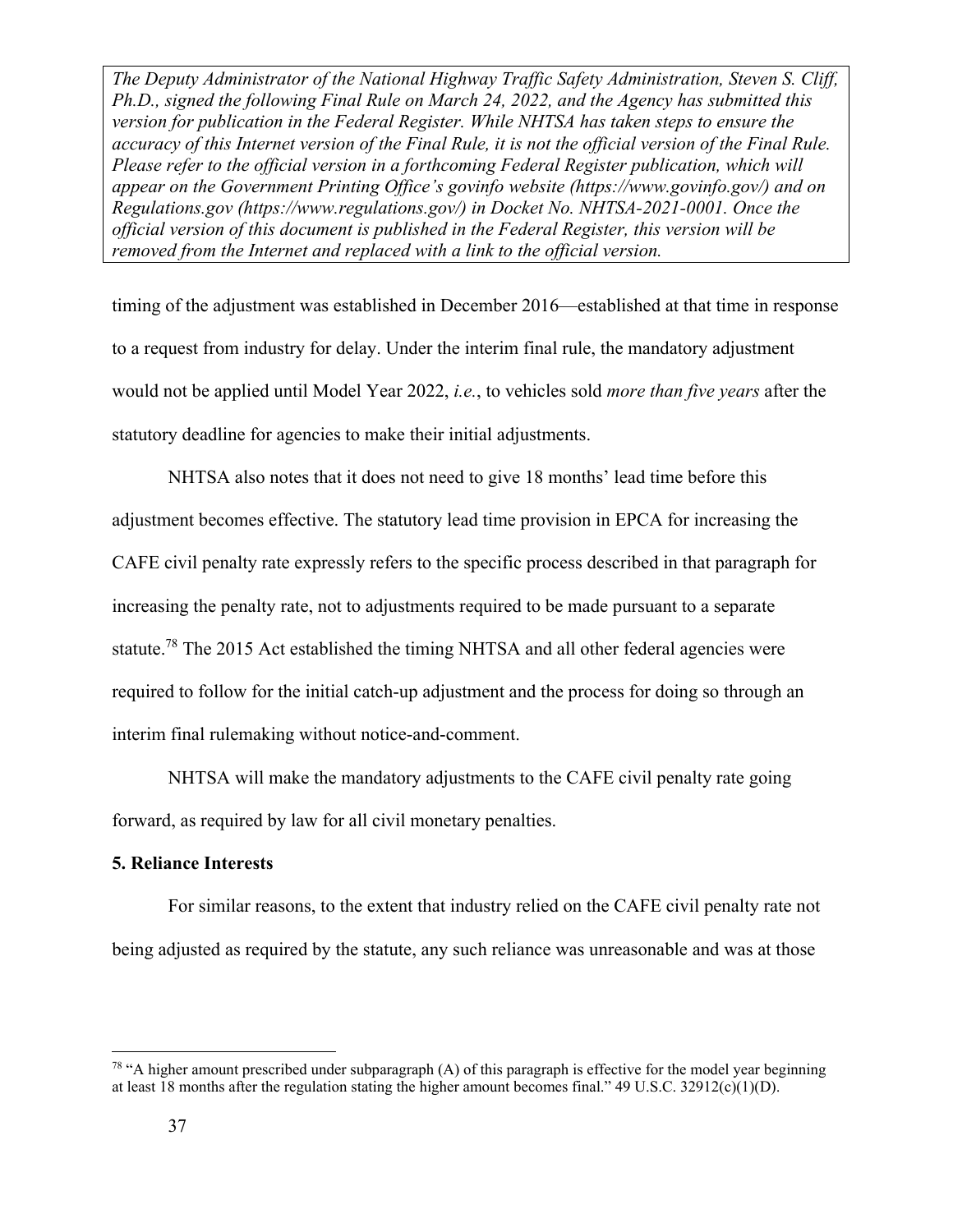manufacturers' own risk—prior to the promulgation of the January 2021 interim final rule or after.

In the January 2021 interim final rule, NHTSA concluded that the industry's reliance on the \$5.50 rate was reasonable, as NHTSA reconsidered application of the 2015 Act by proposing in 2018 that the 2015 Act did not apply and finalizing the proposal in 2019.79 However, manufacturers knew (or should have known) that the CAFE civil penalty rate was going to be adjusted when the 2015 Act was enacted, when NHTSA issued its initial catch-up adjustments in July 2016, and when NHTSA issued its response to industry's petition in December 2016 establishing the timing of the adjustment (and accommodating the industry's request for additional lead time in doing so). Indeed, the industry petition in 2016 acknowledged and did not challenge that the 2015 Act applied to the CAFE civil penalty rate.<sup>80</sup> While there was subsequent rulemaking on the issue, industry participants were also aware that there was litigation over the subsequent rules—indeed, they participated actively in the litigation—and they relied on those subsequent rules at their own risk. Once the Second Circuit vacated each of the rules, the industry had no basis for relying on either of those agency actions.<sup>81</sup> By industry's own

<sup>79 86</sup> FR 3016, 3021 (Jan. 14, 2021).

<sup>80</sup> *NRDC*, 894 F.3d at 102 ("[I]ndustry petitioners conceded that 'NHTSA was obligated to take some action in response to the Improvements Act' and 'NHTSA [was] not empowered to exempt the CAFE program from this directive."").

<sup>81</sup> *See* States Attorneys General Comment, at 5 (citing *Envtl. Def. v. Leavitt*, 329 F. Supp. 2d 55, 64 (D.C. Cir. 2004) ("[T]he vacatur restores the status quo before the invalid rule took effect and the agency must initiate another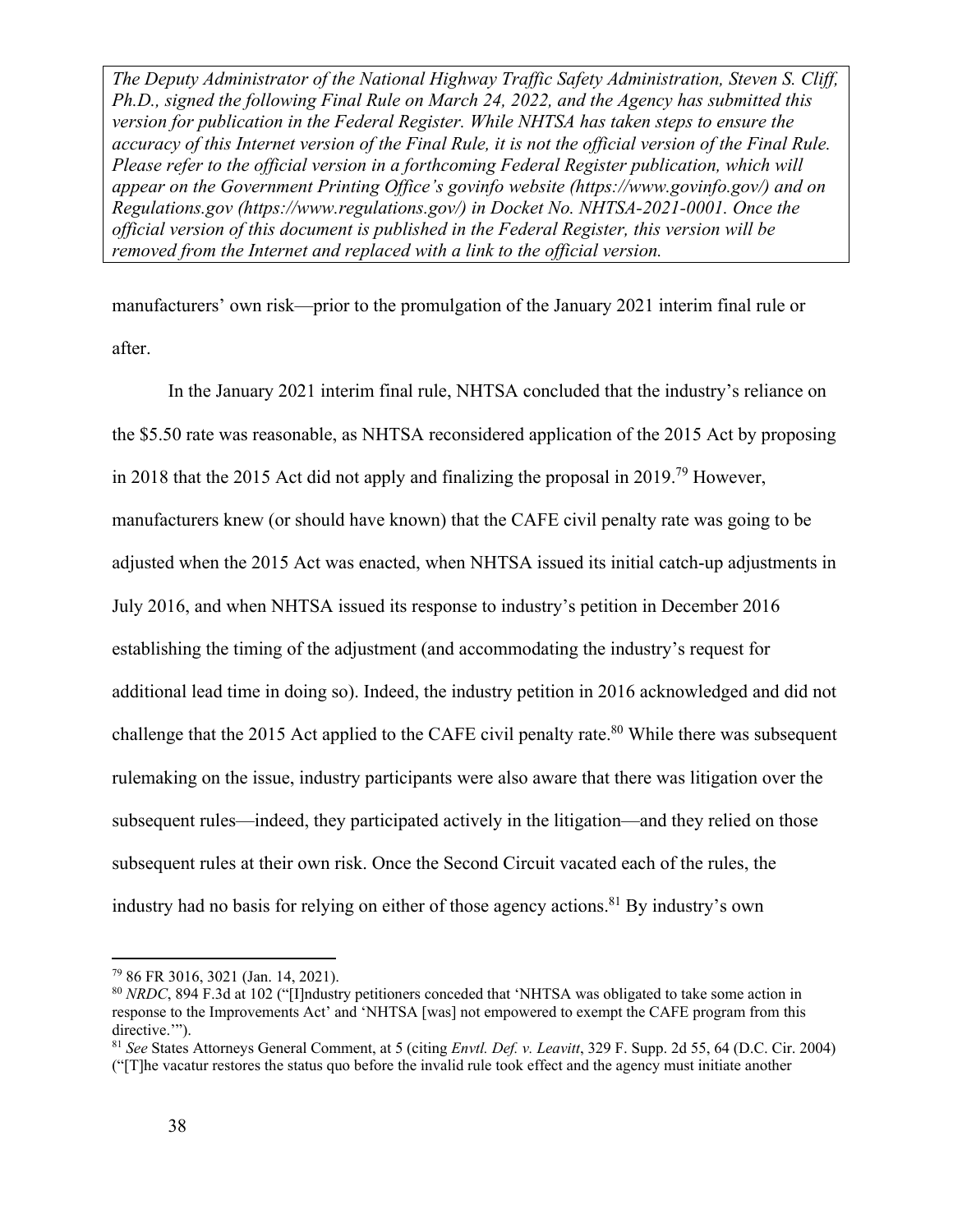argument, to the extent that manufacturers relied on the July 2019 final rule, much less the January 2021 interim final rule, the planning for Model Years 2019 to 2021 was already or largely complete. This was not a longstanding policy in effect for years before. Moreover, the interim final rule, by definition, was an interim rule that remained subject to change following public comment. It was also quickly subject to legal challenge and agency reconsideration. In particular, the President issued Executive Order 13990, directing review of the interim final rule and other regulations, just one week after the interim final rule was published in the Federal Register and while the post-promulgation comment period was still open. Given this short window, there was minimal time for manufacturers to reasonably rely on the interim final rule remaining in effect.

Furthermore, there are countervailing reliance interests to consider here. It is very likely that some manufacturers relied on the 2015 statute, the July 2015 initial catch-up adjustment, and the December 2016 final rule in planning for an adjustment to be in effect for Model Year 2019 and continued to do so given the uncertainty of the legal challenges to NHTSA's subsequent actions regarding the CAFE civil penalty rate. $82$  And manufacturers had a strong financial incentive to do so, given that the value of credits for over-complying with the standards would be

rulemaking proceeding if it would seek to confront the problem anew." (internal citations and quotations omitted))); *Nat'l Fuel Gas Supply Corp. v. Fed. Energy Regulatory Comm'n*, 59 F.3d 1281, 1288 (D.C. Cir. 1995); *see also United States v. Sec. Indus. Bank*, 459 U.S. 70, 79 (1982) ("The principle that statutes operate only prospectively, while judicial decisions operate retrospectively, is familiar to every law student.")). <sup>82</sup> *See, e.g.*, Tesla Comment on IFR, NHTSA-2021-0001-0012, at 9.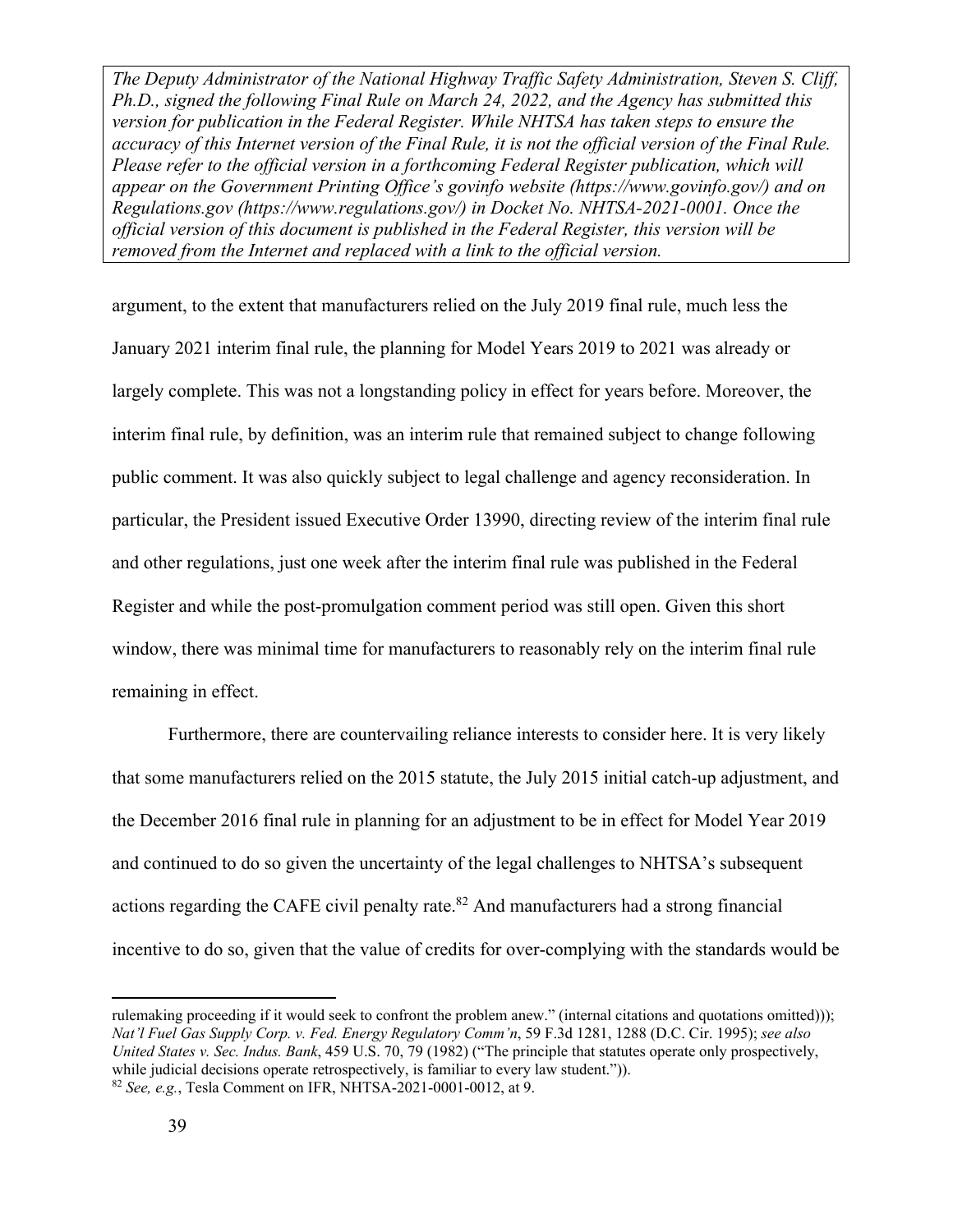expected to increase dramatically with the initial adjustment to the CAFE civil penalty rate.<sup>83</sup> Delaying the application of the adjustment would almost certainly diminish the value of those credits.

As noted in the comments, <sup>84</sup> industry could have asked the Second Circuit to invoke its equitable discretion and to remand to NHTSA without vacatur, but they did not do so in either case that has already been decided (nor in the pending case challenging the January 2021 interim final rule). The Court also did not do so on its own, instead confirming twice its conclusion that the December 2016 rule was "now in force."<sup>85</sup>

#### **6. Economic Impact of the COVID-19 Pandemic and Other Factors**

In the January 2021 interim final rule, NHTSA concluded that, based on the available information, applying the adjustment to the CAFE civil penalty rate beginning in Model Year 2019 might inhibit economic recovery from the effects of the pandemic, while applying the adjustment beginning in Model Year 2022 was an appropriate action to take for the purpose of

<sup>&</sup>lt;sup>83</sup> *See, e.g.*, Tesla Comment at 9-10.<br><sup>84</sup> State Attorneys General Comment, at 5 (citing *NRDC v. EPA*, 808 F.3d 556, 584 (2d Cir. 2015) (when equity demands, remand without vacatur allows agencies to correct legal deficiencies while leaving challenged, unlawful regulations in place); *see also Sugar Cane Growers Coop. of Fla. v. Veneman*, 289 F.3d 89, 97–98 (D.C. Cir. 2002) (invoking equitable discretion to remand without vacatur because there was "no apparent way to restore the status quo ante"); *Allied-Signal, Inc. v. U.S. Nuclear Regulatory Comm'n*, 988 F.2d 146, 150–51 (D.C. Cir. 1993)). 85 *See NRDC*, 894 F.3d at 116; *New York*, 974 F.3d at 101.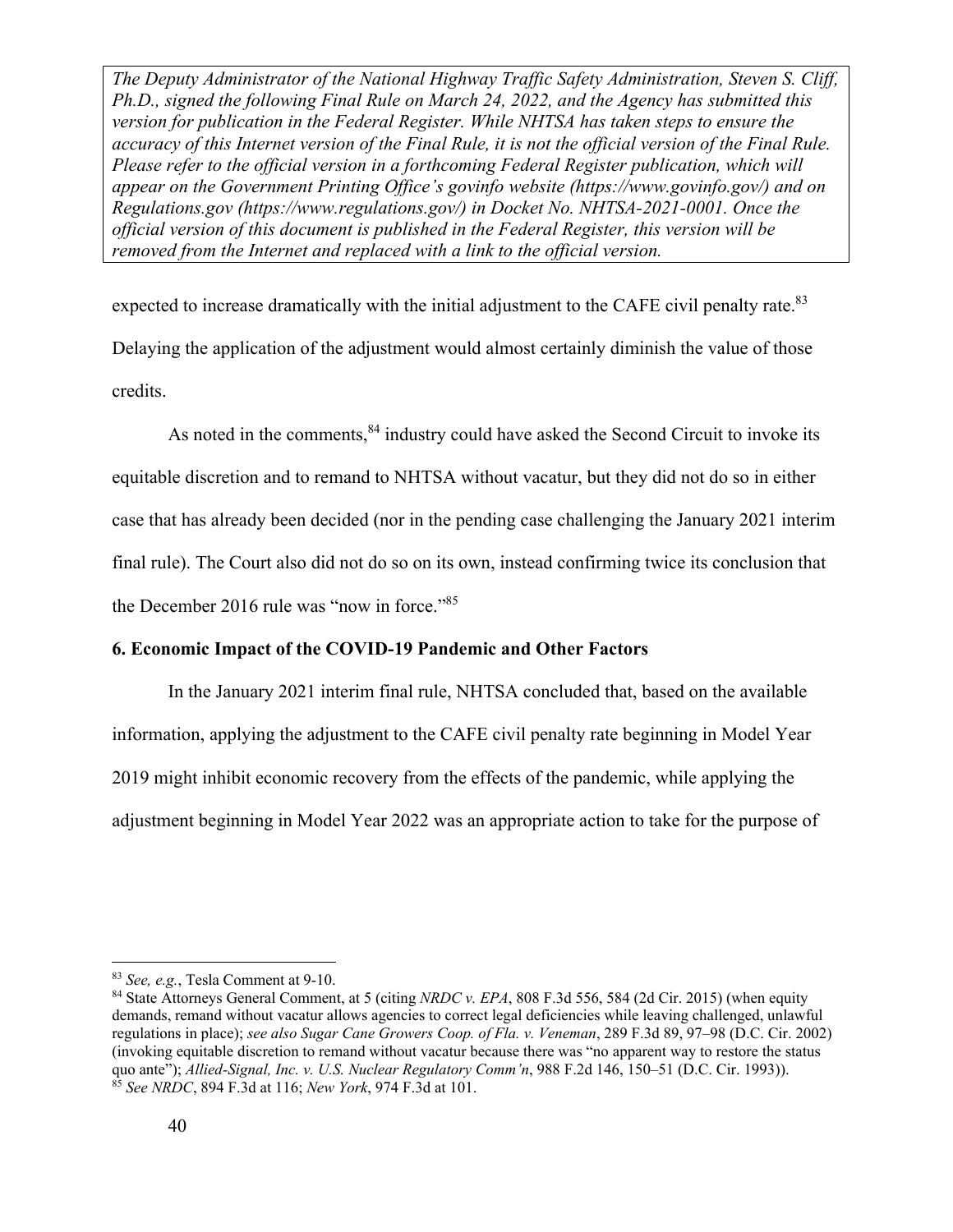promoting job creation and economic growth, citing Executive Order 13924, "Regulatory Relief To Support Economic Recovery."86

Executive Order 13924 has since been revoked.87 Moreover, because NHTSA now concludes that it did not have the authority to issue the interim final rule and lacks discretion regarding when to apply the adjustment, there is no opportunity for NHTSA to consider the economic impact of the COVID-19 pandemic or other economic impacts such as those caused by supply chain shortages and microchip shortages in determining when to apply the adjustment.<sup>88</sup> It is true that the 2015 Act did allow an agency to make the first adjustment of the amount of a civil monetary penalty by less than the otherwise required amount if increasing the civil monetary penalty by the otherwise required amount would have a negative economic impact, or if the social costs of increasing the civil monetary penalty by the otherwise required amount outweighed the benefits.<sup>89</sup> However, NHTSA's attempt to apply this exception through the "negative economic impact" prong was vacated by the Second Circuit as too late, and the statute provides that the exception could only be applied to the initial "catch-up" adjustment.

<sup>86 86</sup> FR 3016, 3022 (Jan. 14, 2021).

<sup>87 86</sup> FR 11855, 11855 (Mar. 1, 2021).

<sup>88</sup> EPCA does, of course, allow the agency to consider general economic impacts in determining whether to further increase the CAFE civil penalty rate under U.S.C.  $32912(c)(1)$ , as well as the specific economic conditions of a particular manufacturer in determining whether to compromise or remit a penalty under 49 U.S.C. 32913. However, neither provision is relevant here.

<sup>&</sup>lt;sup>89</sup> 28 U.S.C. 2461 note, 4(c). Note also that this exception only related to the amount of the adjustment, not the timing of it.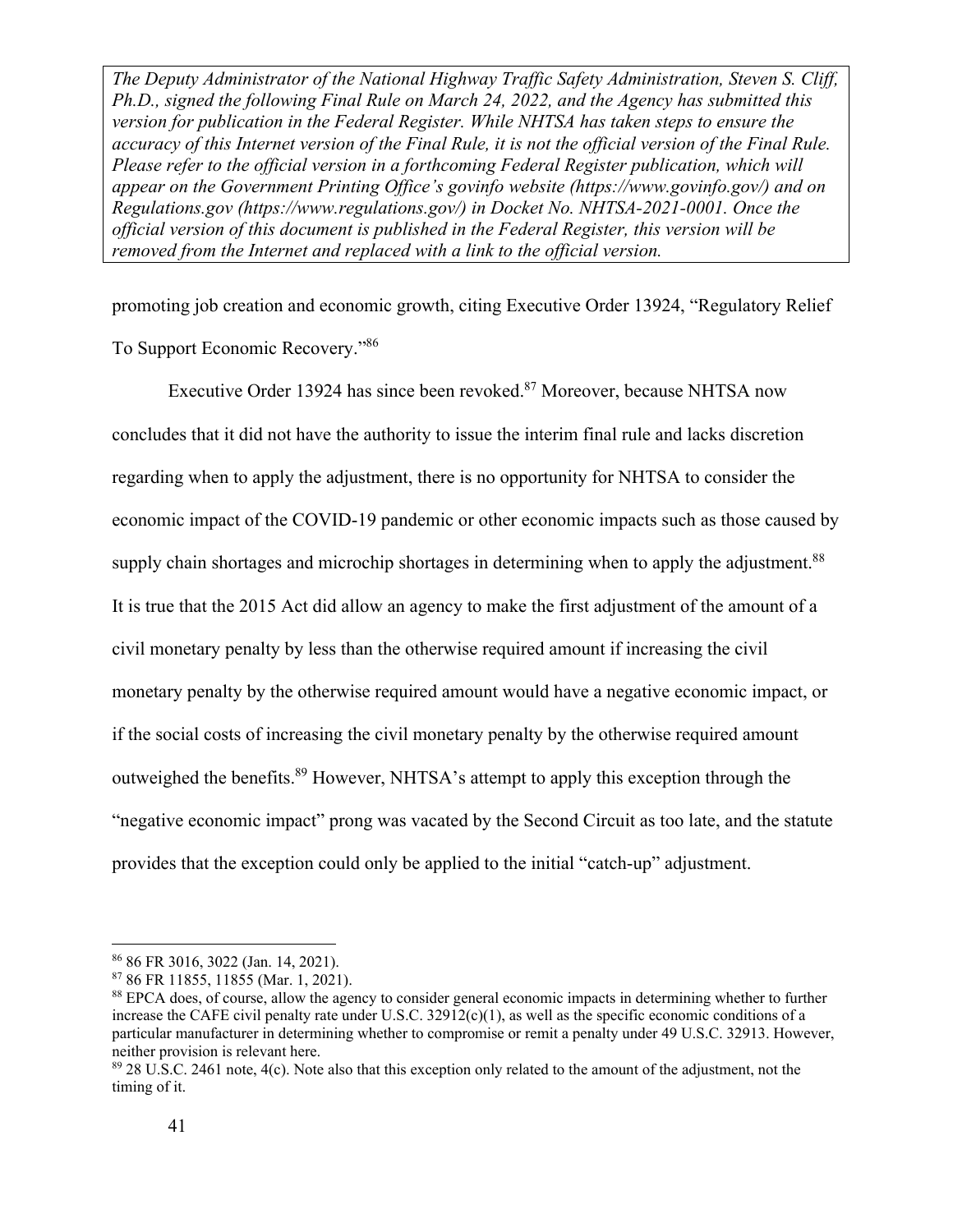Accordingly, there is no need for NHTSA to evaluate the economic evidence now to determine when it should apply the required adjustment; as the Second Circuit held, NHTSA has no such discretion.

 Regardless, the economic record on this question is mixed. For example, despite the industry having lower sales in the middle of 2020, sales bounced back in 2021. Indeed, NADA reported "incredibly high sales in April 2021, … the fourth highest monthly total since the year 2000,"90 Demand also remained "strong," despite "new-vehicle average transaction prices reach [ing] record highs at the end of second quarter.<sup>"91</sup> Additional information reported by the manufacturers themselves also shows evidence of economic success, despite the challenges presented by the COVID-19 pandemic, microchip shortages, and other supply chain issues. $92$ NHTSA also notes that the CAFE civil penalty formula incorporates the number of vehicles manufactured, so if production is reduced because of lower sales, supply chain issues, or microchip shortages, then the CAFE civil penalty liability will also be reduced (before accounting for credits).

Two additional points bear noting. On the "front end," much of the relevant conduct (*i.e.*, designing and manufacturing) occurred before the COVID-19 pandemic commenced. The

90 NADA Blog, *NADA Issues 2021 Second Quarter Auto Sales Analysis* (July 8, 2021),

https://blog.nada.org/2021/07/08/nada-issues-2021-second-quarter-auto-sales-analysis/. 91 *Id.* 

<sup>92</sup> *See, e.g.*, Tesla Comment, at 7-9.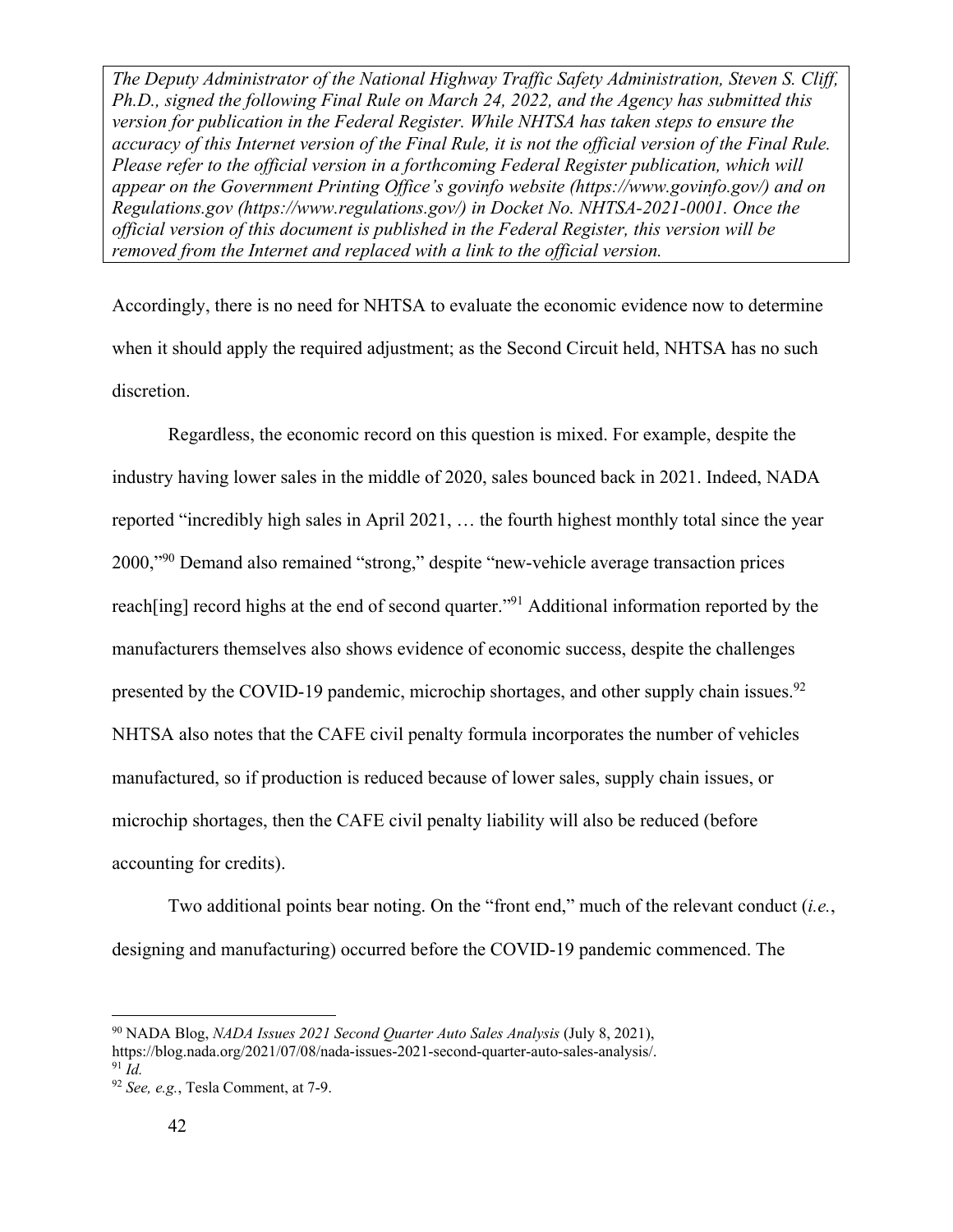earliest cases that were later classified as COVID-19 were first identified in December 2019.93 By that time, Model Year 2019 was complete for almost the entire industry, and under the industry's own view, the planning for Model Year 2020 had long since been completed by then with planning for Model Year 2021 well underway in the very least. Further, it was not until mid-March 2020 when the World Health Organization (WHO) declared COVID-19 a pandemic and the President declared a national emergency in the United States—approximately halfway through Model Year 2020 and only six months before the beginning of Model Year 2021 for most manufacturers.

On the "back end," NHTSA has not yet assessed CAFE civil penalties for Model Year 2019 and beyond. It is possible that the economic state of the industry will be stronger, perhaps even above average, when those penalties are assessed. And the industry may have accrued or planned to accrue more credits by then to offset any additional penalty liability.

#### **7. Usage of Credits**

As noted in the SNPRM, some commenters on this issue have argued that delaying the application of the increased rate would negatively affect future compliance because manufacturers may be incentivized to hold credits for model years when the higher rate will apply. Similar to the economic evidence discussed above, NHTSA lacks discretion to consider

<sup>93 &</sup>quot;CDC Museum COVID-19 Timeline," https://www.cdc.gov/museum/timeline/covid19.html.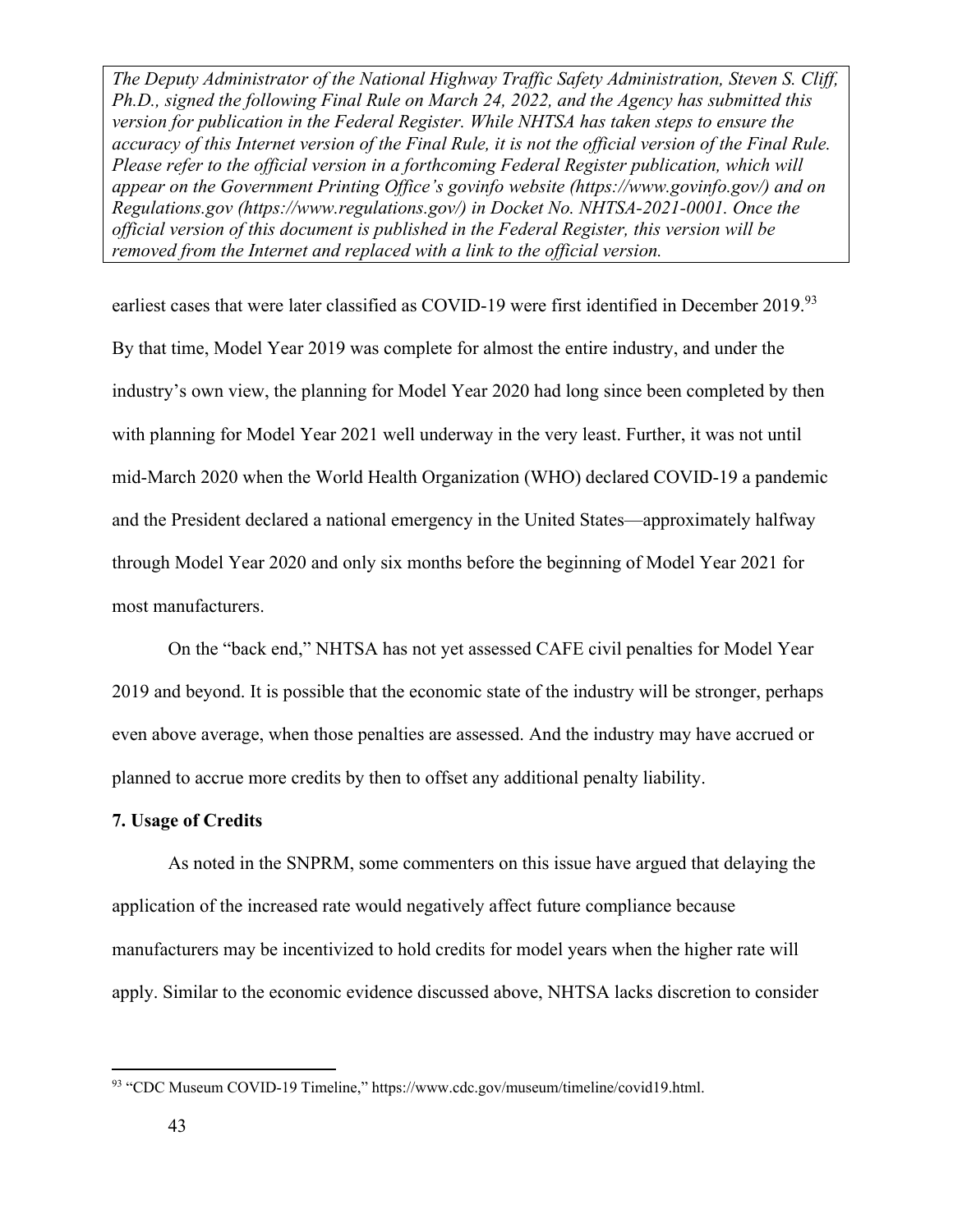manufacturers' planned uses of credits in determining when to apply the required adjustment. The government-wide 2015 Act applies regardless of how manufacturers plan to apply credits to any shortfalls.

Even if NHTSA could consider the use of credits in determining the appropriate timing of the adjustment, the Auto Innovators acknowledge that while manufacturers would likely use their earliest earned credits to offset their shortfalls before those credits expire, there could still be some credits that manufacturers would need to decide whether to use immediately or carry forward to future model years.<sup>94</sup> While the magnitude of the effects of these decisions may be small in the immediately affected model years, the magnitude of the effects could be compounded in future model years in a cascade as additional credits continue to be time-shifted.

## **8. Additional Adjustments Required by Law**

Under the proposed rule, which NHTSA is now finalizing, the civil penalty rate for violations of CAFE standards for model years beginning with MY 2019 was \$14, plus any adjustments that occurred or may occur.<sup>95</sup> \$14 was the initial "catch-up" adjustment made by NHTSA on July 5, 2016, following the procedure and the formula in the 2015 Act. NHTSA is now addressing the adjustments that occurred since that time. Applying the annual adjustment

<sup>94</sup> Auto Innovators Comment, at 12 ("[O]lder credits will be used to mostly, if not completely, cancel any shortfalls. For this reason, delaying the application of a \$14 civil penalty rate to MY 2022 is highly unlikely to affect manufacturers' compliance strategies by allowing them to delay the use of 2017 or later credits to MY 2022.").<br><sup>95</sup> The January 2021 interim final rule also used this language, requiring that the civil penalty rate be \$14, adjustments that occurred or may occur. 86 FR 3016, 3026 (Jan. 14, 2021).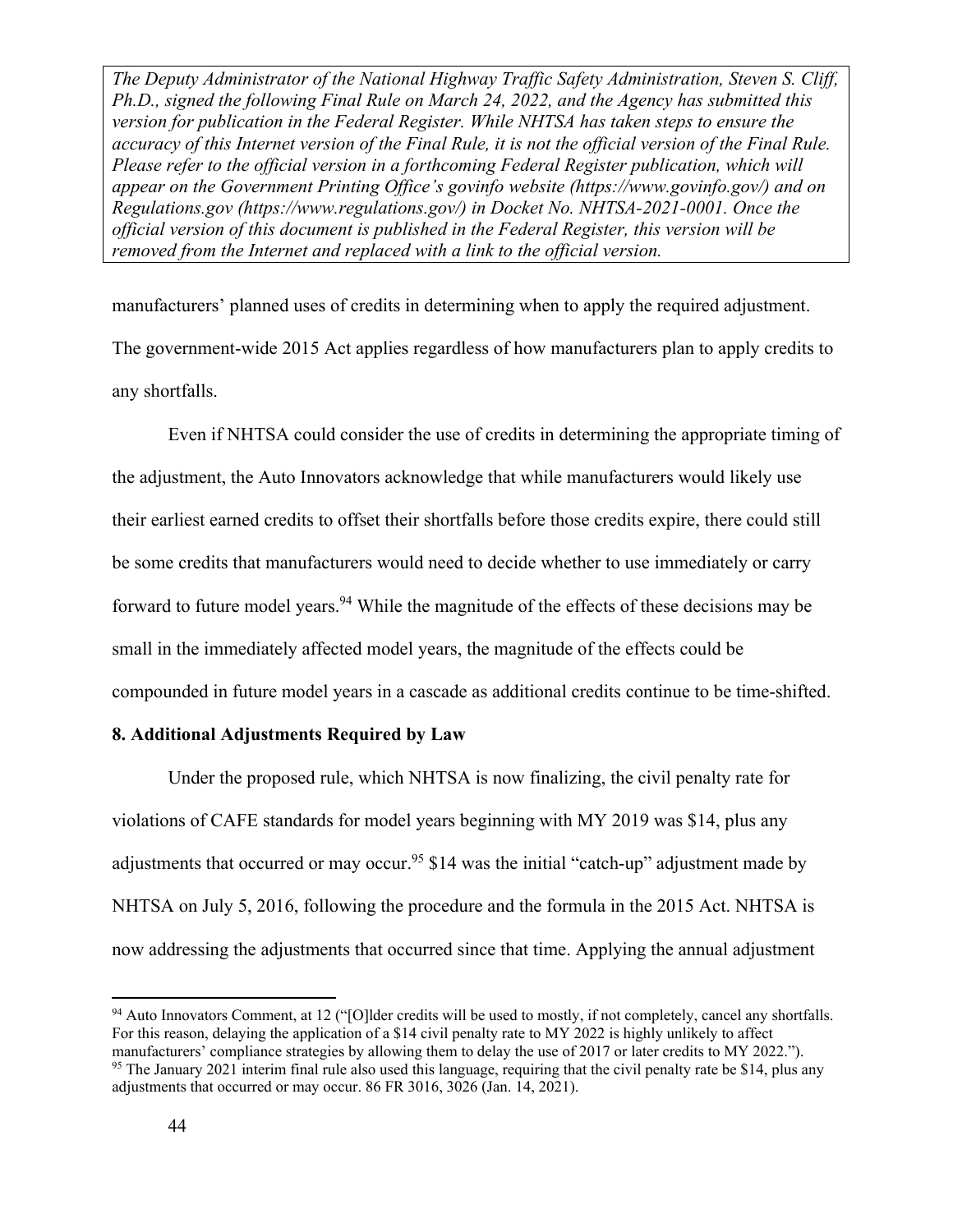procedures in the 2015 Act (including the requirement to round to the nearest \$1) does not result in an increase in the \$14 rate for the annual adjustments in 2017 through  $2021$ , <sup>96</sup> but does result in an increase to \$15 for 2022. Therefore, NHTSA is codifying the civil penalty rate of \$15, along with clarifying regulatory text explaining that the civil penalty rate is \$14 for MY 2019 through MY 2021 (and \$5.50 for MYs before 2019).

EPCA provides a separate statutory authority for NHTSA to increase the CAFE civil penalty rate based on the impacts on energy conservation and the economy.<sup>97</sup> Any increase pursuant to that authority was initially capped by the statute at \$10, based on the original \$5 civil penalty rate. In the 2016 interim final rule, NHTSA noted that the 2015 Act, which required an initial adjustment of the CAFE civil penalty rate to \$14, also required a corresponding adjustment on the cap under NHTSA's EPCA authority to \$25 (from \$10). NHTSA explained this in the preamble of the 2016 interim final rule, but this adjustment was inadvertently never codified in NHTSA's regulations.<sup>98</sup> NHTSA is now codifying that adjustment and the necessary adjustments for the intervening years. Applying the multipliers for the subsequent years, the adjusted amount would have remained \$25 for 2017, increased to \$26 for 2018, increased to \$27 for 2019, remained \$27 for 2020 and 2021, before being increased to \$29 for 2022. Therefore,

 $96$  The adjusted amount would have rounded down to remain \$14 for each required annual adjustment for 2017 through 2021.

 $97$  49 U.S.C. 32912(c).

<sup>98 81</sup> FR 43524, 43526 (July 5, 2016).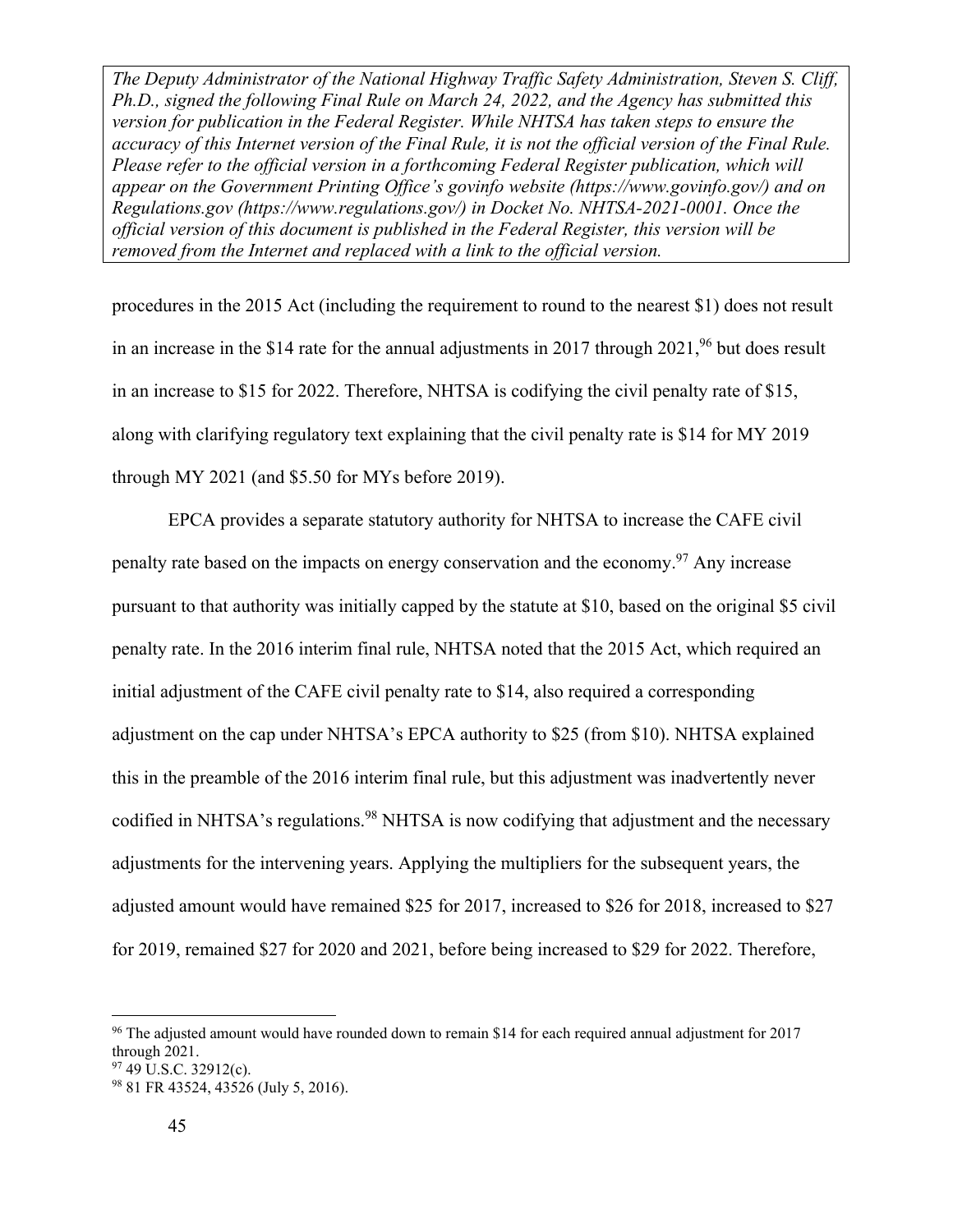NHTSA is codifying the cap at \$29, and NHTSA will make subsequent annual adjustments as required.

Pursuant to the 2015 Act, NHTSA did not undertake notice or comment to enact these adjustments. The 2015 Act provides clear direction for how to adjust the civil penalties, and states at Section 4(b)(2) that these adjustments shall be made "notwithstanding section 553 of title 5, United States Code." NHTSA will continue to make the mandatory adjustments to the CAFE civil penalty rate and the statutory cap going forward, as required by law for all civil monetary penalties.

#### **F. Rulemaking Analyses and Notices**

# **1. Executive Order 12866, Executive Order 13563, and DOT Regulatory Policies and Procedures**

NHTSA has considered the impact of this rulemaking action under Executive Order 12866, Executive Order 13563, and the Department of Transportation's regulatory policies and procedures. OMB has designated this rule as a "significant regulatory action" under section 3(f) of Executive Order 12866. OIRA has determined that this rulemaking is "economically significant" and a "major rule" as NHTSA believes that the difference in the amount of penalties received by the government as a result of this rule are likely to exceed \$100 million in at least one of the years affected by this rulemaking and that there may be additional economic effects as discussed below.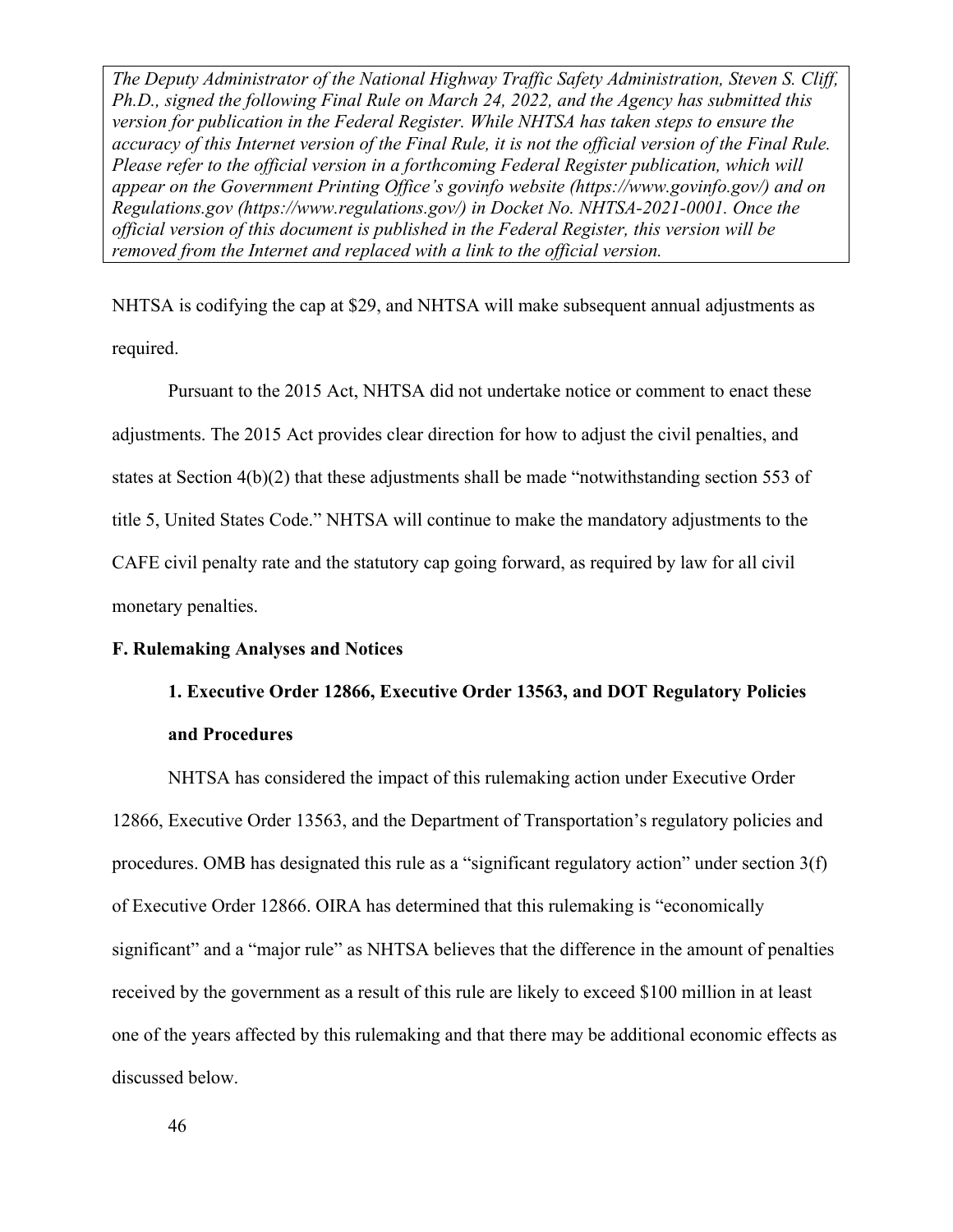As explained in the SNPRM, the adjusted civil penalty rate will likely induce some degree of greater compliance with fuel economy standards as a general matter. Manufacturers that are paying civil penalties for CAFE violations have likely calculated that it is less costly or otherwise preferable to pay the penalties than to meet the statutory and regulatory requirements. An increased penalty rate, as required by the statute, changes this calculation, as it likely raises either the costs of credits a noncompliant manufacturer may choose to purchase, the total penalty amount a manufacturer will pay, or both.

In this final rule, NHTSA is repealing the interim final rule, which delayed the adjusted penalty rate by three model years, two of which are already complete and the last one which is largely complete. This final rule also codifies the adjusted penalty rate for 2022. An analysis here would be limited to estimating over this short time horizon: (1) which manufacturers did not produce compliant fleets for Model Years 2019 and 2020 and are likely to not produce compliant fleets for Model Years 2021 and 2022; (2) what the shortfalls will be for those non-compliant manufacturers; and (3) the extent to which those manufacturers will choose to use credits (either their own or those purchased from over-compliant manufacturers) or pay penalties to address these shortfalls. Pointedly, such an analysis would not have sufficient information to account for whether, and if so, how manufacturers will adjust the composition of the fleet for these model years in response to the penalty change.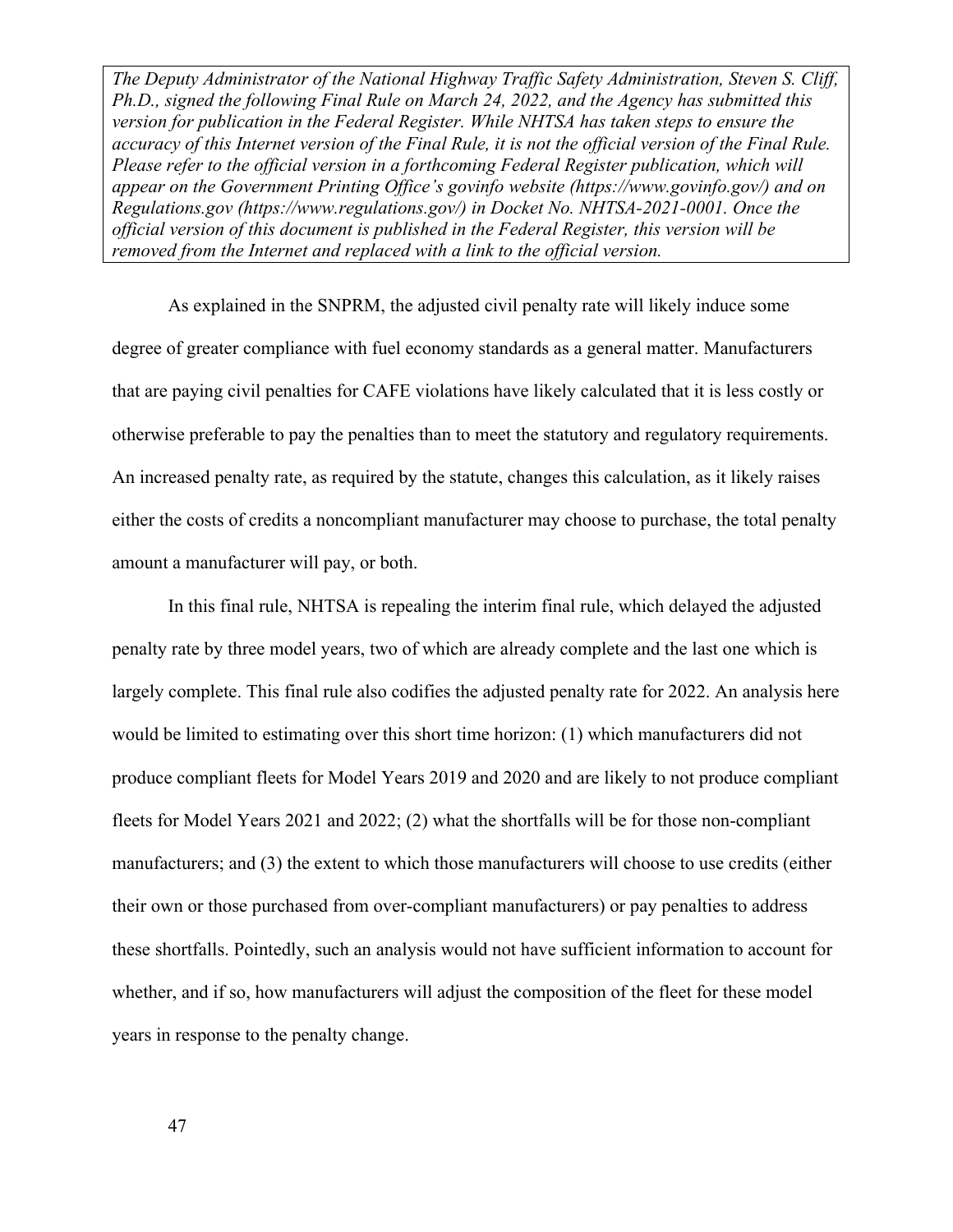Any analysis would estimate what the compliance shortfalls will be and whether manufacturers will pay penalties or use credits. These estimates could be used to estimate the effects on individual manufacturers in the form of higher penalty payments, higher payments to other manufacturers for credits, or higher receipts for overcomplying manufacturers for credits sold to other manufacturers. However, NHTSA has only limited ability to estimate what strategies manufacturers will take either to use credits or pay penalties to deal with any noncompliance. That is a decision that each manufacturer must take based on their unique circumstances, and historically, NHTSA is not privy to the financial terms of any trades manufacturers make with each other. In the past, the vast majority of manufacturers pay no penalties, as only five manufacturers have paid civil penalties since Model Year 2011.<sup>99</sup> And only one of those manufacturers faced particularly heavy penalties—even before the \$14 rate would have gone into effect—for failing to comply with the minimum domestic passenger car standard, which cannot be made up through the application of transferred or traded credits.<sup>100</sup>

Despite this uncertainty, NHTSA continues to be confident that, based on the experience of recent model years, this rule will lead to at least \$100 million difference in the amount of penalties in at least one model year. As explained in the SNPRM, NHTSA projects that the difference in the nationwide fleetwide net shortfall would result in at least \$100 million more

<sup>&</sup>lt;sup>99</sup> *See* "Civil Penalties," available online at https://one.nhtsa.gov/cafe\_pic/CAFE\_PIC\_Fines\_LIVE.html. <sup>100</sup> 49 U.S.C. 32903(f)(2), (g)(4); 49 CFR 536.9(c).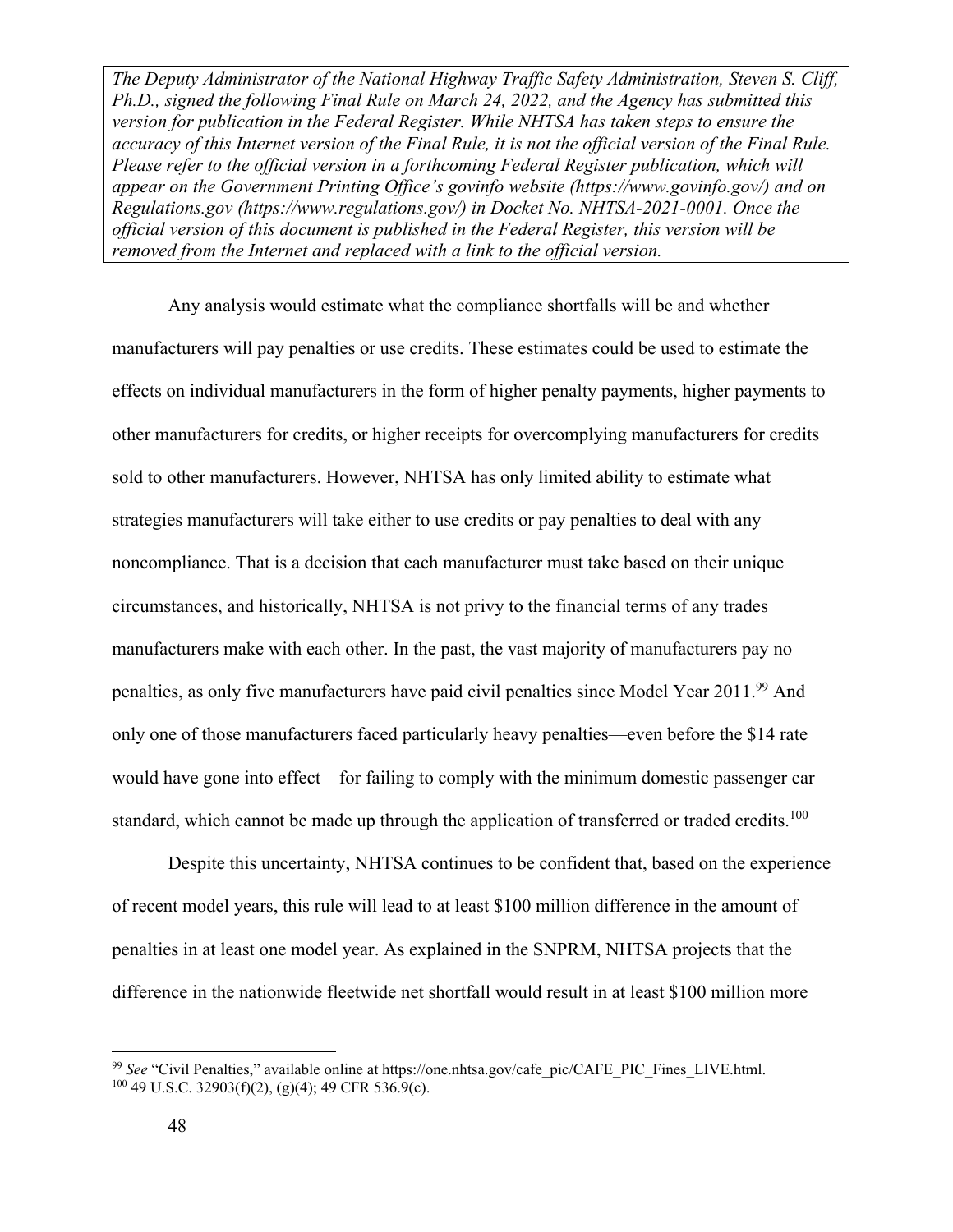civil penalties being assessed at the \$14 rate than the \$5.50 for Model Year 2019.<sup>101</sup> Specifically, based on mid-model year fuel economy performance data and assuming a similar magnitude of production from Model Year 2018 for Model Year 2019, the projected shortfall of 1.3 miles per gallon across the U.S. fleet in Model year 2019 would result in a nationwide fleet-wide net shortfall of approximately \$115.4 million at the \$5.50 rate or an approximately \$293.9 million shortfall at the \$14 rate—an approximately \$178.5 million difference.

As previously noted, it is expected that much of this increase would likely fall on a single automobile manufacturer and likely is due to a failure to comply with the minimum domestic passenger car standard (which, by law, cannot be made up for through transferred or traded credits).

In addition, NHTSA reiterates that commenters on this issue have raised valid questions about further economic effects, namely that longer-term impacts may vary as a result of manufacturer multi-year planning, the transfer of credits across model years and between manufacturers, and the changing value of credits over time. According to these commenters, if such variation were to occur, applying the \$14 penalty rate beginning in Model Year 2019 may result in manufacturers applying credit balances to Model Year 2019 through 2021 vehicles and being incentivized to make fuel economy improvements in their fleet beyond that timeframe.

<sup>101 86</sup> FR 46811, 46816-17 (Aug. 20, 2021).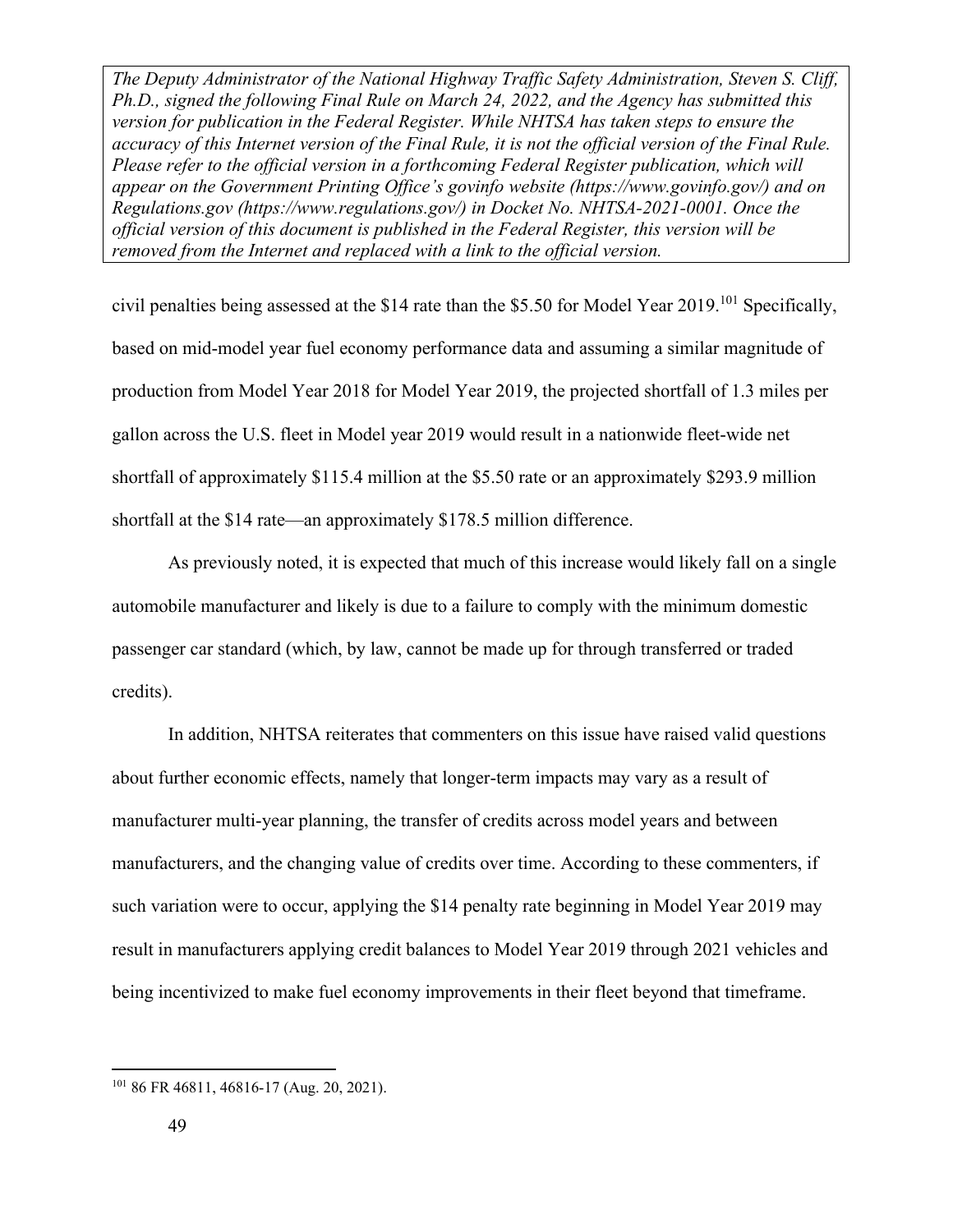And for manufacturers that do not currently have credits or cannot transfer or trade for them to make up a shortfall of the minimum domestic passenger car standard, applying the adjusted penalty rate beginning in Model Year 2019 places an even greater incentive on future compliance and fuel economy improvements to avoid additional higher penalties going forward, on top of the added benefits of energy conservation and improved environmental and public health benefits.

In any event, based on further consideration of the 2015 Act and the Second Circuit's decisions on this issue, NHTSA believes that that it does not have discretion over when the adjustment should begin to take effect. Further, the 2015 Act provided NHTSA no discretion over what the adjusted rate should be, as that is merely a function of the formula established by Congress and calculated by OMB, and mandated streamlined processes for making both the initial adjustment and any subsequent adjustments that do not require accompanying analyses or public comment.102

#### **2. Regulatory Flexibility Act**

Pursuant to the Regulatory Flexibility Act (5 U.S.C. 601 et seq., as amended by the Small Business Regulatory Enforcement Fairness Act (SBREFA) of 1996), whenever an agency is

 $102$  The 2015 Act, of course, did allow NHTSA one opportunity at the time of the initial catch-up to use the noticeand-comment process to adjust the rate "less than the otherwise required amount" under two conditions, but the Second Circuit rejected NHTSA's belated attempt to use this provision in its decision on the July 2019 final rule. *See New York,* 974 F.3d at 100-01.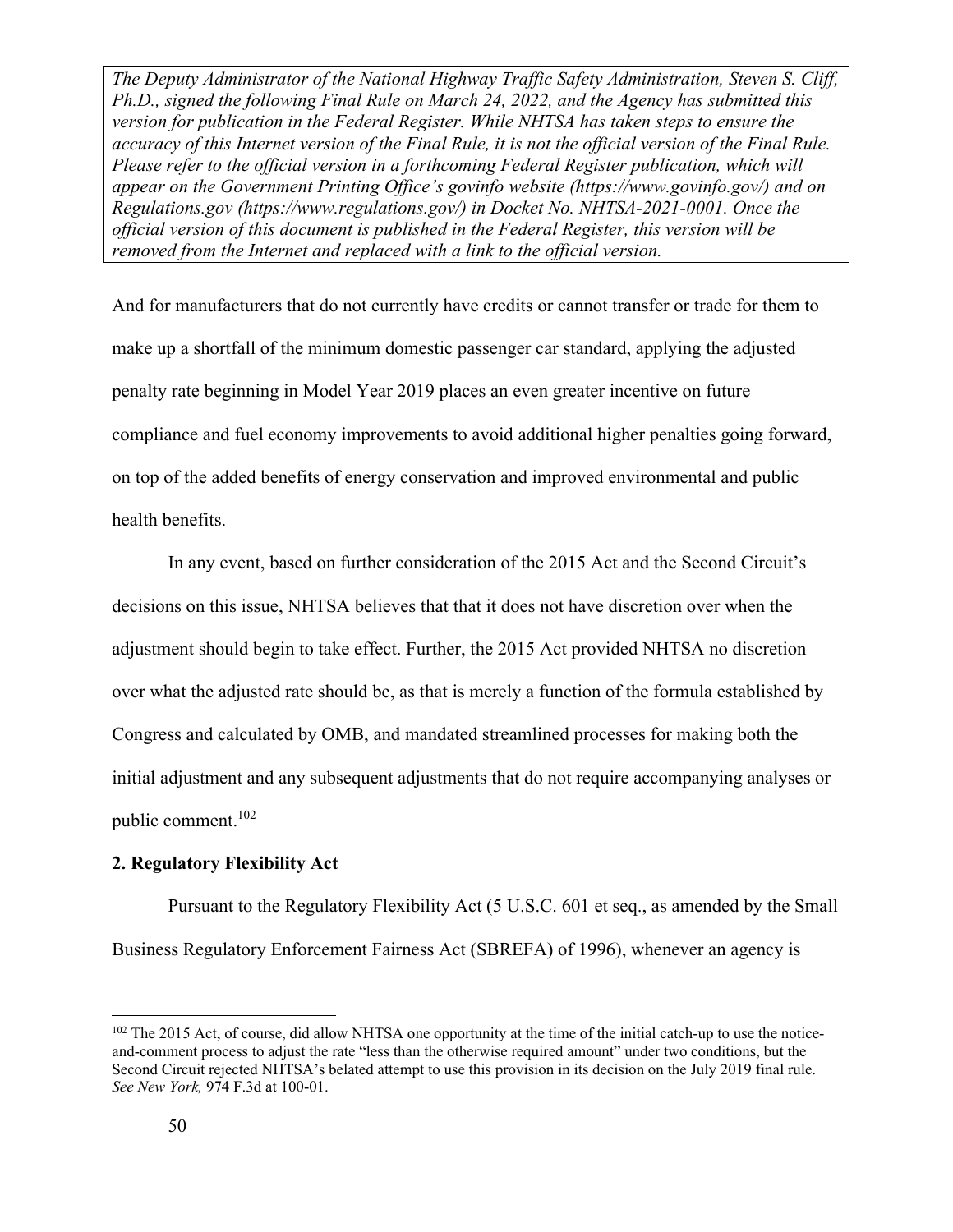required to publish a notice of proposed rulemaking or final rule, it must prepare and make available for public comment a regulatory flexibility analysis that describes the effect of the rule on small entities (*i.e.*, small businesses, small organizations, and small governmental jurisdictions). No regulatory flexibility analysis is required if the head of an agency certifies the proposal will not have a significant economic impact on a substantial number of small entities. NHTSA has considered the impacts of this notice under the Regulatory Flexibility Act and recertifies that this rule would not have a significant economic impact on a substantial number of small entities under 5 U.S.C. 605(b), based on the factual basis provided in the SNPRM. NHTSA requested comment on the economic impact of this rule on small entities. None of the comments NHTSA received in response to the interim final rule or the SNPRM discussed this issue. The Small Business Administration's (SBA) regulations define a small business in part as a "business entity organized for profit, with a place of business located in the United States, and which operates primarily within the United States or which makes a significant contribution to the U.S. economy through payment of taxes or use of American products, materials or labor."<sup>103</sup> SBA's size standards were previously organized according to Standard Industrial Classification ("SIC") Codes. SIC Code 336211 "Motor Vehicle Body Manufacturing" applied a small business size standard of 1,000 employees or fewer. SBA now uses size standards based on the

<sup>103 13</sup> CFR 121.105(a).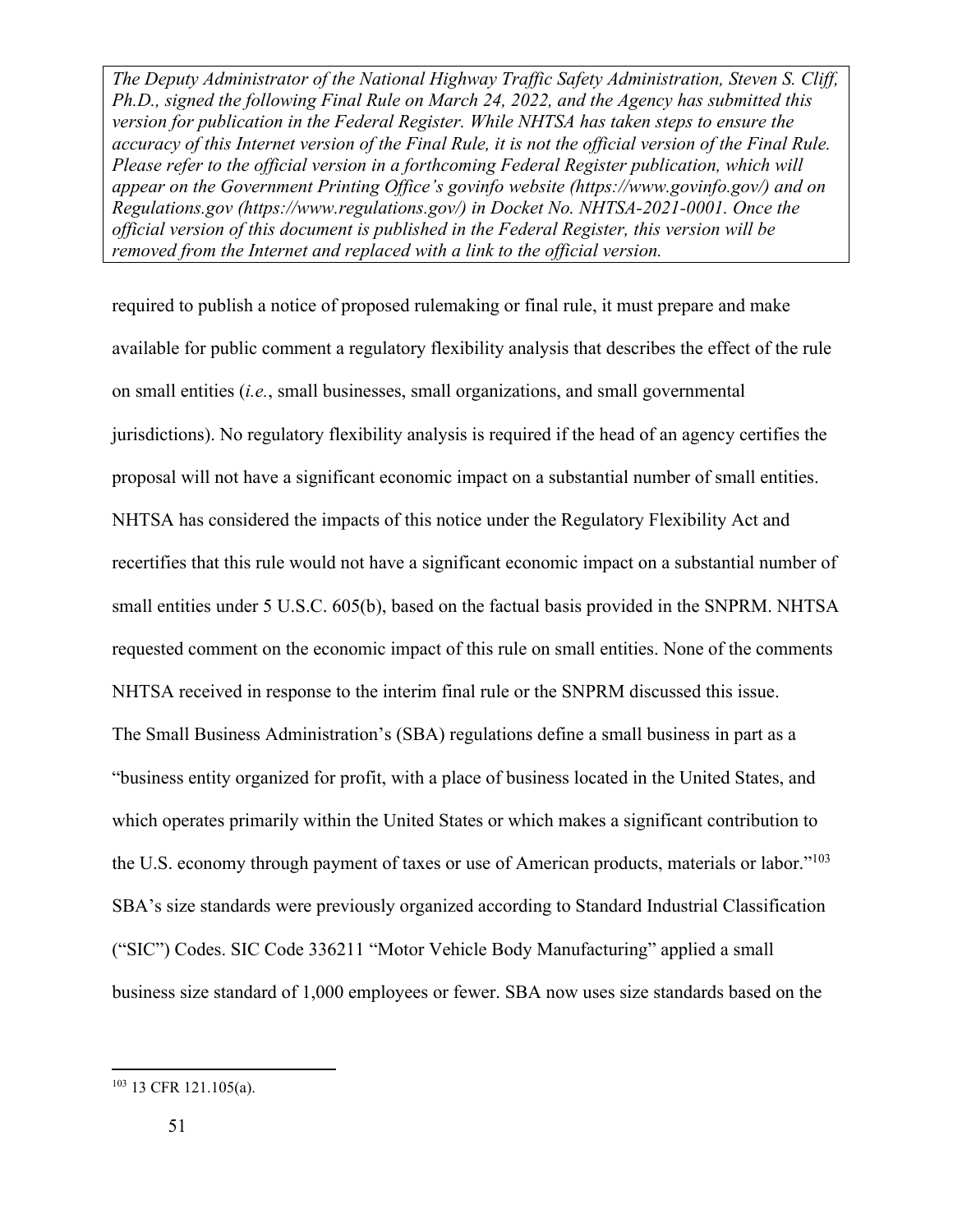North American Industry Classification System ("NAICS"), Subsector 336—Transportation Equipment Manufacturing. This action is expected to affect manufacturers of motor vehicles. Specifically, this action affects manufacturers from NAICS codes 336111—Automobile Manufacturing, and 336112—Light Truck and Utility Vehicle Manufacturing, which both have a small business size standard threshold of 1,500 employees.

Though civil penalties collected under 49 CFR 578.6(h)(1) and (2) apply to some small manufacturers, low volume manufacturers can petition for an exemption from the Corporate Average Fuel Economy standards under 49 CFR part 525. This would lessen the impacts of this rulemaking on small business by allowing them to avoid liability for penalties under 49 CFR 578.6(h)(2). Small organizations and governmental jurisdictions will not be affected significantly as the price of motor vehicles and equipment ought not to change as the result of this rule.

#### **3. Executive Order 13132 (Federalism)**

Executive Order 13132 requires NHTSA to develop an accountable process to ensure "meaningful and timely input by State and local officials in the development of regulatory policies that have federalism implications." "Policies that have federalism implications" is defined in the Executive order to include regulations that have "substantial direct effects on the States, on the relationship between the [N]ational [G]overnment and the States, or on the distribution of power and responsibilities among the various levels of government." Under Executive Order 13132, the agency may not issue a regulation with federalism implications, that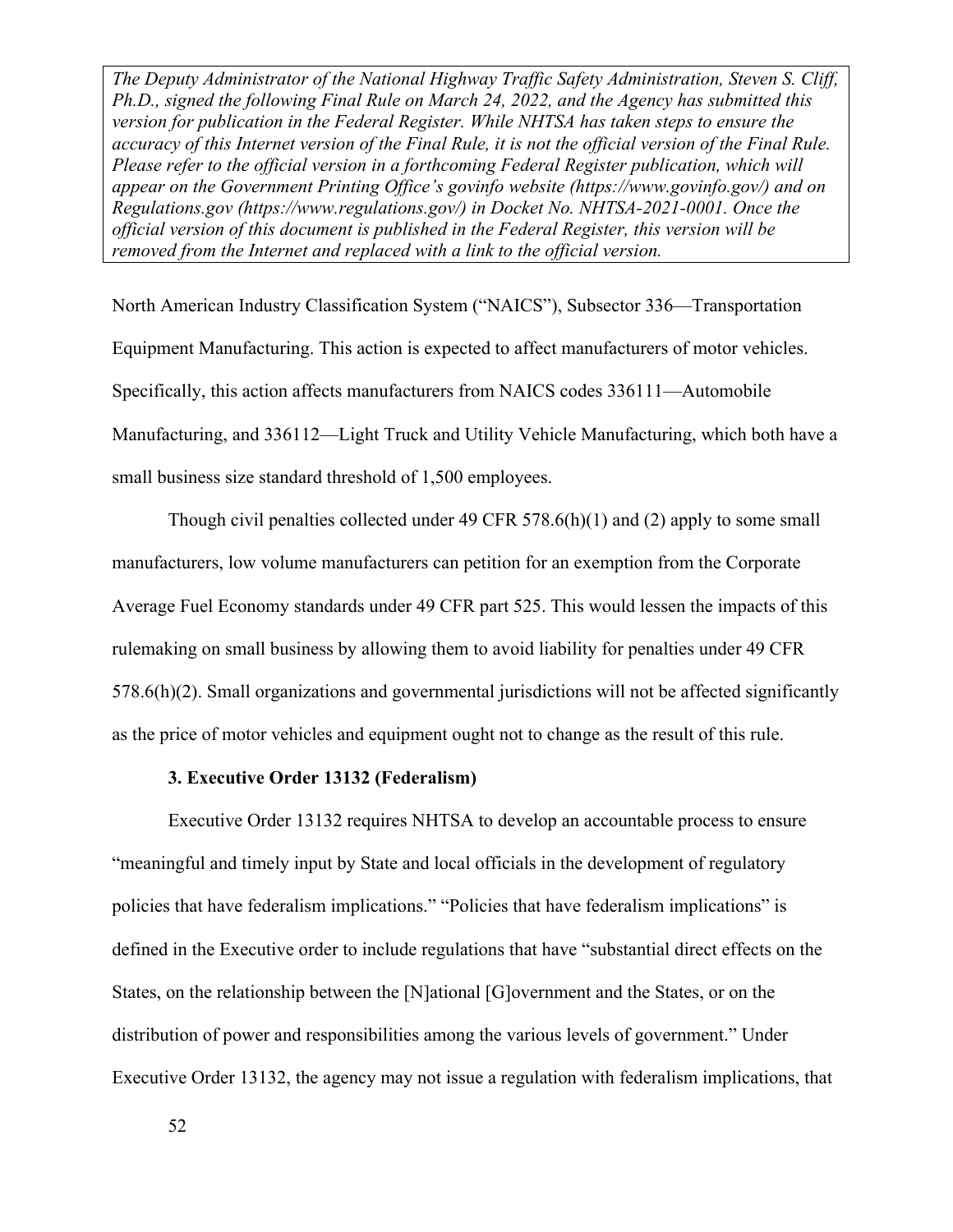imposes substantial direct compliance costs, and that is not required by statute, unless the Federal Government provides the funds necessary to pay the direct compliance costs incurred by State and local governments, the agency consults with State and local governments, or the agency consults with State and local officials early in the process of developing the proposed regulation. As noted previously, this rulemaking will not have substantial direct effects on the States, on the relationship between the National Government and the States, or on the distribution of power and responsibilities among the various levels of government, as specified in Executive Order 13132. The reason is that this rulemaking is expected to generally apply to motor vehicle manufacturers. Thus, the requirements of Section 6 of the Executive Order do not apply.

#### **4. Unfunded Mandates Reform Act of 1995**

The Unfunded Mandates Reform Act of 1995, Pub. L. 104-4, requires agencies to prepare a written assessment of the cost, benefits, and other effects of proposed or final rules that include a Federal mandate likely to result in the expenditure by State, local, or tribal governments, in the aggregate, or by the private sector, of more than \$100 million annually. Because this rulemaking does not include a Federal mandate, no unfunded mandate assessment has been prepared.

#### **5. National Environmental Policy Act**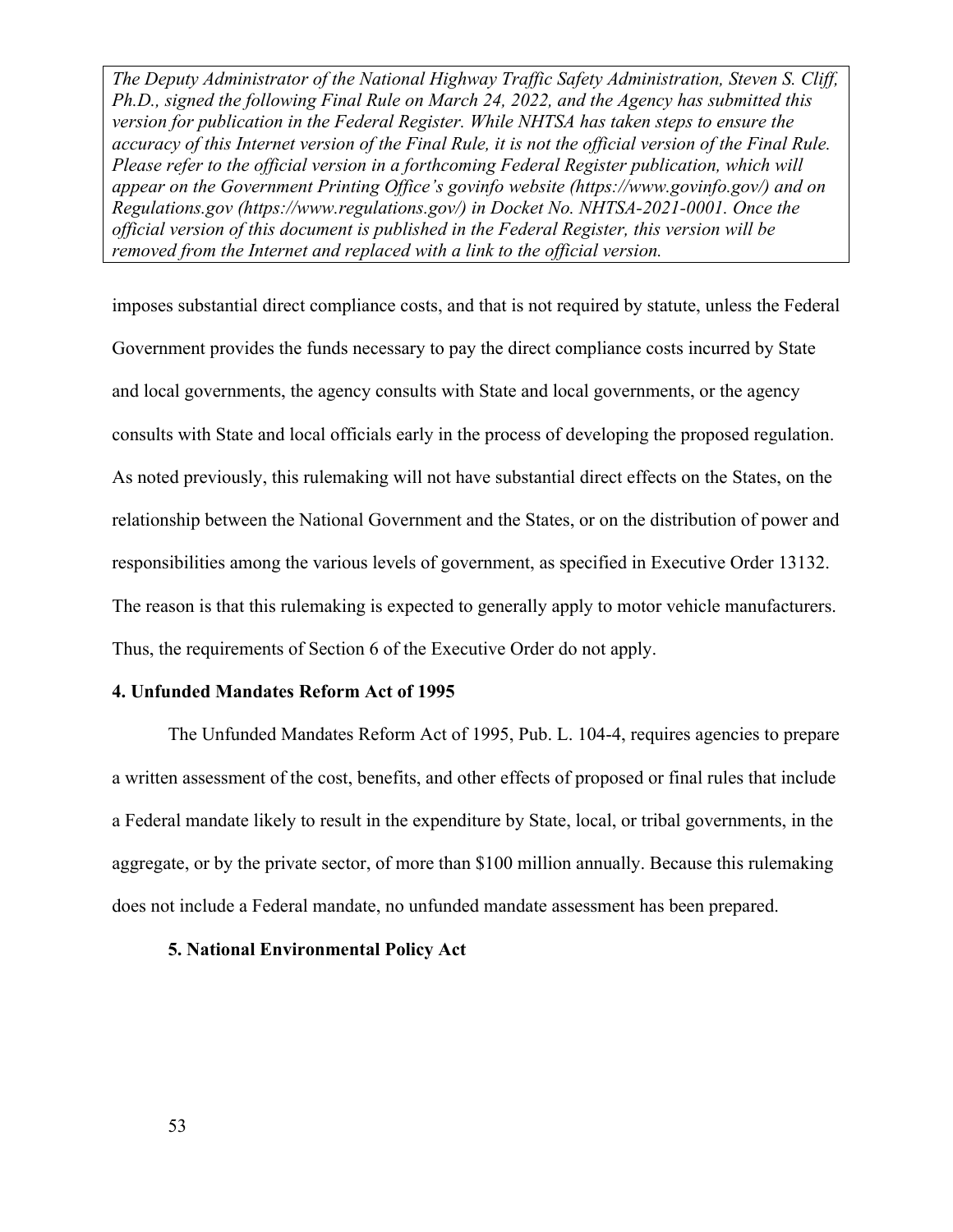The National Environmental Policy Act of 1969 (NEPA)<sup>104</sup> directs that Federal agencies proposing "major Federal actions significantly affecting the quality of the human environment" must, "to the fullest extent possible," prepare "a detailed statement" on the environmental impacts of the proposed action (including alternatives to the proposed action).<sup>105</sup> However, there are some instances where NEPA does not apply. One consideration is whether the action at issue is a non-discretionary action to which NEPA may not apply or for which NEPA may require less detailed analysis.106

NHTSA addressed NEPA in promulgating the interim final rule, concluding that even though a NEPA analysis "is not required, this section [of the preamble to the interim final rule] may serve as the Agency's Environmental Assessment (EA) and Finding of No Significant Impact (FONSI) for this interim final rule."<sup>107</sup> In the SNPRM, NHTSA again concluded that no further analysis pursuant to NEPA is required in adjusting the penalty rate this time, which is in line with legal precedent concerning non-discretionary agency action.<sup>108</sup> NHTSA reiterates that conclusion here.

<sup>104 42</sup> U.S.C. 4321-4347. 105 42 U.S.C. 4332. 106 *See Dept. of Transp. v. Public Citizen*, 541 U.S. 752, 768-69 (2014) (holding that the agency need not prepare an Environmental Impact Statement (EIS) or analyze certain environmental effects in its EA, and stating, "[s]ince FMCSA has no ability categorically to prevent the cross-border operations of Mexican motor carriers, the environmental impact of the cross-border operations would have no effect on FMCSA's decisionmaking—FMCSA simply lacks the power to act on whatever information might be contained in the EIS."). <sup>107</sup> 86 FR at 3025.<br><sup>108</sup> 86 FR at 46818.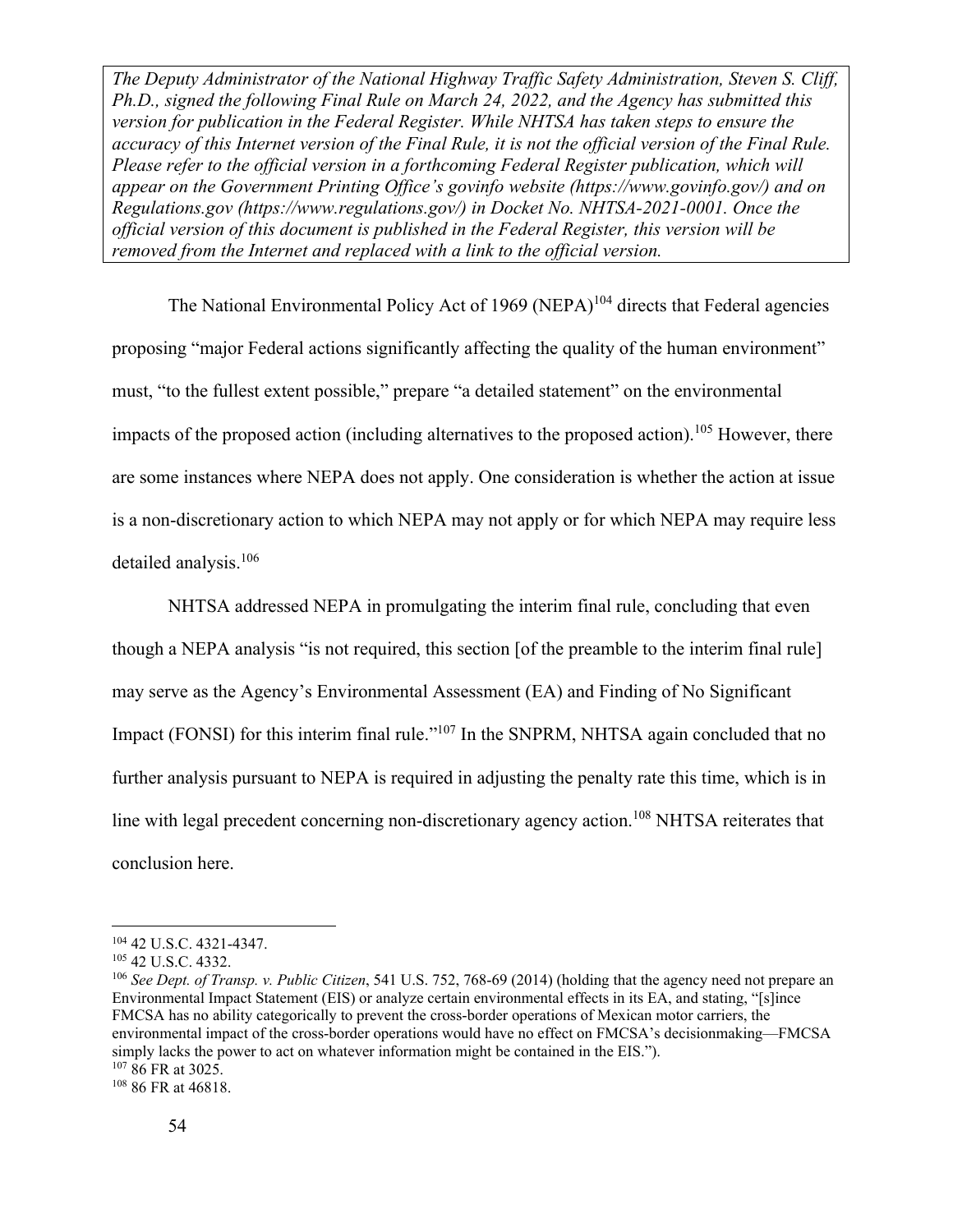Although NHTSA tentatively concluded in the SNPRM (and affirms here) that it does not have discretion on whether to adjust the CAFE civil penalty rate as required by the statute and thus that a NEPA analysis was not required, NHTSA prepared an environmental assessment to evaluate the effects of the timing of such an increase on the environment. When a Federal agency prepares an environmental assessment, the CEQ NEPA implementing regulations require the agency to (1) "[b]riefly provide sufficient evidence and analysis for determining whether to prepare an environmental impact statement or a finding of no significant impact," and (2) "[b]riefly discuss the purpose and need for the proposed action, alternatives … , and the environmental impacts of the proposed action and alternatives, and include a listing of [a]gencies and persons consulted."<sup>109</sup> Generally, based on the environmental assessment, the agency must make a determination to prepare an environmental impact statement or "prepare a finding of no significant impact if the [a]gency determines, based on the environmental assessment, not to prepare an environmental impact statement because the proposed action will not have significant effects."<sup>110</sup>

NHTSA solicited public comments on the applicability of NEPA to this action and the contents and tentative conclusions of the Draft EA. The comments were silent on NEPA issues

 $10940$  CFR 1501.5(c).<br> $11040$  CFR 1501.6(a).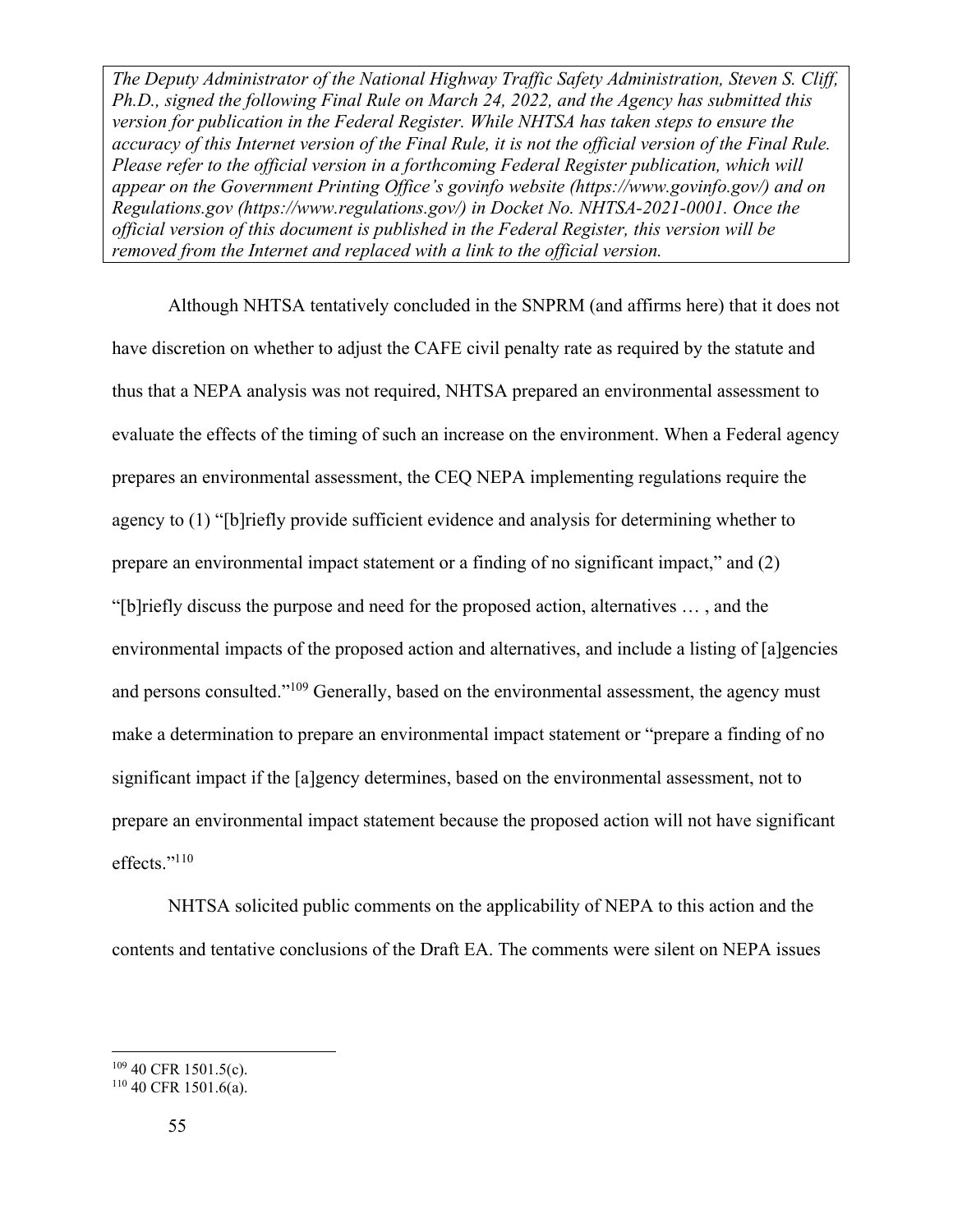or agreed that no additional analysis was necessary.<sup>111</sup> Having reviewed the comments, this section may serve as the Agency's Environmental Assessment (EA) and Finding of No Significant Impact (FONSI) for this final rule. NHTSA considered the findings of this EA prior to deciding that the adjusted rate will go into effect beginning in Model Year 2019 and making the subsequent required adjustments through 2022.

#### **I. Purpose and Need**

The SNPRM and this final rule set forth the purpose of and need for this action. Pursuant to the 2015 Act and the Second Circuit's decision, NHTSA is required to make an initial "catchup" adjustment to the civil monetary penalties it administers for the CAFE program. The purpose of the SNPRM and this final rule is to consider the timing of the application of the adjustment to the CAFE civil penalty rate, consistent with the statutory requirements.

## **II. Alternatives**

NHTSA considered two alternatives for this action. The first alternative was to restore the status quo ante prior to the interim final rule, which is adjusting the CAFE civil penalty rate from \$5.50 to \$14 beginning in Model Year 2019, before making any subsequent required

<sup>111</sup> *See* NHTSA-2021-0001-0036, at 5-6 (arguing that the interim final rule was "procedurally invalid" for failing to abide by the NEPA requirement to take a hard look at the environmental consequences of the rule, but raising no objections to the NEPA analysis in the SNPRM); NHTSA 2021-0001-0037, at 8 ("[T]he agency need not conduct a NEPA analysis before repealing the Exemption Rule."); NHTSA 2021-0001-0043, at 13 ("NHTSA's NEPA analysis [in the interim final rule] was adequate," and "to the extent that NHTSA is concerned about the NEPA issue or any of the other procedural issues raised by commenters, this SNPRM proceeding provides the opportunity to promulgate a rule in accordance with applicable procedural standards.").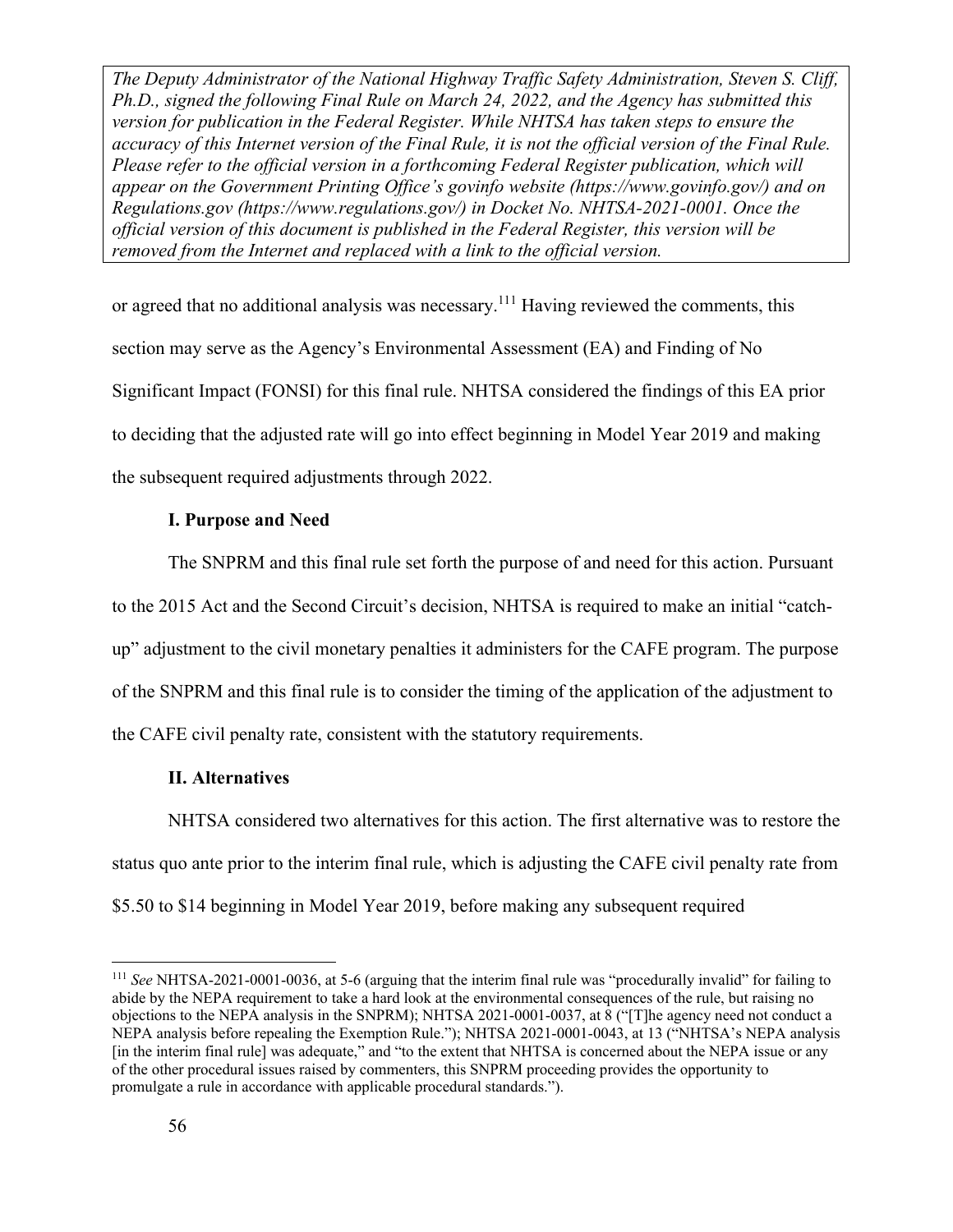adjustments. This timing was originally established by the December 2016 final rule and was twice made effective by decisions of the Second Circuit. The second alternative was applying the initial adjustment beginning in Model Year 2022, which reflects the action taken in the interim final rule (the No Action Alternative). As noted in the SNPRM, NHTSA was no longer considering the alternative of applying the initial adjustment beginning in Model Year 2023, but NHTSA accepted comments on whether it should consider other alternatives of the adjustment applying beginning with a model year later than Model Year 2019. No commenter suggested any other alternative. This EA describes the potential environmental impacts associated with the two alternatives in comparison with each other.

#### **III. Environmental Impacts of the Action and Alternatives**

In the interim final rule, NHTSA asserted that it anticipated no differences in environmental impacts associated with the alternatives of applying the adjustment beginning in Model Years 2019, 2020, 2021, or 2022. NHTSA based this conclusion on the fact that vehicles for Model Years 2019 and 2020 had largely if not entirely been produced already, and many manufacturers were already selling Model Year 2021 vehicles.

As explained in the SNPRM, NHTSA reconsidered whether this assessment is complete after reviewing the comments received in response to the interim final rule. Commenters had argued that, regardless of the impact of this rulemaking action on Model Year 2019 through 2021 vehicles, longer-term impacts may vary as a result of manufacturer multi-year planning, the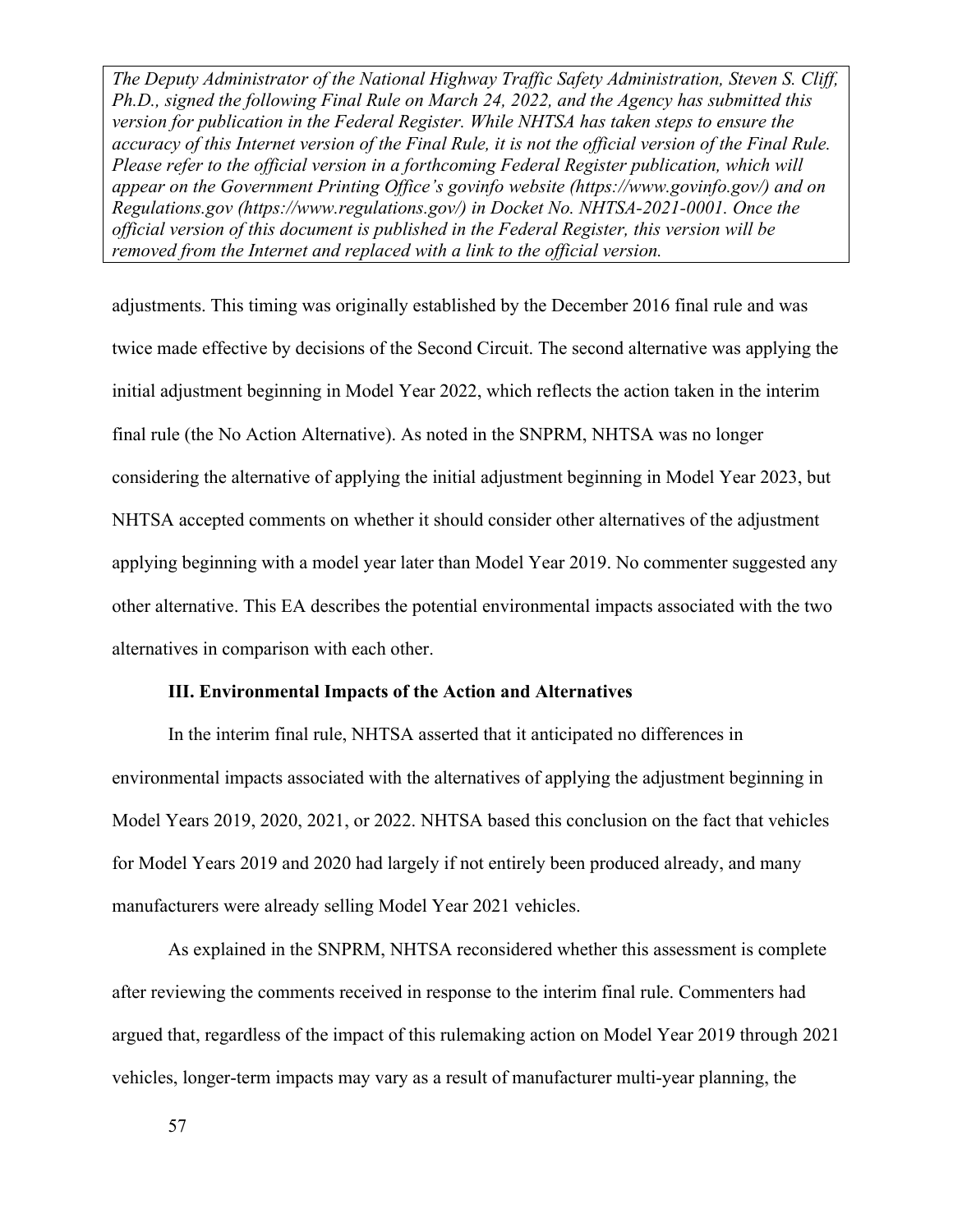transfer of credits across model years and between manufacturers, and the changing value of credits over time. If this is correct, applying the adjustment earlier could result in manufacturers applying credit balances to Model Year 2019 through 2021 vehicles and being incentivized to make fuel economy improvements in their fleet beyond that timeframe, rather than paying civil penalties at the \$5.50 rate for Model Years 2019 through 2021 and saving the credits for future model years when they could be valued more due to the adjustment. Additionally, for manufacturers without credit balances, the potential application of a significantly higher civil penalty for Model Years 2019 through 2021 may spur more rapid implementation of fuel-saving technology in order to allow the manufacturer to accrue credits that may be carried back to cover the shortfall in Model Years 2019 through 2021.

Overall, NHTSA anticipates that applying the adjustment beginning with Model Year 2019 may lead to the eventual application of more fuel-saving technology, resulting in fewer greenhouse gas emissions and reductions in many criteria and toxic air pollutants compared to applying the adjustment beginning in Model Year 2022.<sup>112</sup> Although Model Years 2019 and 2020 are already completed, and Model Year 2021 is essentially complete, the civil penalty

<sup>&</sup>lt;sup>112</sup> See NHTSA's Final Environmental Impact Statements for the CAFE rulemaking for MYs 2017 and beyond (Docket No. NHTSA-2011-0056) and for MYs 2021-2026 (Docket No. NHTSA-2017-0069), both of which illustrate these trends as fuel economy standard stringency increases across alternatives. Both EISs are also available on the agency's fuel economy website: https://www.nhtsa.gov/laws-regulations/corporate-average-fuel-economy.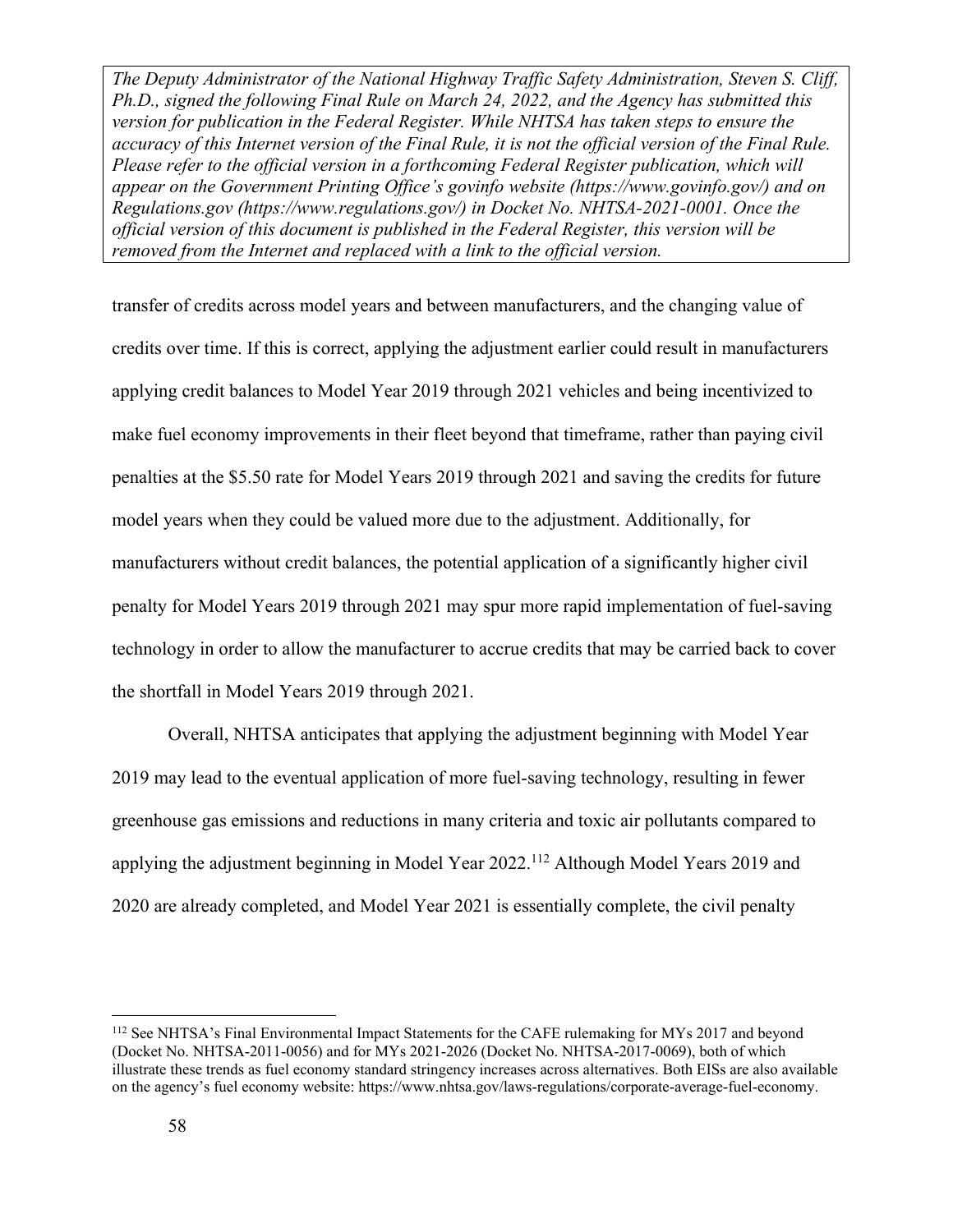assessment process is not yet complete for any of them, much less for Model Year 2022.<sup>113</sup> As a result, NHTSA does not yet know the anticipated manufacturer compliance shortfall for these model years. Because manufacturers can apply credits across a multi-year window, their decisions about how to apply credits in earlier model years will affect the availability of credits and the application of fuel-saving technology in later model years. However, NHTSA does not know whether and to what degree manufacturers will choose to pay fines in lieu of applying accrued credits, trade credits with other manufacturers, or rely on multi-year planning and credit carry-forward and carry-back to address shortfalls. NHTSA invited comments, information, and analyses from the public on the degree to which this may occur as a result of changes to the civil penalty rate in Model Year 2019 versus Model Year 2022. The Auto Innovators provided an analysis arguing that "delaying the application of a \$14 civil penalty rate to MY 2022 is highly unlikely to affect manufacturers' compliance strategies by allowing them to delay the use of 2017 or later credits to MY 2022" because "older credits will be used to mostly, if not completely, cancel any shortfalls."<sup>114</sup>

At this time, NHTSA continues to anticipate the impacts to be small. The difference between the alternatives contemplated in this action is only whether or not the initial civil

<sup>&</sup>lt;sup>113</sup> Because NHTSA does not have final model year performance data verified by EPA for these model years, any quantitative projections of the environmental impact across multiple model years would be too speculative to rely upon at this time.

 $114$  Auto Innovators Comment, at 12.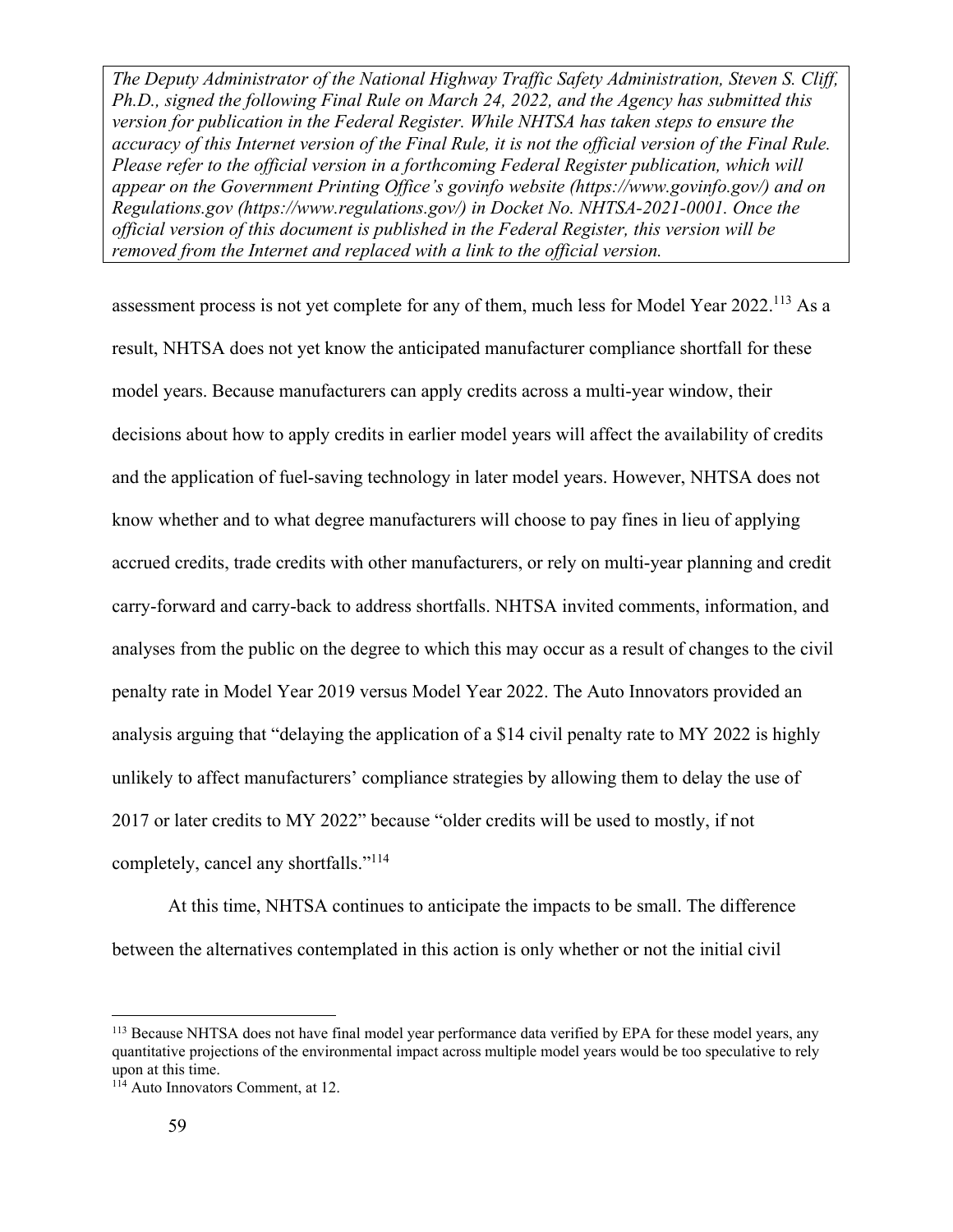penalty rate increase applies to three Model Years: 2019, 2020, and 2021. NHTSA continues to believe the impacts on those Model Years alone is expected to be de minimis, as all three model years have largely if not entirely been produced already. Further, as NHTSA has addressed in its CAFE rulemakings, many manufacturers have been unwilling to pay civil penalties historically. Those manufacturers may continue to opt to apply credits even if a lower civil penalty rate applied, rather than hold credits for future model years when the civil penalty rate would be higher.

#### **IV. Agencies and Persons Consulted**

NHTSA and DOT have consulted with OMB and the U.S. Department of Justice and provided other Federal agencies with the opportunity to review and provide feedback on this rulemaking.

#### **V. Conclusion**

NHTSA has reviewed the information presented in this EA and concludes that adjusting the CAFE civil penalty rate beginning with Model Year 2019, as compared to Model Year 2022, would have, at most, a more positive impact on the quality of the human environment to the extent that manufacturers may be more likely to expend credit balances on Model Year 2019 through 2021 vehicles than if the civil penalty rate remained at \$5.50 for those model years. Lacking such credits in future years, manufacturers would be more likely to make improvements to the fuel economy of their fleets to avoid paying the higher civil penalty rates that would occur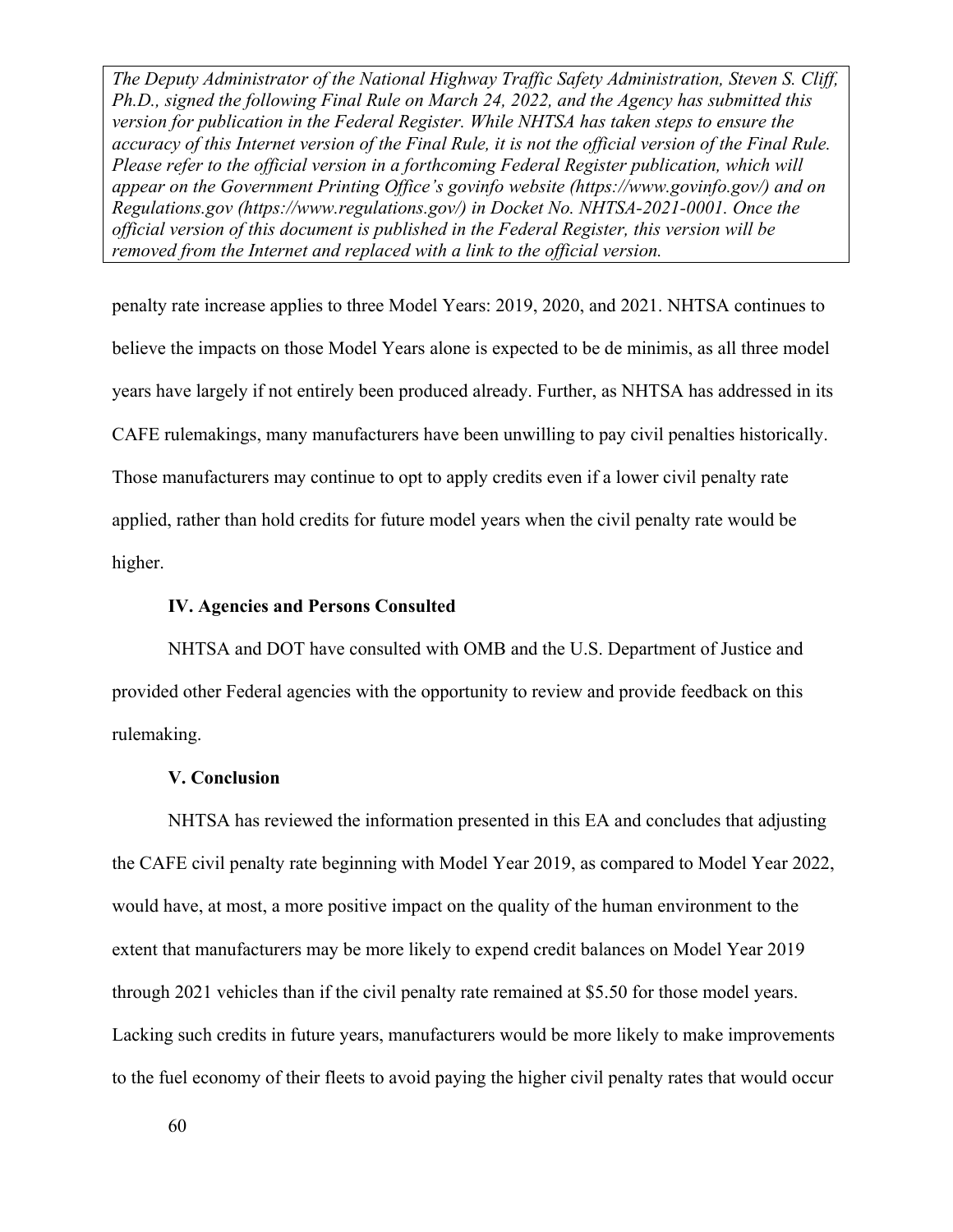under either alternative. Additionally, higher civil penalty rates in Model Years 2019 through 2021 may cause manufacturers to more rapidly implement fuel-saving technology so that they may accrue credits to be carried back to cover compliance shortfalls. But NHTSA does not expect any differences in the impacts under either of the alternatives to rise to the level of significance that would necessitate the preparation of an Environmental Impact Statement.

#### **VI. Finding of No Significant Impact**

I have reviewed this EA. Based on the EA, I conclude that implementation of either of the action alternatives (including this final rule) will not have a significant effect on the human environment and that a "finding of no significant impact" is appropriate. This statement constitutes the Agency's "finding of no significant impact," and an environmental impact statement will not be prepared.<sup>115</sup>

#### **6. Executive Order 12988 (Civil Justice Reform)**

This rulemaking does not have a preemptive effect. For the reasons explained above, this rulemaking does not have a retroactive effect. Judicial review of the interim final rule or a subsequent final rule may be obtained pursuant to 5 U.S.C. 702.

#### **7. Paperwork Reduction Act**

 $115$  40 CFR 1501.6(a).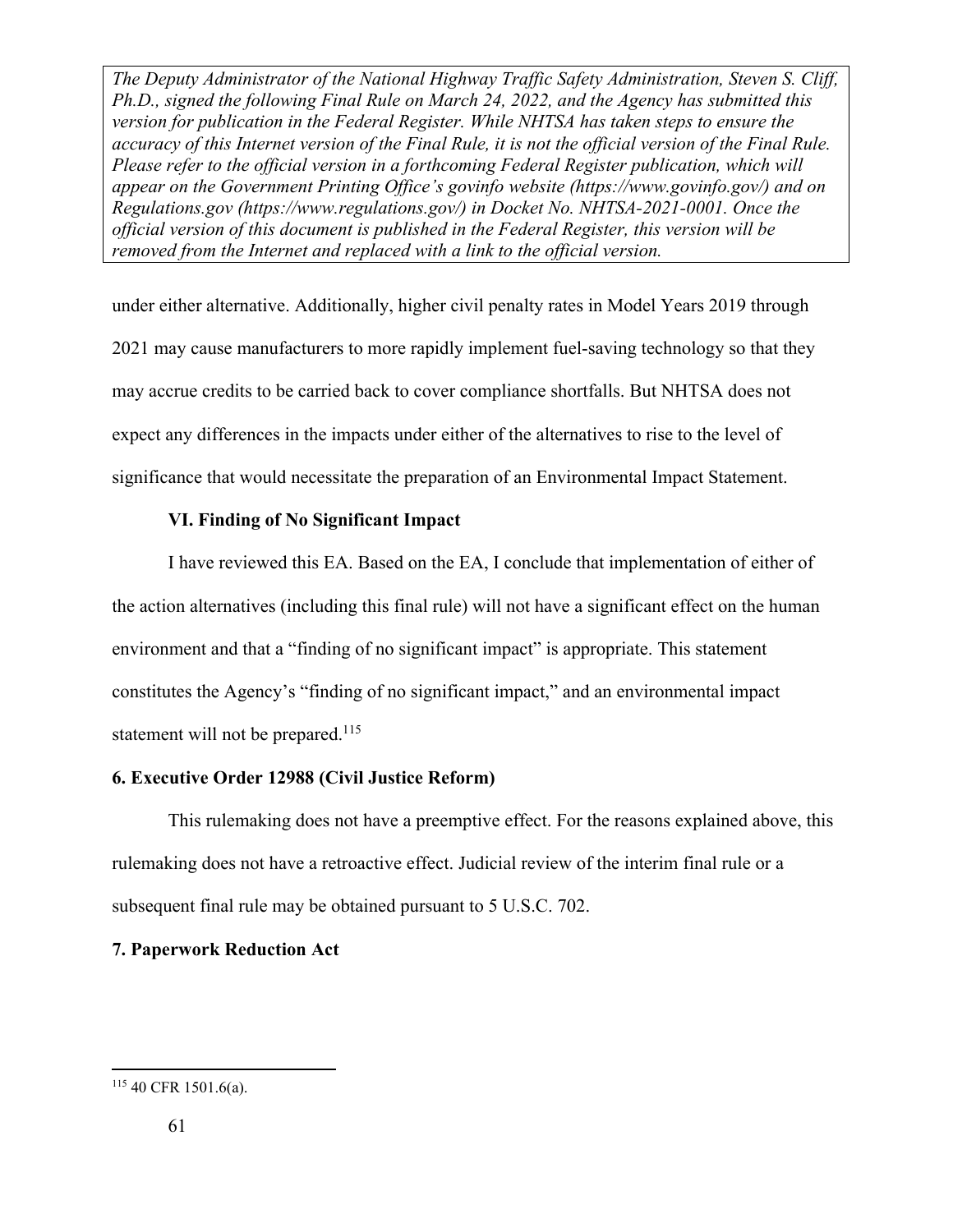In accordance with the Paperwork Reduction Act of 1980, NHTSA states that there are no requirements for information collection associated with this rulemaking action.

#### **8. Privacy Act**

Please note that anyone is able to search the electronic form of all comments received into any of DOT's dockets by the name of the individual submitting the comment (or signing the comment, if submitted on behalf of an association, business, labor union, etc.). You may review

DOT's complete Privacy Act Statement in the *Federal Register* published on April 11, 2000 (65

FR 19477), or you may visit https://www.transportation.gov/privacy.

#### **List of Subjects in 49 CFR Part 578**

Imports, Motor vehicle safety, Motor vehicles, Penalties, Rubber and rubber products, Tires. In consideration of the foregoing, 49 CFR part 578 is amended as set forth below.

#### **PART 578—CIVIL AND CRIMINAL PENALTIES**

1. The authority citation for 49 CFR part 578 continues to read as follows:

**Authority**: Pub. L. 101-410, 104 Stat. 890; Pub. L. 104-134, 110 Stat. 1321; Pub. L. 109-59, 119 Stat. 1144; Pub. L. 114-74, 129 Stat. 584; Pub. L. 114-94, 129 Stat. 1312; 49 U.S.C. 30165, 30170, 30505, 32308, 32309, 32507, 32709, 32710, 32902, 32912, and 33115; delegation of authority at 49 CFR 1.81, 1.95.

2. Amend  $\S 578.6$  by revising paragraph (h)(2) and adding paragraph (h)(3) to read as follows: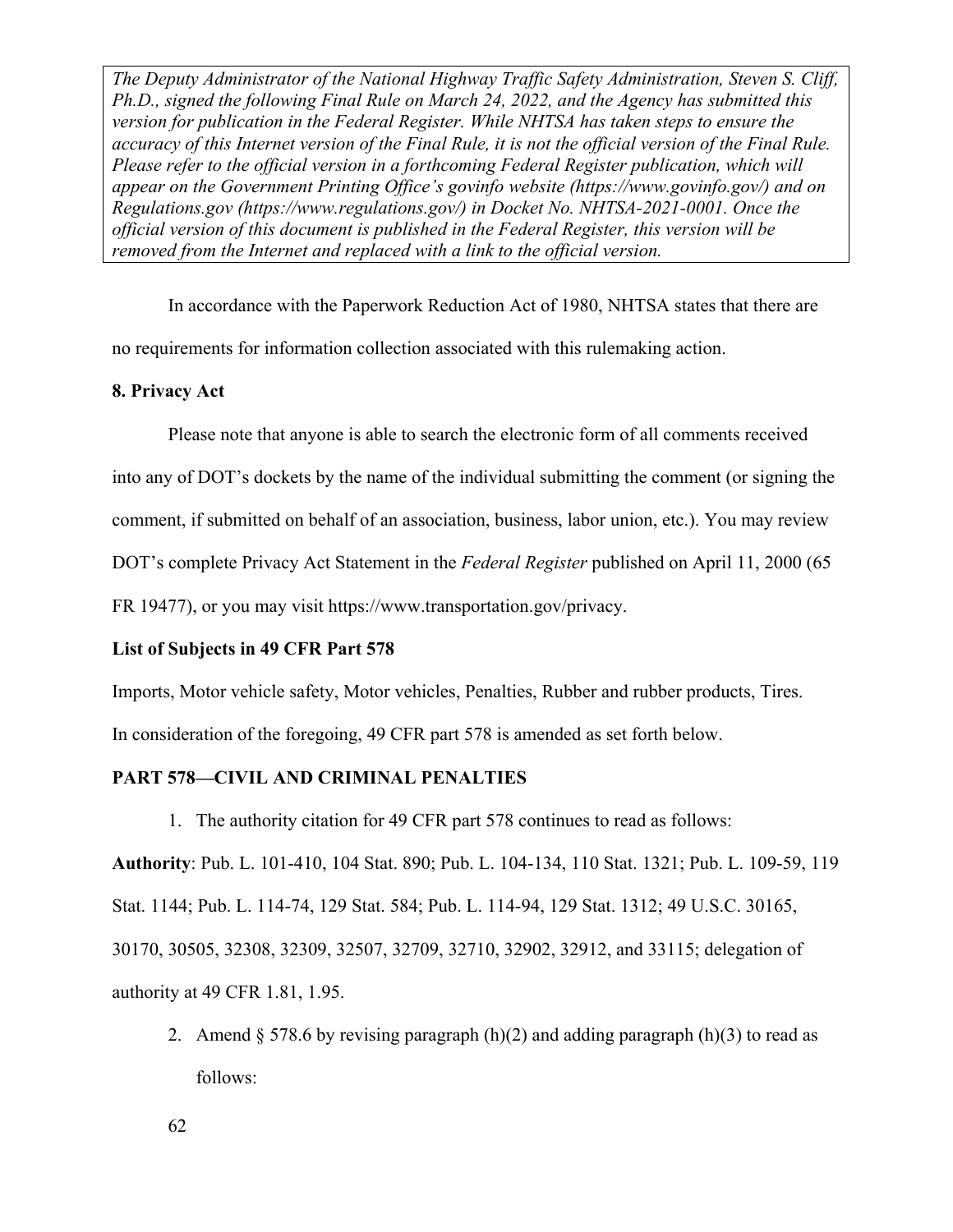**§ 578.6 Civil penalties for violations of specified provisions of Title 49 of the United States** 

**Code.** 

\* \* \* \* \*

 $(h)$  \*

(2) Except as provided in 49 U.S.C. 32912(c), a manufacturer that violates a standard prescribed for a model year under 49 U.S.C. 32902 is liable to the United States Government for a civil penalty of \$15 (for model years before model year 2019, the civil penalty is \$5.50; for model years 2019 through 2021, the civil penalty is \$14), multiplied by each .1 of a mile a gallon by which the applicable average fuel economy standard under that section exceeds the average fuel economy—

(i) Calculated under 49 U.S.C. 32904(a)(1)(A) or (B) for automobiles to which the standard applies produced by the manufacturer during the model year;

(ii) Multiplied by the number of those automobiles; and

(iii) Reduced by the credits available to the manufacturer under 49 U.S.C. 32903 for the model year.

(3) If a higher amount for each .1 of a mile a gallon to be used in calculating a civil penalty under subparagraph (2) of this paragraph is prescribed pursuant to the process provided in paragraph (c) of Section 32912 of Title 49 of the United States Code, the amount prescribed may not be more than \$29 for each .1 of a mile a gallon.